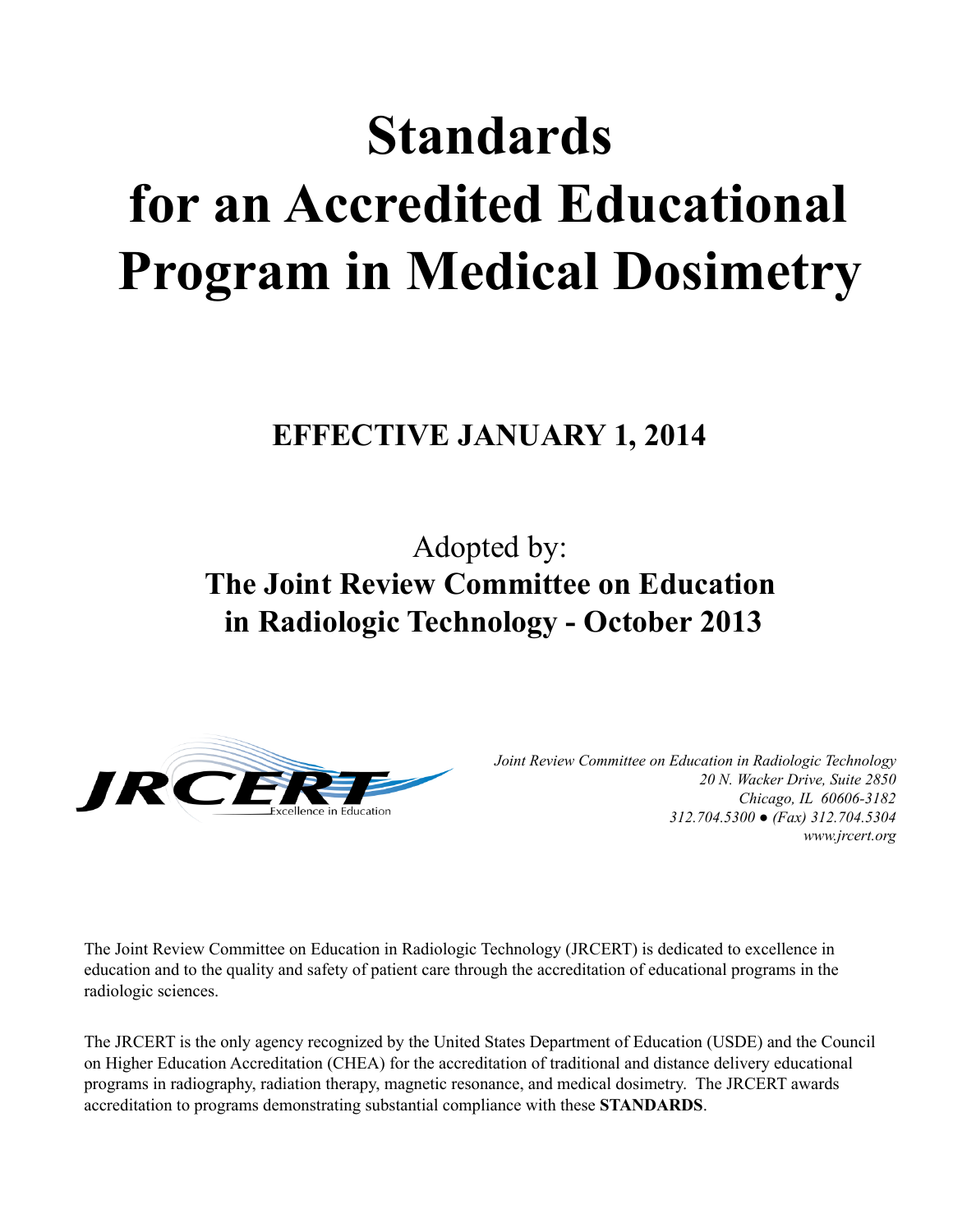#### **Introductory Statement**

The Joint Review Committee on Education in Radiologic Technology (JRCERT) **Standards for an Accredited Educational Program in Medical Dosimetry** are designed to promote academic excellence, patient safety, and quality healthcare. The **STANDARDS** require a program to articulate its purposes; to demonstrate that it has adequate human, physical, and financial resources effectively organized for the accomplishment of its purposes; to document its effectiveness in accomplishing these purposes; and to provide assurance that it can continue to meet accreditation standards.

The JRCERT accreditation process offers a means of providing assurance to the public that a program meets specific quality standards. The process helps to maintain program quality and stimulates program improvement through program assessment.

There are six (6) standards. Each standard is titled and includes a narrative statement supported by specific objectives. Each objective, in turn, includes the following clarifying elements:

- **Explanation** provides clarification on the intent and key details of the objective.
- **Required Program Response** requires the program to provide a brief narrative and/or documentation that demonstrates compliance with the objective.
- **Possible Site Visitor Evaluation Methods** identifies additional materials that may be examined and personnel who may be interviewed by the site visitors at the time of the on-site evaluation to help determine if the program has met the particular objective. Review of additional materials and/or interviews with listed personnel is at the discretion of the site visit team.

Following each standard, the program must provide a **Summary** that includes the following:

- Major strengths related to the standard
- Major concerns related to the standard
- The program's plan for addressing each concern identified
- Describe any progress already achieved in addressing each concern
- Describe any constraints in implementing improvements

**The submitted narrative response and/or documentation, together with the results of the on-site evaluation** conducted by the site visit team, will be used by the JRCERT Board of Directors in determining the program's **compliance with the STANDARDS.**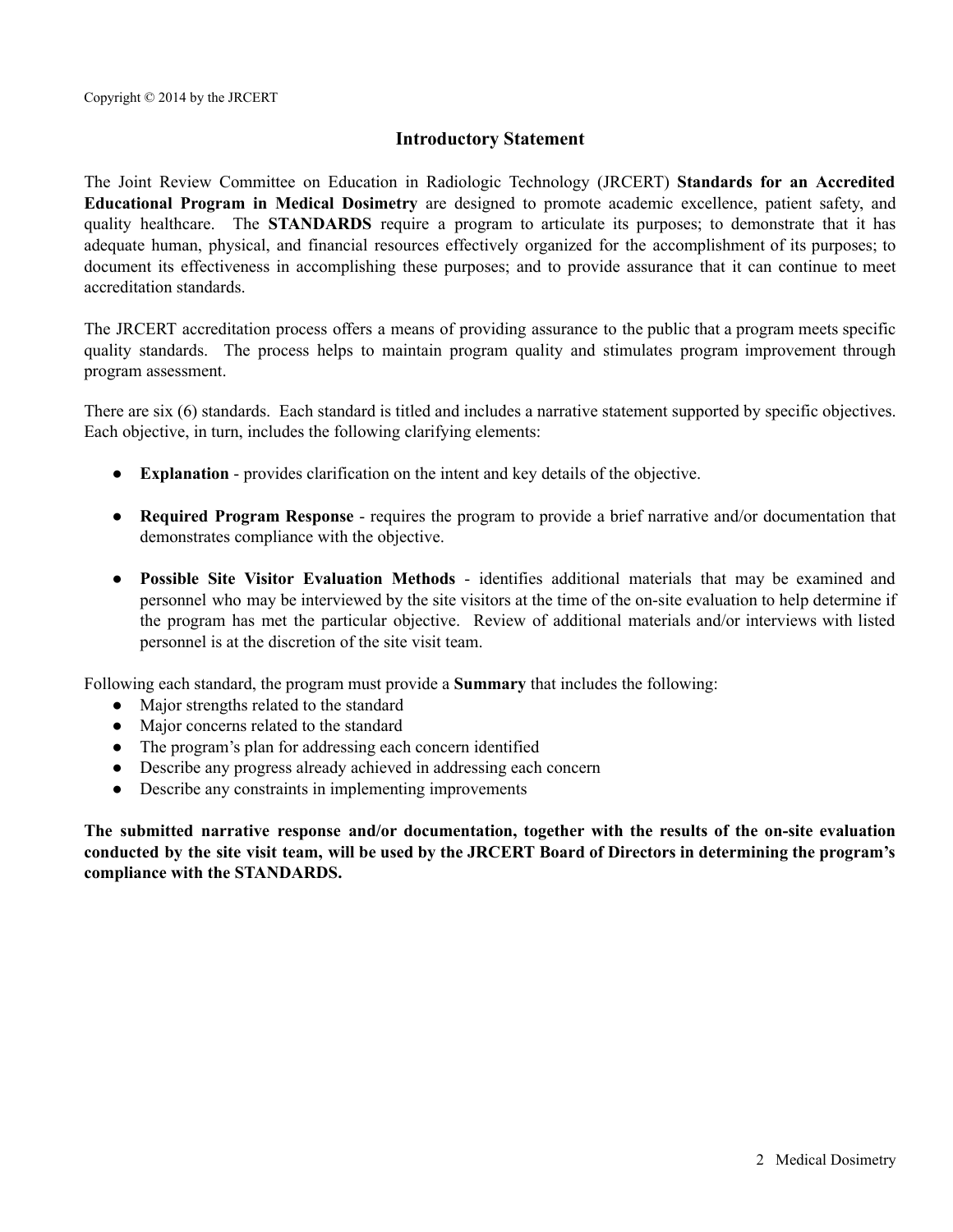# **Standards for an Accredited Educational Program in Medical Dosimetry**

# **Table of Contents**

| <b>Standard One: Integrity</b>                                                                                                                               | $\overline{\mathbf{4}}$ |
|--------------------------------------------------------------------------------------------------------------------------------------------------------------|-------------------------|
| The program demonstrates integrity in the following: representations to communities of                                                                       |                         |
| interest and the public, pursuit of fair and equitable academic practices, and                                                                               |                         |
| treatment of, and respect for, students, faculty, and staff.                                                                                                 |                         |
| <b>Standard Two: Resources</b>                                                                                                                               | 22                      |
| The program has sufficient resources to support the quality and effectiveness of the<br>educational process.                                                 |                         |
| <b>Standard Three: Curriculum and Academic Practices</b>                                                                                                     | 34                      |
| The program's curriculum and academic practices prepare students for professional<br>practice.                                                               |                         |
| <b>Standard Four: Health and Safety</b>                                                                                                                      | 46                      |
| The program's policies and procedures promote the health, safety, and optimal use of<br>radiation for students, patients, and the general public.            |                         |
| <b>Standard Five: Assessment</b>                                                                                                                             | 55                      |
| The program develops and implements a system of planning and evaluation of student<br>learning and program effectiveness outcomes in support of its mission. |                         |
| <b>Standard Six: Institutional/Programmatic Data</b>                                                                                                         | 62                      |
| The program complies with JRCERT policies, procedures, and <b>STANDARDS</b> to achieve and<br>maintain specialized accreditation.                            |                         |
| <b>Awarding, Maintaining, and Administering Accreditation</b>                                                                                                | 70                      |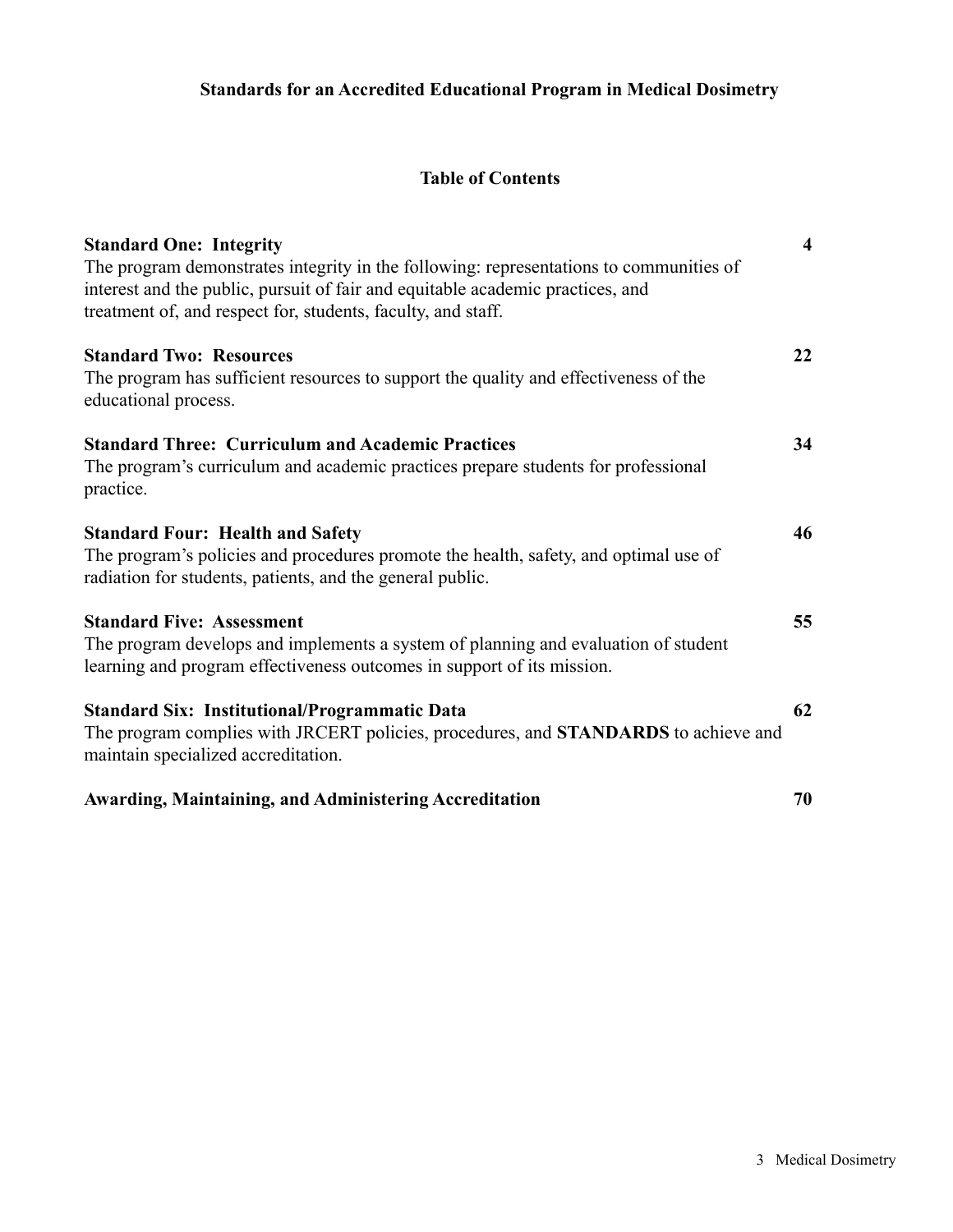# **Standard One** *Integrity*

**Standard One: The program demonstrates integrity in the following:**

- **Representations to communities of interest and the public,**
- **Pursuit of fair and equitable academic practices, and**
- **Treatment of, and respect for, students, faculty, and staff**.

## **Objectives:**

In support of **Standard One**, the program:

- 1.1 Adheres to high ethical standards in relation to students, faculty, and staff.
- 1.2 Provides equitable learning opportunities for all students.
- 1.3 Provides timely, appropriate, and educationally valid clinical experiences for each admitted student.
- 1.4 Limits required clinical assignments for students to not more than 10 hours per day and the total didactic and clinical involvement to not more than 40 hours per week.
- 1.5 Assures the security and confidentiality of student records, instructional materials, and other appropriate program materials.
- 1.6 Has a grievance procedure that is readily accessible, fair, and equitably applied.
- 1.7 Assures that students are made aware of the JRCERT **Standards for an Accredited Educational Program in Medical Dosimetry** and the avenue to pursue allegations of non-compliance with the **STANDARDS**.
- 1.8 Has publications that accurately reflect the program's policies, procedures, and offerings.
- 1.9 Makes available to students, faculty, and the general public accurate information about admission policies, tuition and fees, refund policies, academic calendars, clinical obligations, grading system, graduation requirements, and the criteria for transfer credit.
- 1.10 Makes the program's mission statement, goals, and student learning outcomes readily available to students, faculty, administrators, and the general public.
- 1.11 Documents that the program engages the communities of interest for the purpose of continuous program improvement.
- 1.12 Has student recruitment and admission practices that are non-discriminatory with respect to any legally protected status such as race, color, religion, gender, age, disability, national origin, and any other protected class.
- 1.13 Has student recruitment and admission practices that are consistent with published policies of the sponsoring institution and the program.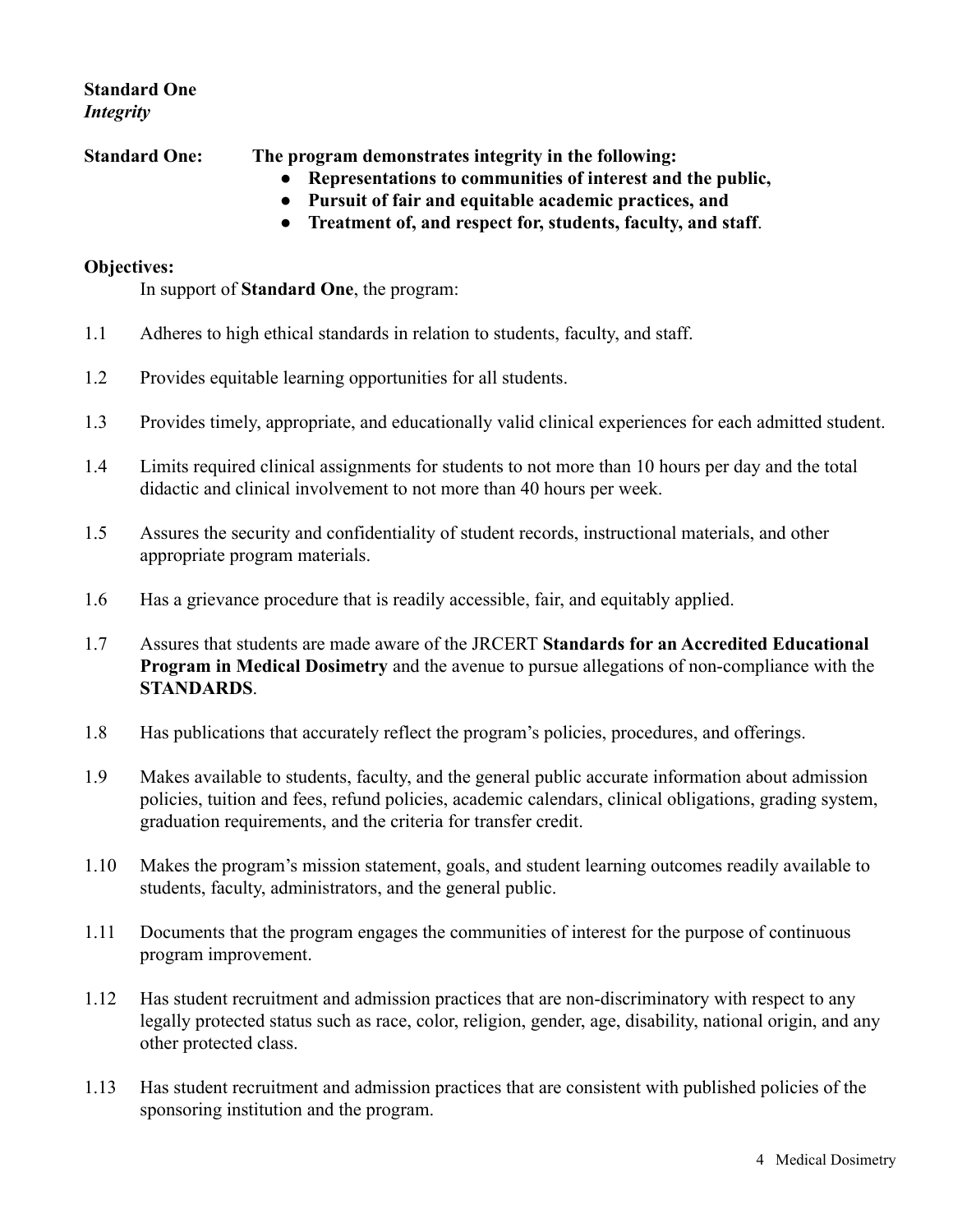Medical Dosimetry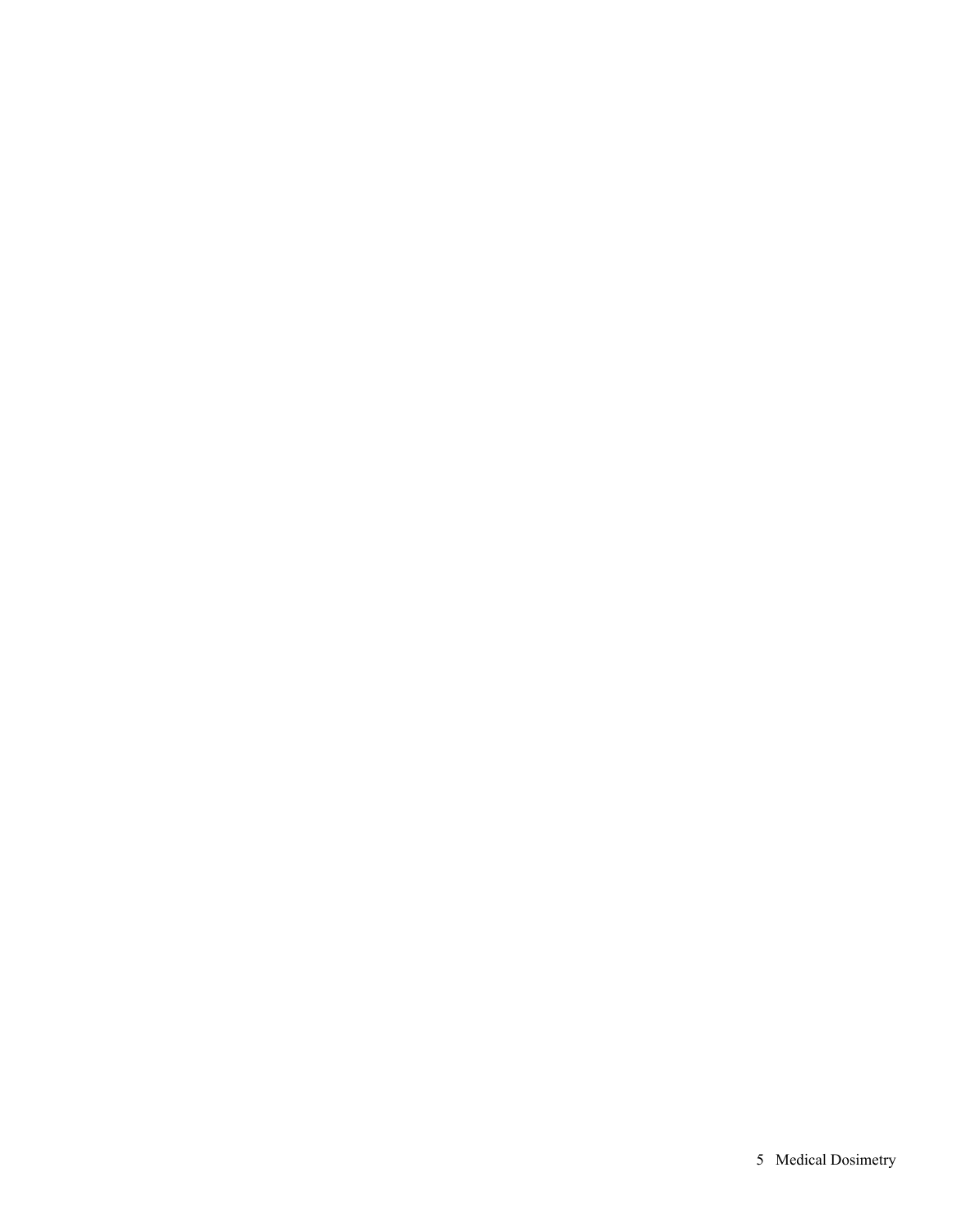- 1.14 Has program faculty recruitment and employment practices that are non-discriminatory with respect to any legally protected status such as race, color, religion, gender, age, disability, national origin, and any other protected class.
- 1.15 Has procedures for maintaining the integrity of distance education courses.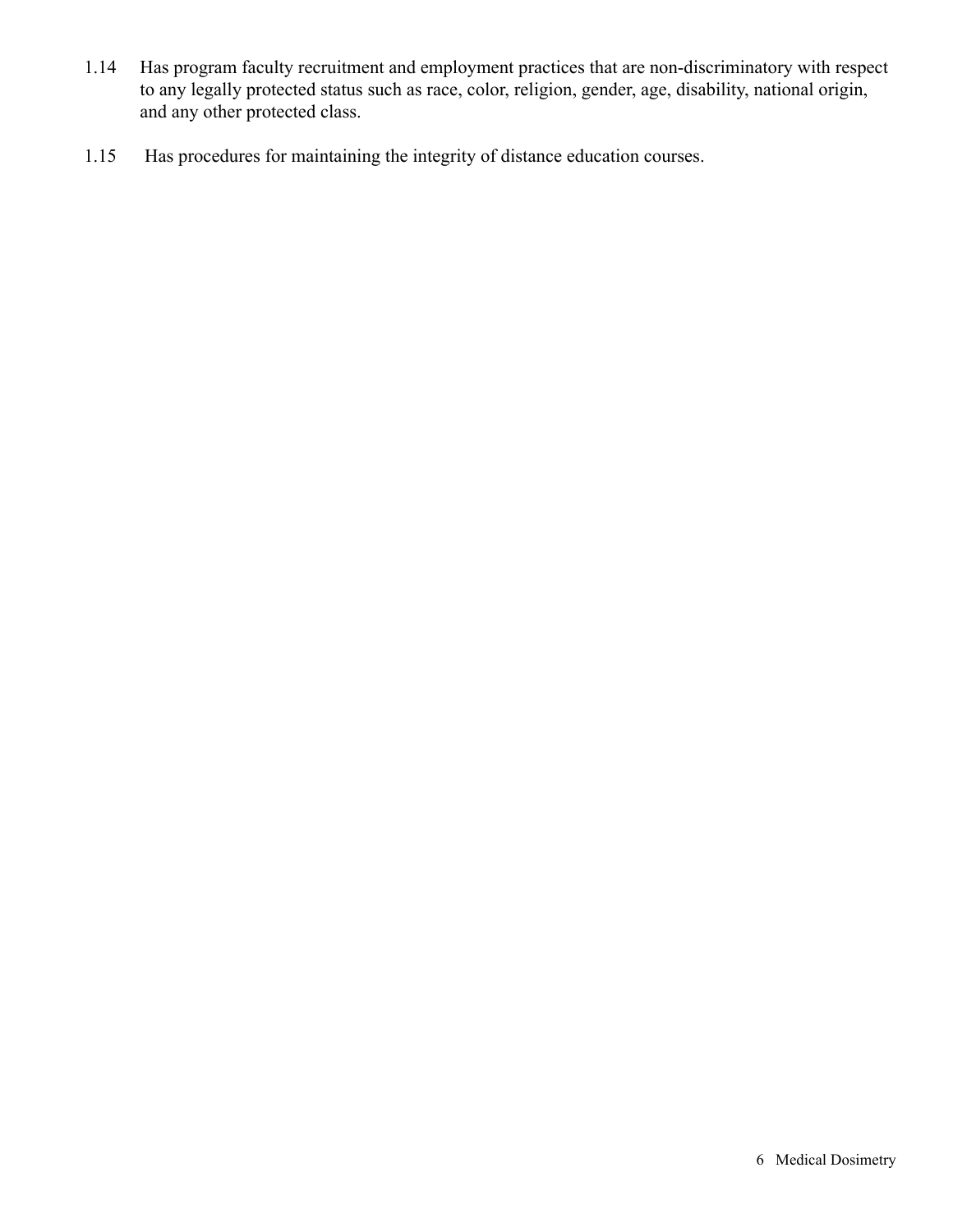# **1.1 Adheres to high ethical standards in relation to students, faculty, and staff.**

# *Explanation:*

High ethical standards help assure that the rights of students, faculty, and staff are protected. Policies and procedures must be fair, equitably applied, and promote professionalism.

## *Required Program Response:*

- Describe the procedure for making related policies and procedures known.
- Provide copies of policies and procedures that assure equitable treatment of students, faculty, and staff.

- Review of student handbook
- Review of employee/faculty handbook
- Review of course catalog
- Review of student records
- Interviews with faculty
- Interviews with students
- Interviews with staff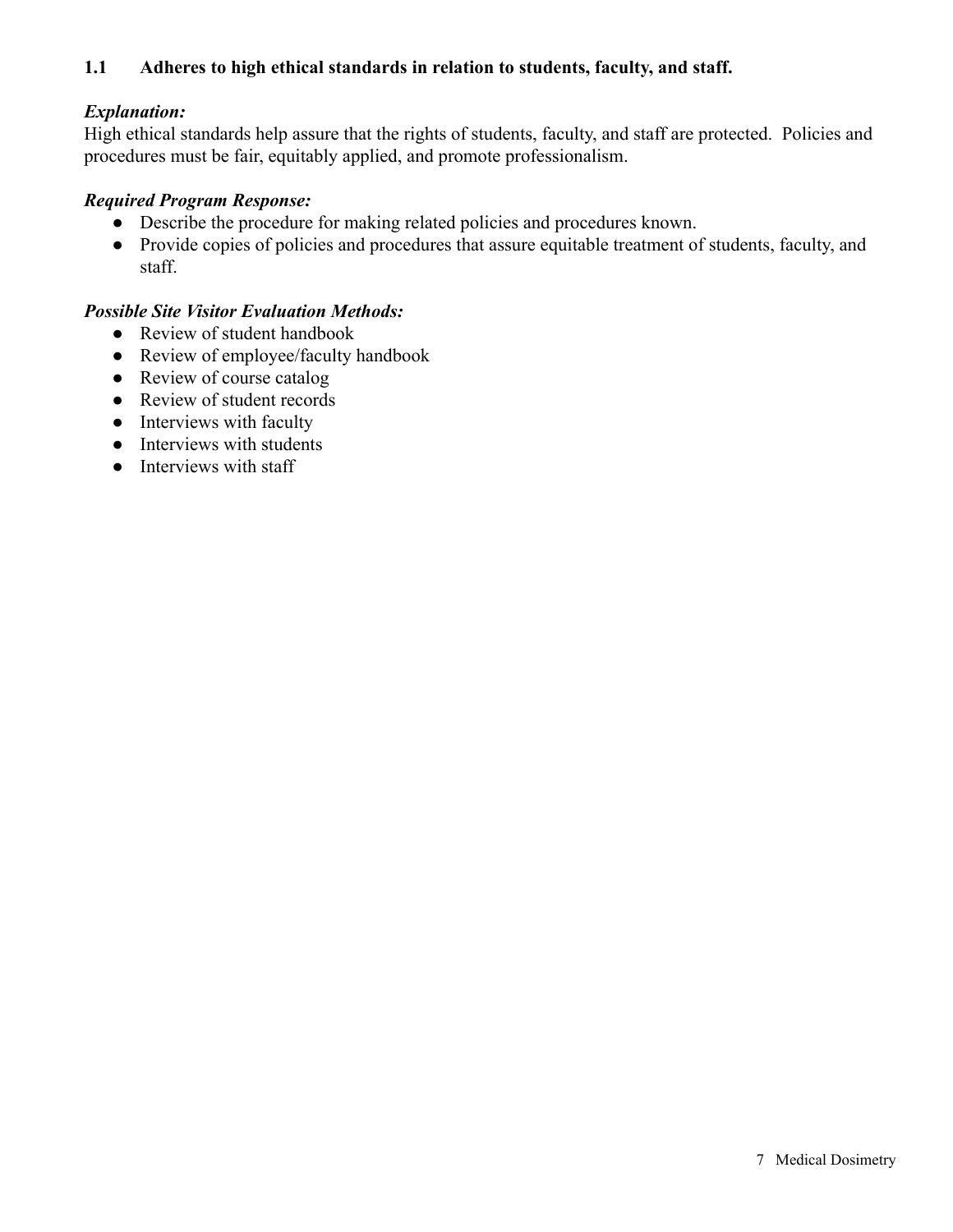# **1.2 Provides equitable learning opportunities for all students.**

# *Explanation:*

The provision of equitable learning activities promotes a fair and impartial education and reduces institutional and/or program liability. The program must provide equitable learning opportunities for all students regarding learning activities and clinical assignments. If evening and/or weekend rotations are utilized, this opportunity must be equitably provided for all students.

# *Required Program Response:*

Describe how the program assures equitable learning opportunities for all students.

- Review of published program materials
- Review of master plan of education
- Review of course objectives
- Review of student clinical assignment schedules
- Interviews with faculty
- Interviews with clinical preceptors
- Interviews with clinical staff
- Interviews with students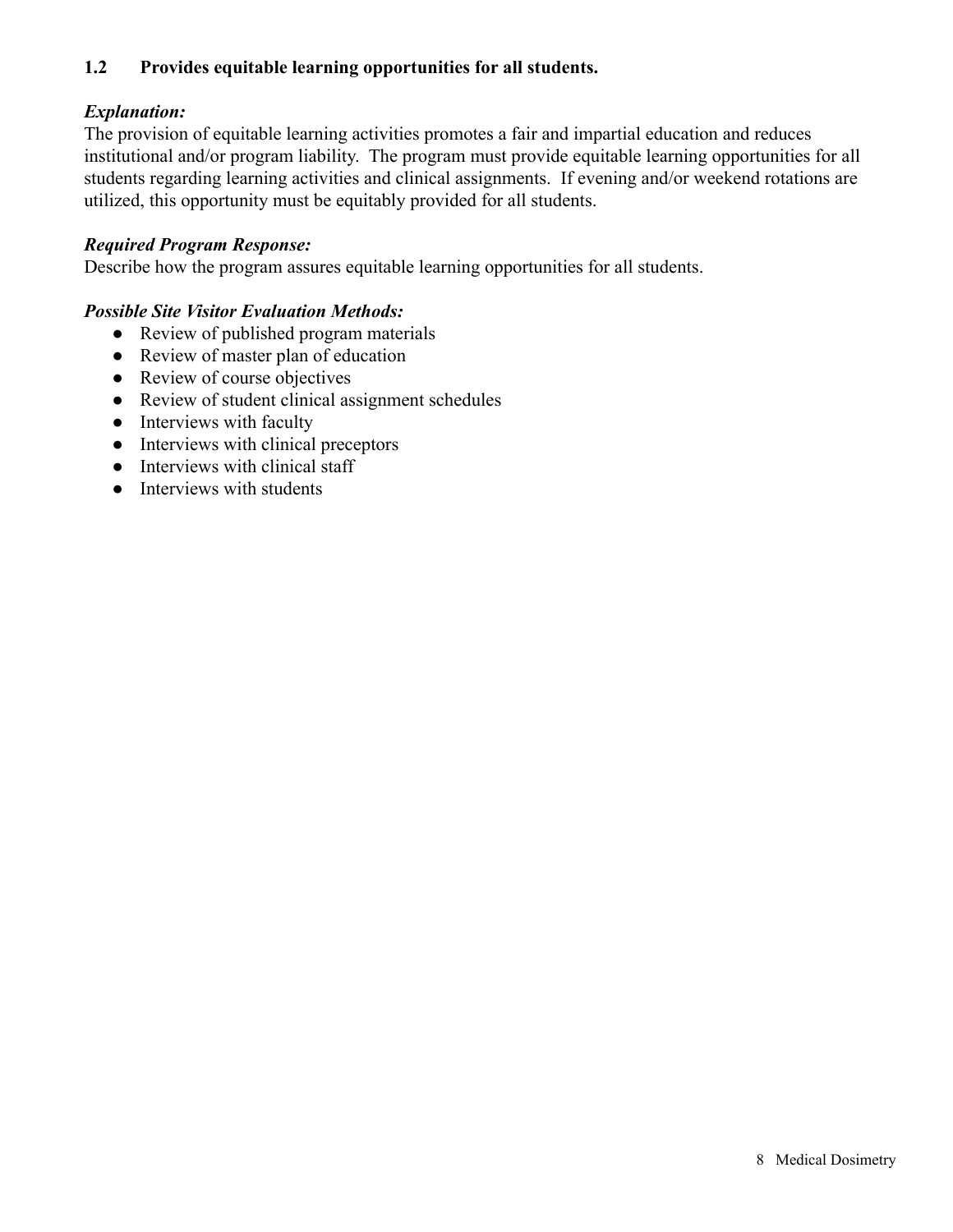# **1.3 Provides timely, appropriate, and educationally valid clinical experiences for each admitted student.**

#### *Explanation:*

Programs must have a process in place to provide timely, appropriate, and educationally valid clinical experiences to all students admitted to the program. Students must have sufficient access to an adequate variety and volume of planning processes to become competent in clinical practice. Clinical settings must provide a sufficient variety and volume to allow all students to achieve required program competencies. Clinical settings may include hospitals, clinics, specialty centers, and other facilities. With the exception of observation site assignments, students must be provided the opportunity to complete required program competencies during clinical assignments. Clinical placement must be non-discriminatory in nature and solely determined by the program.

Assignments to a treatment planning laboratory (ies), while educationally valid, shall not replace assignments to clinical settings.

A meaningful clinical education plan assures that activities are educationally valid and prevents the use of students as replacements for employees. The medical dosimetry student to clinical staff ratio must always be no more than 2:1.

Activities that have minimal educational value must be limited in scope.

Traditional programs that require students to participate in clinical education during evenings and/or weekends must assure that:

- students' clinical clock hours spent in evening and/or weekend assignments must not exceed 25% of the total clinical clock hours.
- program total capacity is not increased through the use of evening and/or weekend assignments.

The JRCERT defines the operational hours of traditional programs as Monday - Friday, 5:00 a.m. - 7:00 p.m.

Programs may permit students to make up clinical time during term or scheduled breaks; however, they may not be assigned to clinical settings on holidays that are observed by the sponsoring institution. Program faculty need not be physically present; however, students must be able to contact program faculty during makeup assignments. Also, the program must assure that its liability insurance covers students during these makeup assignments.

#### *Required Program Response:*

- Describe the process for student clinical placement.
- Provide current student assignment schedules in relation to student enrollment.
- Describe how the program assures a 2:1 student to clinical staff ratio at all clinical settings.
- Describe how the program assures that all students have access to a variety and volume of procedures to achieve program competencies.
- Submit evening and/or weekend rotation(s) calculations, if applicable.

- Review of published program materials
- Review of listing of enrolled students in relation to clinical assignments, including evening and weekend, if applicable
- Review process of clinical placement
- Review of student clinical records
- Interviews with faculty
- Interviews with clinical preceptors
- Interviews with students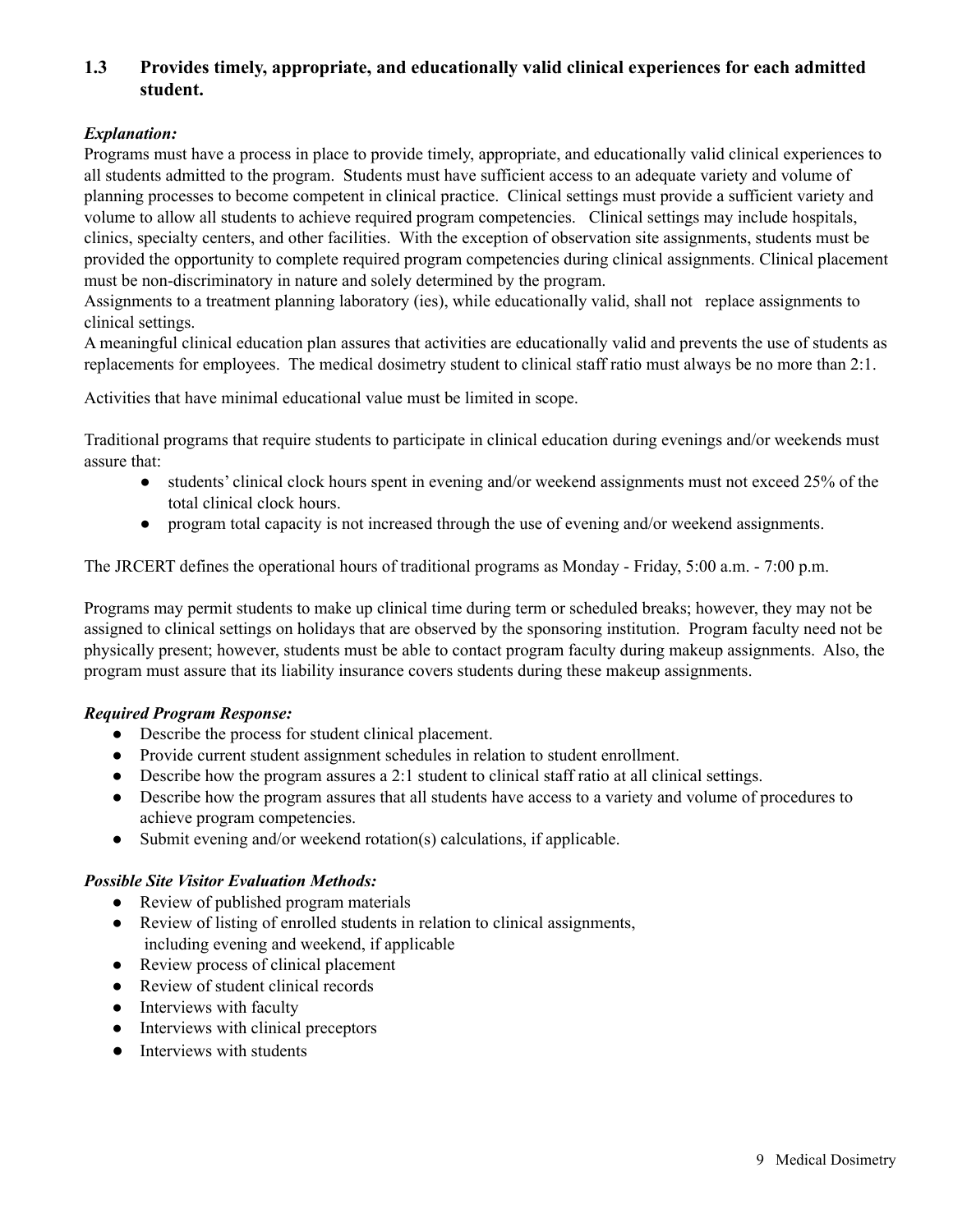# **1.4 Limits required clinical assignments for students to not more than 10 hours per day and the total didactic and clinical involvement to not more than 40 hours per week.**

# *Explanation:*

This limitation helps assure that students are treated ethically. For the safety of students and patients, not more than ten (10) clinical hours shall be scheduled in any one day. Scheduled didactic and clinical hours combined cannot exceed forty (40) hours per week. Hours exceeding these limitations must be voluntary on the student's part.

# *Required Program Response:*

- Describe the process for assuring that time limitations are not exceeded.
- Provide documentation that required student clinical assignments do not exceed ten (10) hours in any one day and the total didactic and clinical involvement does not exceed forty (40) hours per week.

- Review of master plan of education
- Review of published program materials
- Review of student schedules
- Interviews with faculty
- $\bullet$  Interviews with clinical preceptor(s)
- Interviews with clinical staff
- Interviews with students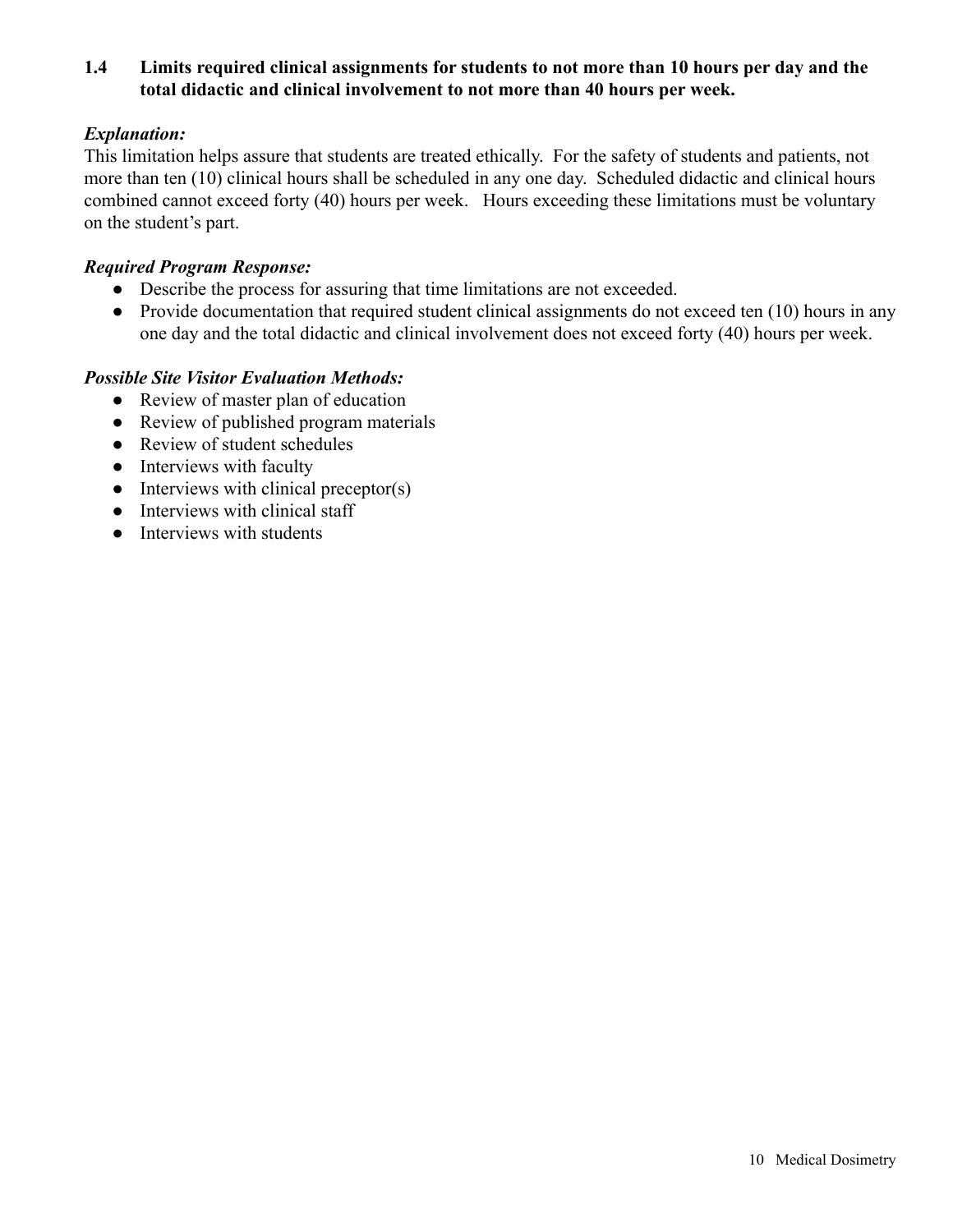# **1.5 Assures the security and confidentiality of student records, instructional materials, and other appropriate program materials.**

# *Explanation:*

Appropriately maintaining the security and confidentiality of student records and other program materials protects the student's right to privacy. Student records must be maintained in accordance with the Family Education Rights and Privacy Act (Buckley Amendment). If radiation monitoring reports contain students' dates of birth and/or social security numbers, this information must be maintained in a secure and confidential manner.

# *Required Program Response:*

Describe how the program maintains the security and confidentiality of student records and other program materials.

- Review of institution's/program's published policies/procedures
- Review of student academic and clinical records
- Tour of program offices
- $\bullet$  Tour of clinical practice setting(s)
- Interviews with administrative personnel
- Interviews with faculty
- $\bullet$  Interviews with clinical preceptor(s)
- Interviews with clinical staff
- Interviews with students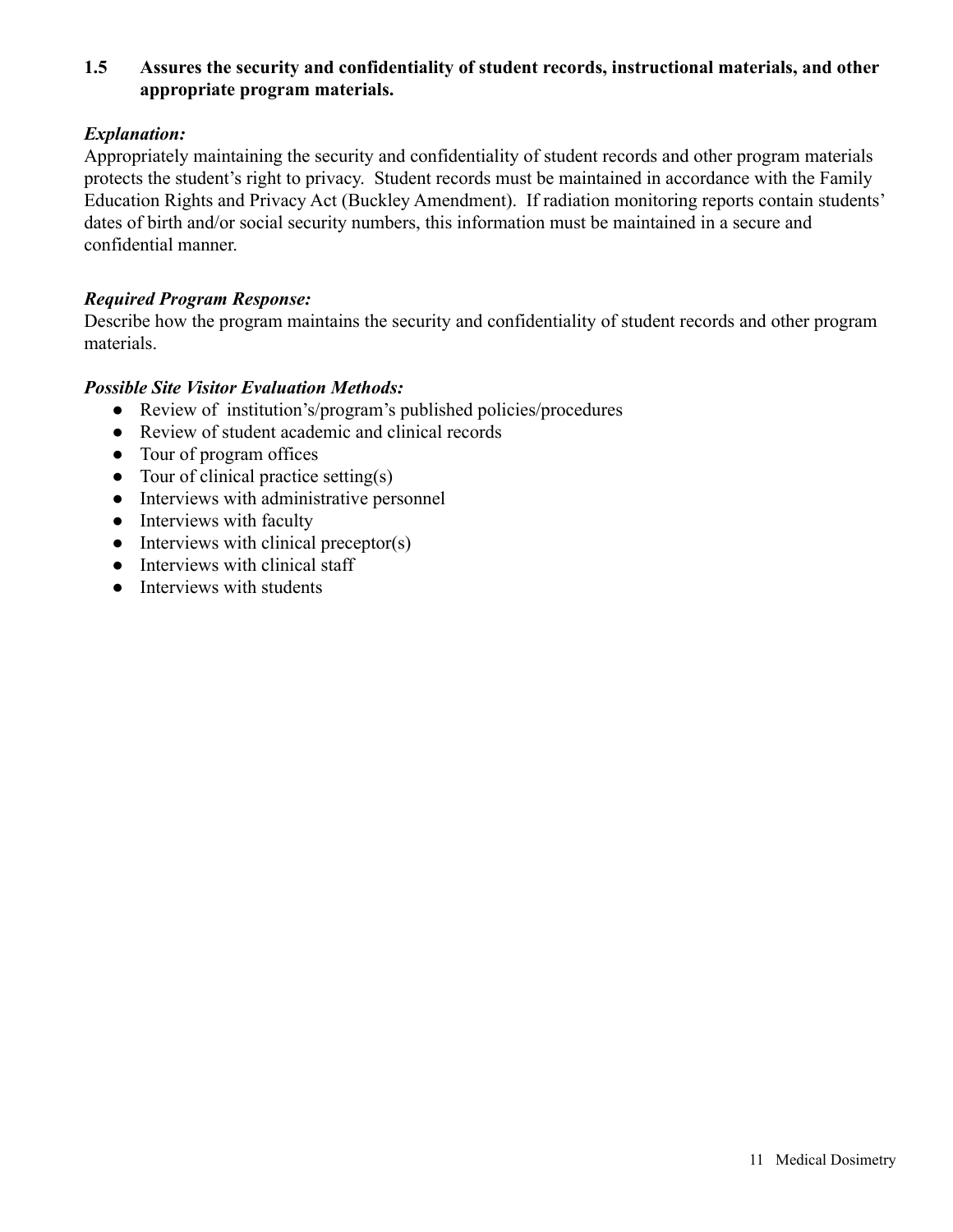# **1.6 Has a grievance procedure that is readily accessible, fair, and equitably applied.**

## *Explanation:*

A grievance is defined as a claim by a student that there has been a violation, misinterpretation, or inequitable application of any existing policy, procedure, or regulation. The program must have procedures to provide students an avenue to pursue grievances. The procedure must outline the steps for formal resolution of any grievance. The final step in the process must not include any individual(s) directly associated with the program (e.g., program director, clinical coordinator, clinical preceptors, diagnostic imaging department director). The procedure must assure timely resolution. The program must maintain a record of all formal grievances and their resolution. Records must be retained in accordance with the institution's/program's retention policies/procedures. The records must include information on how the grievance was resolved and assurance that there are no trends that could negatively affect the quality of the educational program.

Additionally, the program must have a procedure to address any complaints apart from those that require invoking the grievance procedure. The program must determine if a pattern of complaint exists that could negatively affect the quality of the educational program (e.g., cleanliness of the classroom).

#### *Required Program Response:*

Describe the nature of any formal grievance(s) that would jeopardize the program's ability to meet its mission. Describe the nature of any complaint(s) that would jeopardize the program's ability to meet its mission. Provide a copy of the grievance procedure.

Provide a copy of any formal grievance(s) resolution.

- Review of institutional catalog
- Review of student handbook
- Review of formal grievance(s) record(s), if applicable
- Review of complaint(s) record(s), if applicable
- Interviews with faculty
- Interviews with students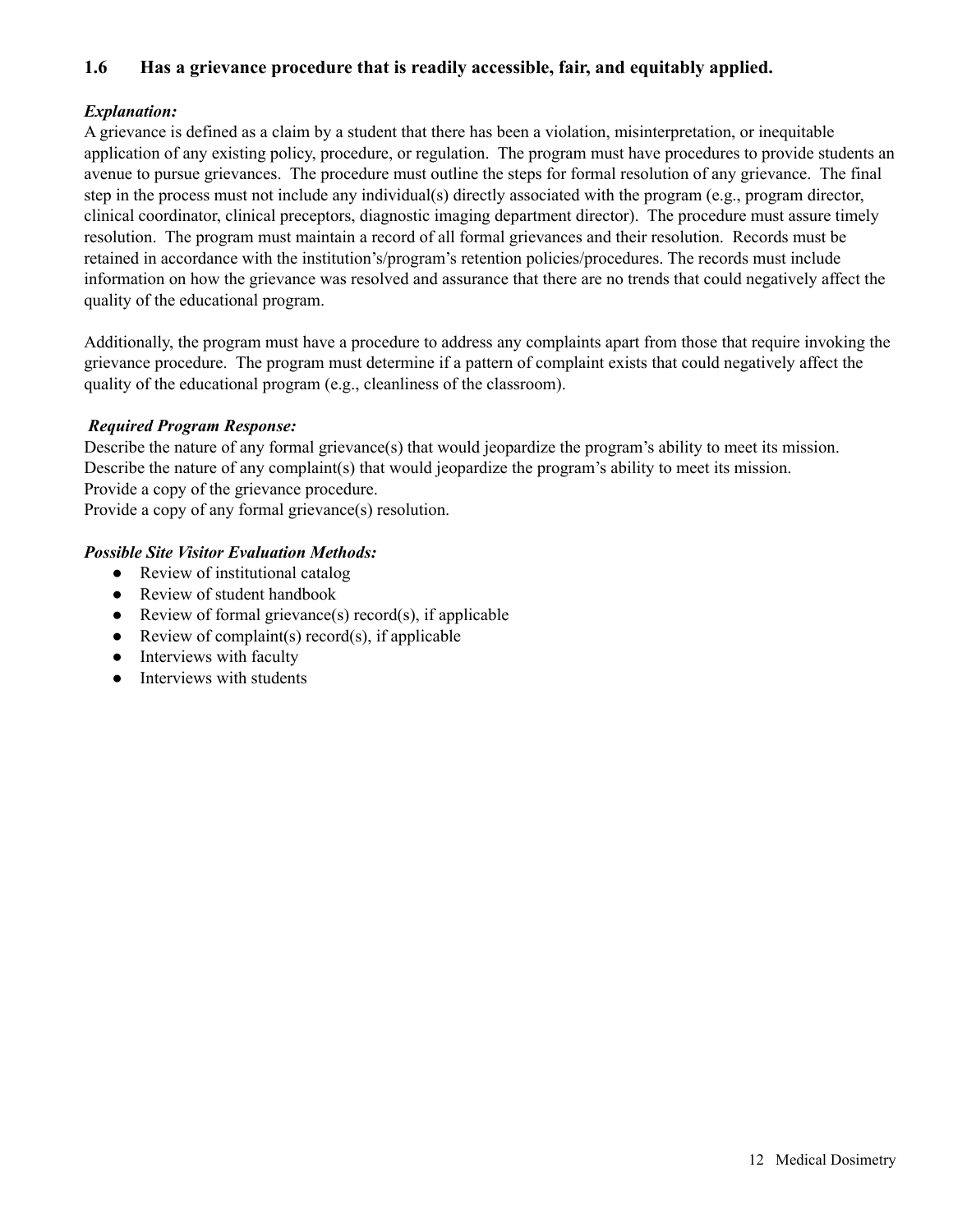# **1.7 Assures that students are made aware of the JRCERT Standards for an Accredited Educational Program in Medical Dosimetry and the avenue to pursue allegations of non-compliance with the STANDARDS.**

# *Explanation:*

The program must assure students are cognizant of the **STANDARDS** and must provide contact information for the JRCERT.

Students have the right to submit allegations against a JRCERT-accredited program if there is reason to believe that the program has acted contrary to JRCERT accreditation standards or that conditions at the program appear to jeopardize the quality of instruction or the general welfare of its students.

Contact of the JRCERT should not be a step in the formal institutional/program grievance procedure. The individual must first attempt to resolve the complaint directly with institution/program officials by following the grievance procedures provided by the institution/program. If the individual is unable to resolve the complaint with institution/program officials or believes that the concerns have not been properly addressed, he or she may submit allegations of non-compliance directly to the JRCERT.

## *Required Program Response:*

- Describe the procedure for making students aware of the **STANDARDS**.
- Describe how students are provided contact information for the JRCERT.

- Review of program publications
- Interviews with faculty
- **•** Interviews with students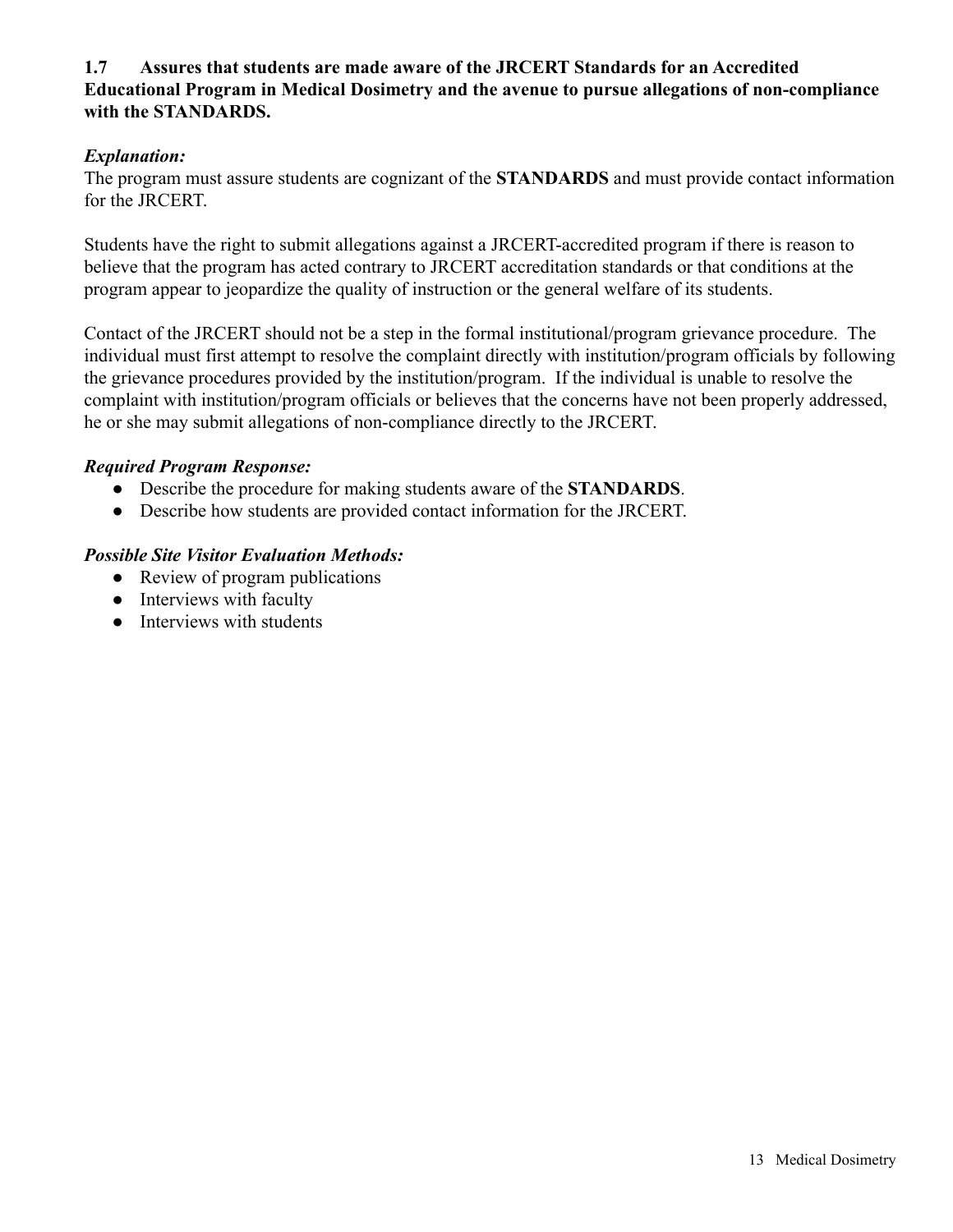# **1.8 Has publications that accurately reflect the program's policies, procedures, and offerings.**

# *Explanation:*

Maintaining published information regarding the program's current policies, procedures, and offerings provides interested parties with an accurate overview of program requirements and expectations.

# *Required Program Response:*

Provide program publications that reflect program policies, procedures and offerings.

- Review of published program materials
- Review of student handbook
- Interviews with faculty
- Interviews with students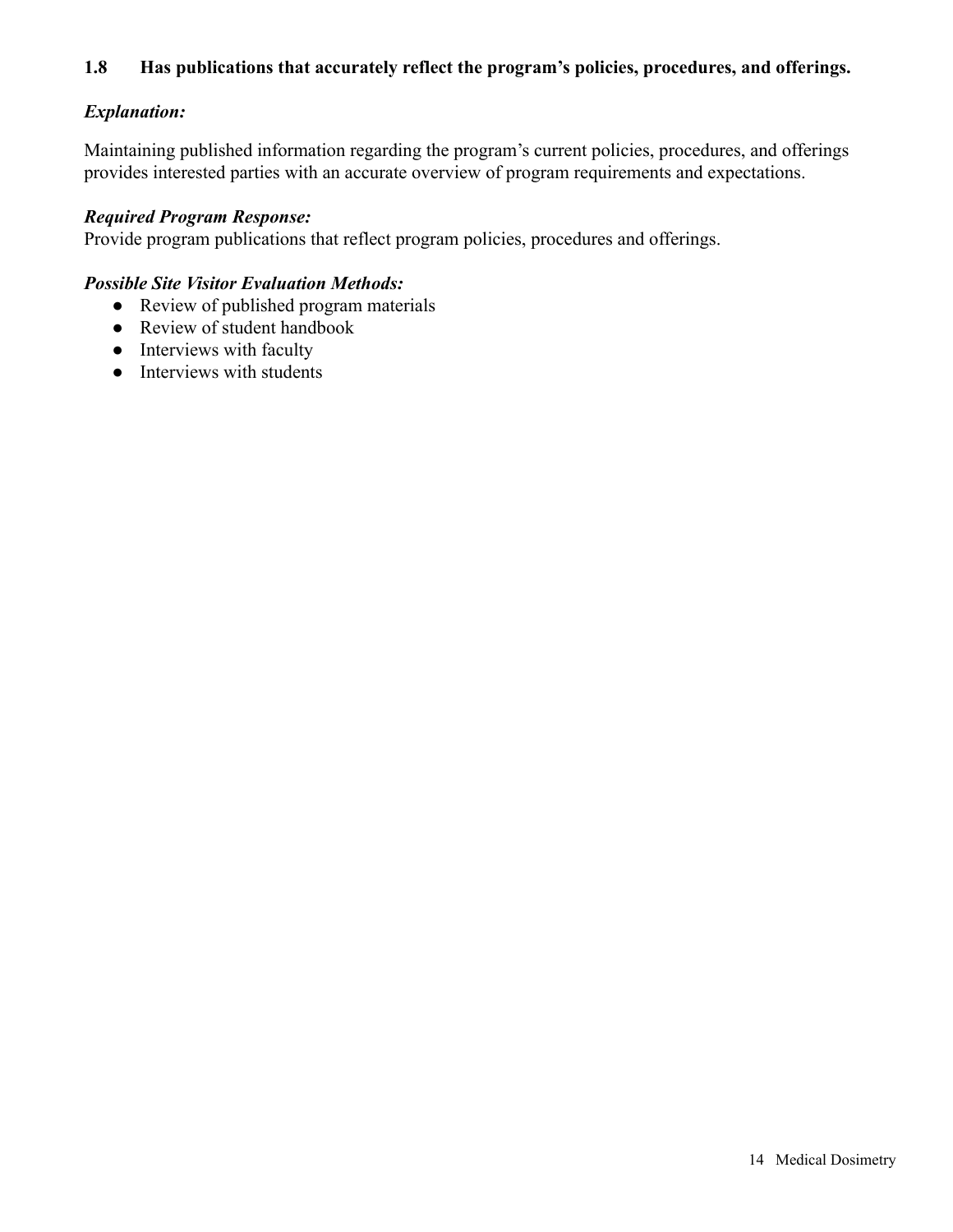# **1.9 Makes available to students, faculty, and the general public accurate information about admission policies, tuition and fees, refund policies, academic calendars, clinical obligations, grading system, graduation requirements, and the criteria for transfer credit.**

#### *Explanation:*

The institutional and/or program policies must be published and made readily available to students, faculty, and the general public on the institution's/program's Web site to assure transparency and accountability of the educational program. For example, requiring the general public to contact the institution/program to request program information is not adequate. Policy changes must be made known to students, faculty, and the general public in timely fashion. It is recommended that revision dates be identified on program publications.

The institution and/or program must establish and publicly disclose the criteria used when determining the transfer of credit earned from other institutions and/or programs. Also, programs must publicly disclose a list of institutions with which the program has established an articulation agreement.

The program's academic calendar must be published and, at a minimum, identify specific start and end dates for each term, holidays recognized by the sponsoring institution, and breaks.

Student clinical obligations (e.g., drug screening, background checks, and associated fees) must be clearly identified in appropriate program publications. Additionally, if evening and/or weekend clinical assignments are required or if students must travel to geographically-dispersed clinical settings, this information must also be included.

#### *Required Program Response:*

- Describe how institutional and/or program policies are made known to students, faculty, and the general public.
- Provide publications that include these policies.

- Review of institutional materials
- Review of published program materials
- Review of institutional and/or program Web site
- Interviews with faculty
- Interviews with Admissions personnel
- Interviews with Registrar
- Interviews with students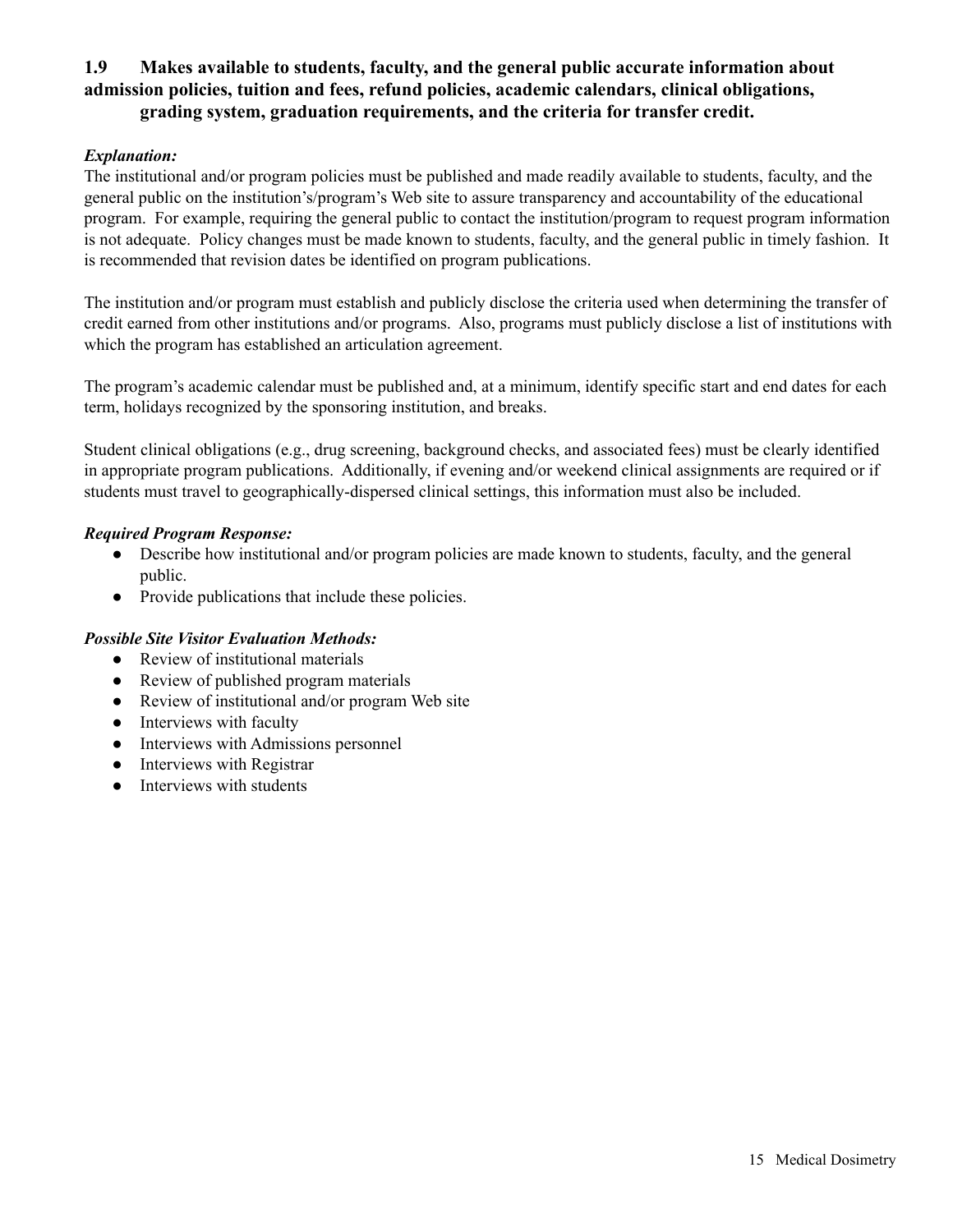# **1.10 Makes the program's mission statement, goals, and student learning outcomes readily available to students, faculty, administrators, and the general public.**

#### *Explanation:*

Program accountability is enhanced by making its mission statement, goals, and student learning outcomes available to the program's communities of interest on the institution's/program's Web site to assure transparency and of the educational program. Requiring the general public to contact the institution/program to request program information is not adequate.

#### **Example:**

#### **Mission:**

The mission of the medical dosimetry program is to prepare competent, entry-level medical dosimetrists able to function within the healthcare community.

#### **Goal: Students will be clinically competent.**

Student Learning Outcome: Students will develop a treatment plan. Students will construct plans that spare excess radiation dose to normal tissues.

#### **Goal: Students will demonstrate communication skills.**

Student Learning Outcome: Students will demonstrate written communication skills. Students will demonstrate oral communication skills.

#### **Goal: Students will develop critical thinking skills.**

Student Learning Outcome: Students will judge the quality of a completed treatment plan. Students will modify an unacceptable treatment plan.

#### **Goal: Students will model professionalism.**

Student Learning Outcome: Students will demonstrate work ethics. Students will summarize the value of life-long learning.

#### *Required Program Response:*

- Describe how the program makes its mission statement, goals, and student learning outcomes available to students, faculty, administrators, and the general public.
- Provide copies of publications that contain the program's mission statement, goals, and student learning outcomes.

- Review of published program materials
- Review of institutional and/or program Web site
- Interviews with administrative personnel
- Interviews with faculty
- Interviews with students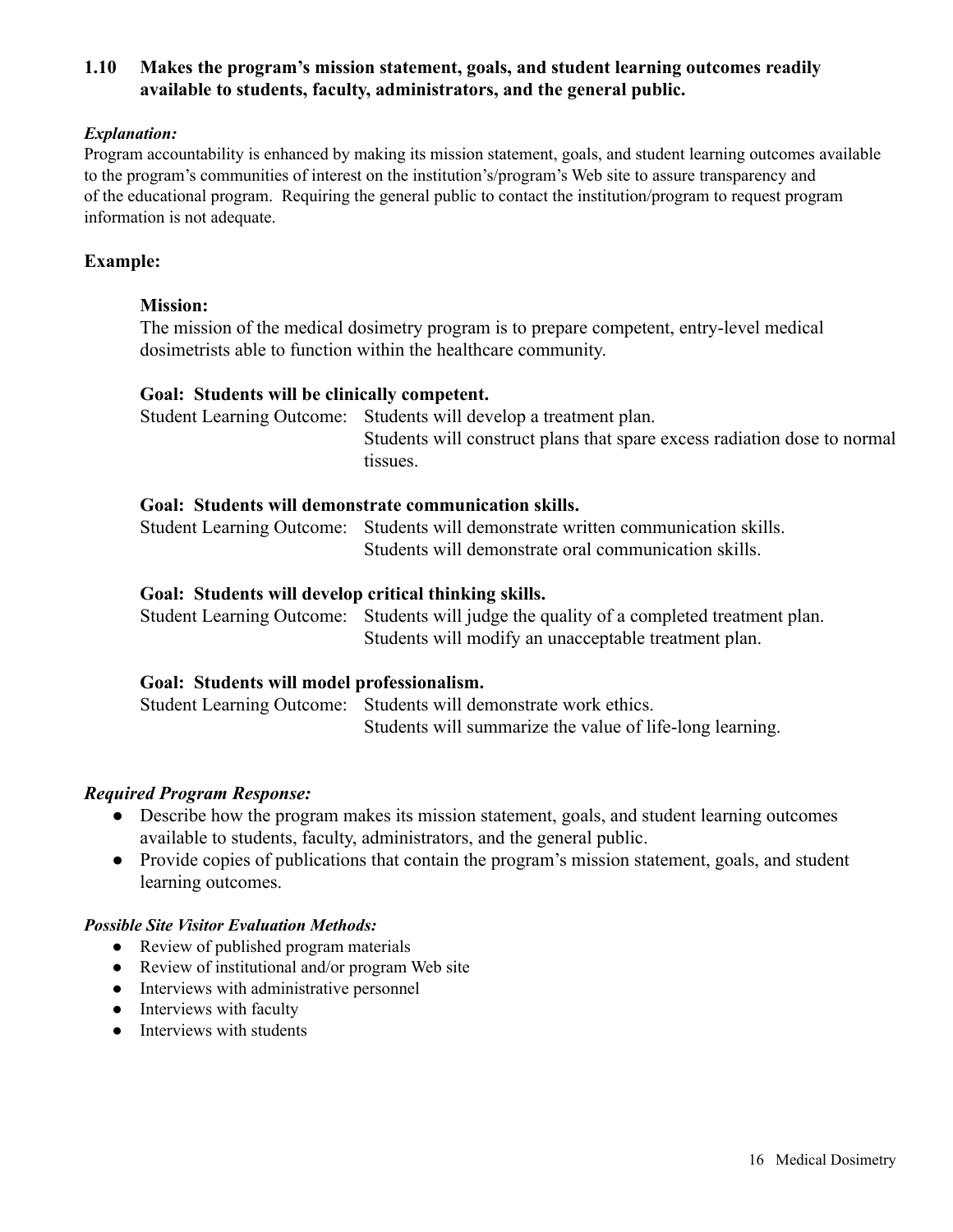# **1.11 Documents that the program engages the communities of interest for the purpose of continuous program improvement.**

# *Explanation:*

Communities of interest are defined as institutions, organizations, groups, and/or individuals interested in educational activities in medical dosimetry. Obtaining formal feedback on program operations, student progress, employer needs, etc. from communities of interest allows the program to determine if it is meeting expectations and assures continuous program improvement. The program can use a variety of tools to obtain this feedback.

#### *Required Program Response:*

- Describe the process of obtaining feedback.
- Provide representative samples of appropriate meeting minutes, evaluations (e.g., course and faculty), and surveys (e.g., graduate and employer).

- Review of meeting minutes
- Review of evaluations
- Review of surveys
- Interviews with members of various communities of interest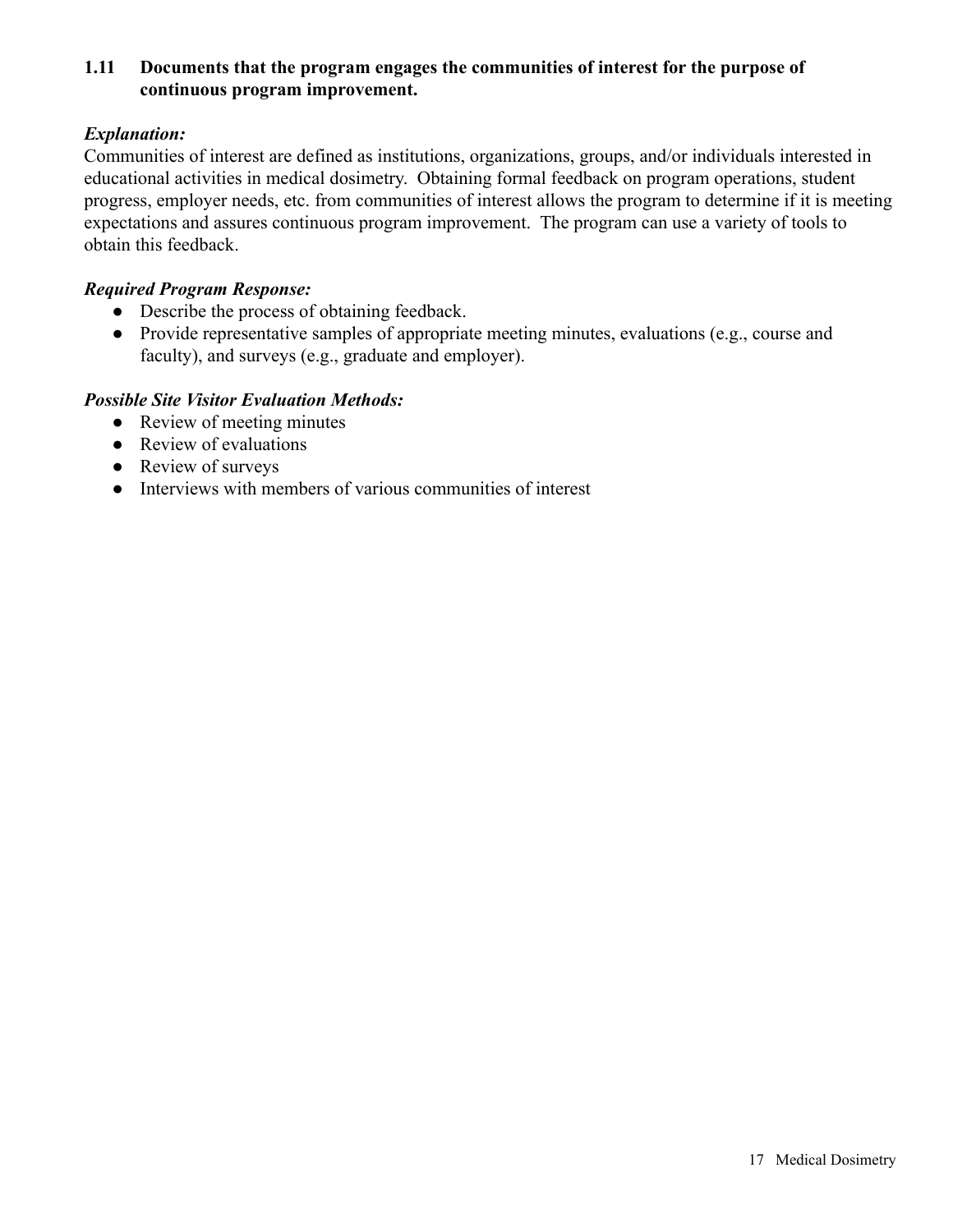# **1.12 Has student recruitment and admission practices that are non-discriminatory with respect to any legally protected status such as race, color, religion, gender, age, disability, national origin, and any other protected class.**

# *Explanation:*

Non-discriminatory practices assure applicants have equal opportunity for admission. Statistical information such as race, color, religion, gender, age, disability, national origin, and any other protected class may be collected; however, this information must be voluntarily provided by the student. Use of this information in the student selection process is discriminatory.

## *Required Program Response:*

- Describe how admission practices are non-discriminatory.
- Provide institutional and/or program admission policies.

- Review of published program materials
- Review of student records
- Interviews with faculty
- Interviews with Admissions personnel
- Interviews with students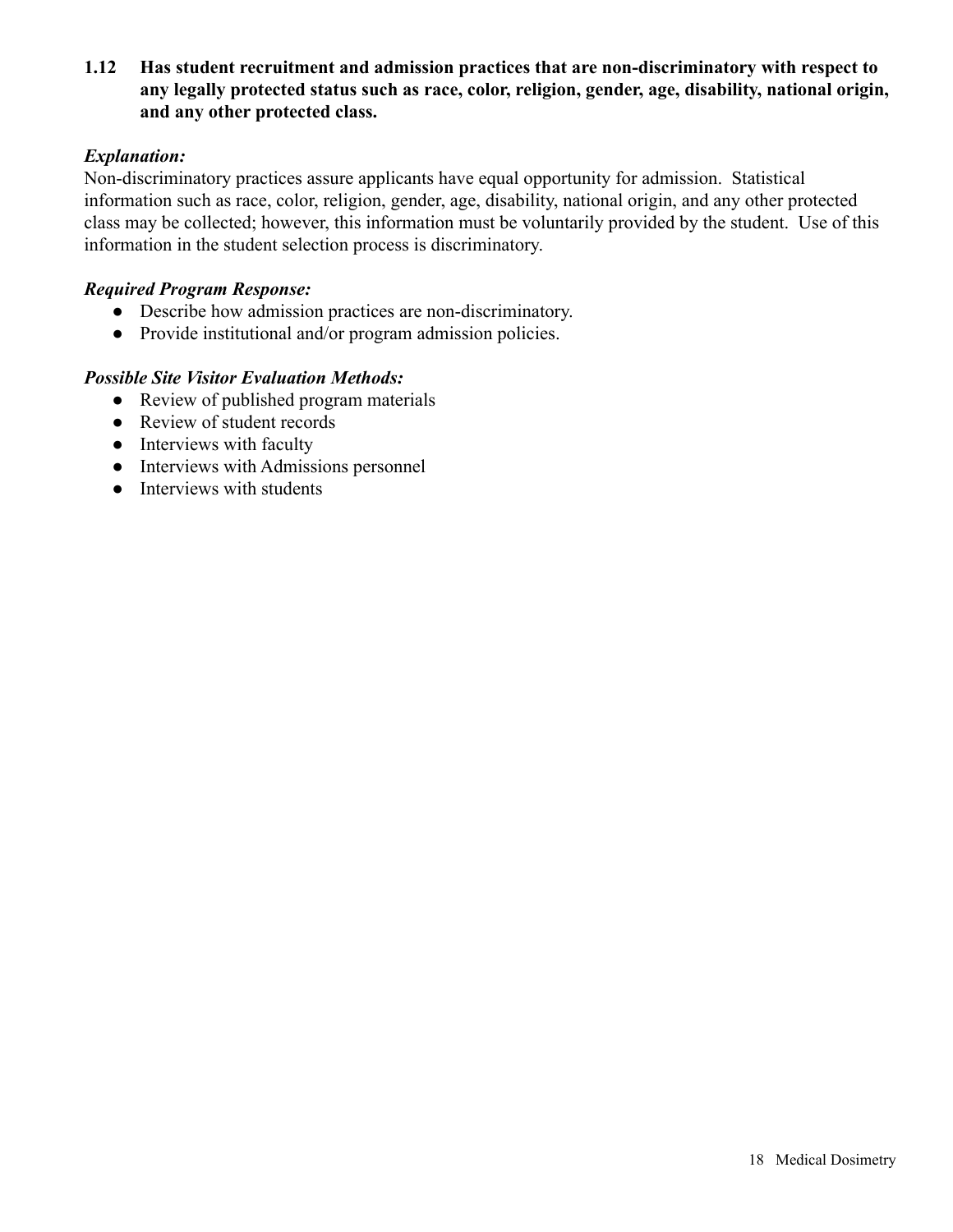# **1.13 Has student recruitment and admission practices that are consistent with published policies of the sponsoring institution and the program.**

# *Explanation:*

Defined admission practices facilitate objective student selection. In considering applicants for admission, the program must follow published policies and procedures.

#### *Required Program Response:*

- Describe the implementation of institutional and program admission policies.
- Provide institutional and program admission policies.

- Review of published program materials
- Interviews with faculty
- Interviews with Admissions personnel
- Interviews with students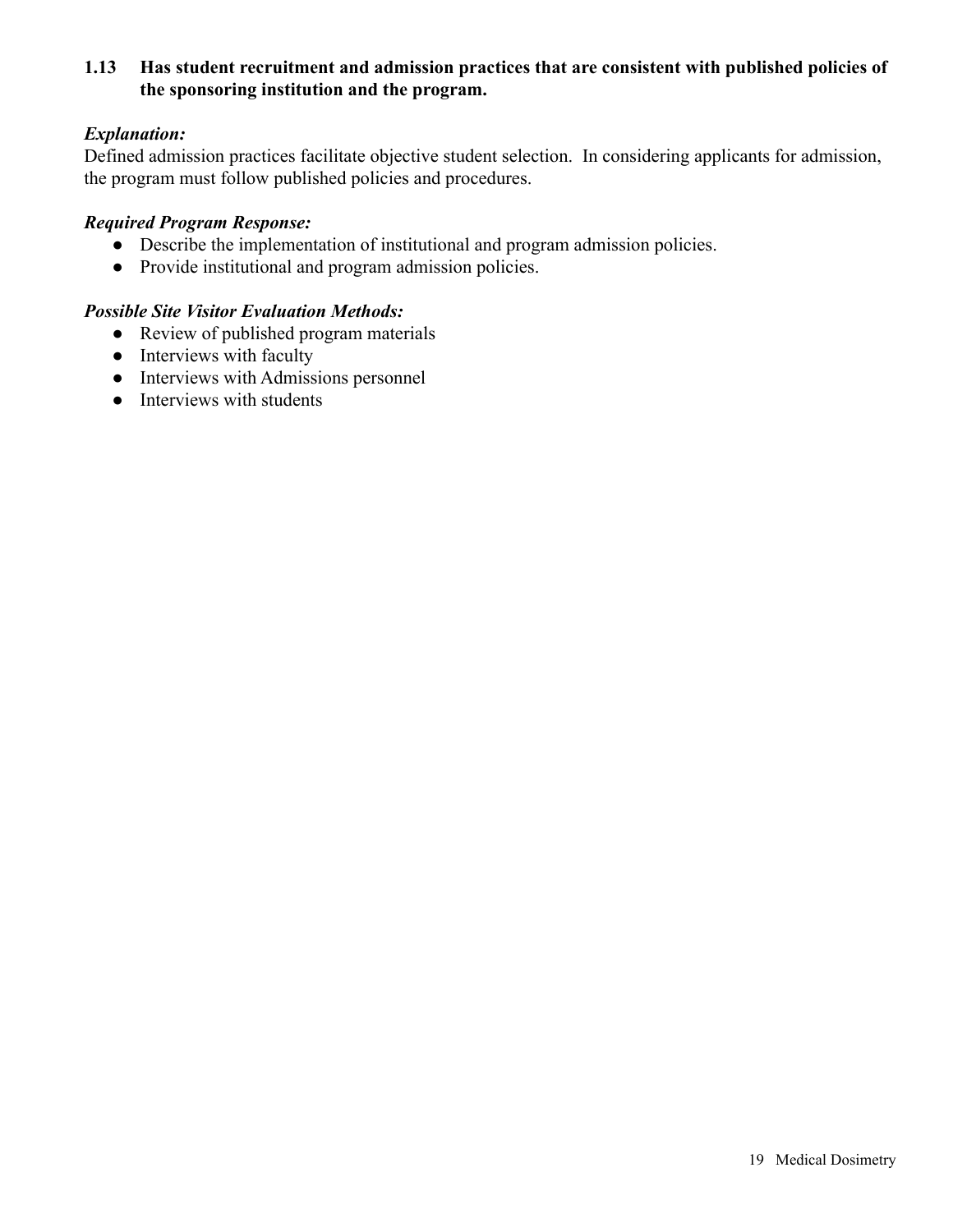# **1.14 Has program faculty recruitment and employment practices that are non-discriminatory with respect to any legally protected status such as race, color, religion, gender, age, disability, national origin, and any other protected class.**

# *Explanation:*

Recruitment and employment practices that are non-discriminatory assure fairness and integrity. Equal opportunity for employment must be offered to each applicant. Employment practices must be applied equitably to all faculty.

#### *Required Program Response:*

- Describe how non-discriminatory employment practices are assured.
- Provide copies of employment policies and procedures that assure non-discriminatory practices.

- Review of employee/faculty handbook
- Review of employee/faculty application form
- Review of institutional catalog
- Interviews with faculty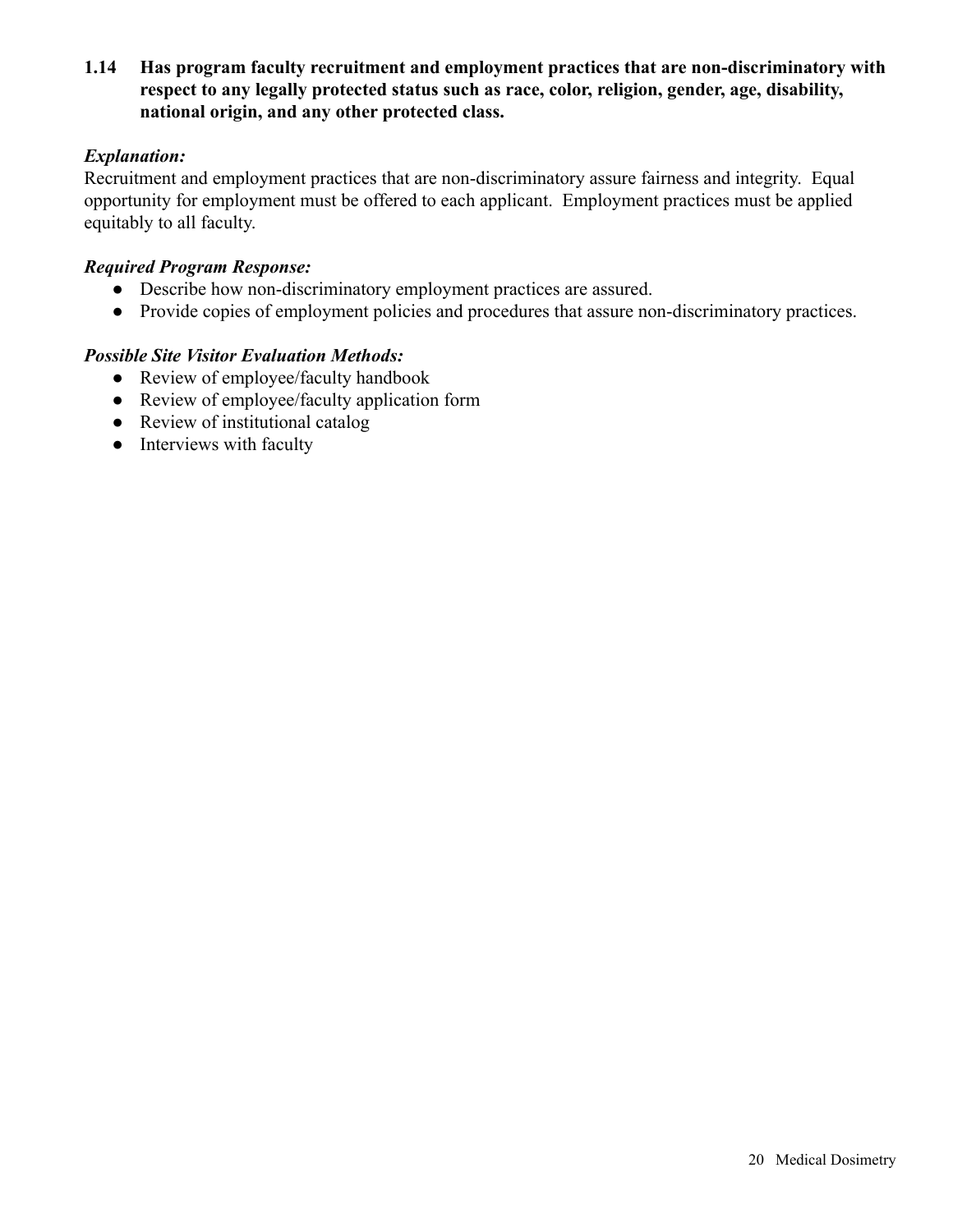# **1.15 Has procedures for maintaining the integrity of distance education courses.**

# *Explanation:*

Programs that offer distance education must have processes in place that assure that the students who register in the distance education courses are the same students that participate in, complete, and receive the credit. Programs must verify the identity of students by using methods such as, but not limited to: secure log-ins, pass codes, and/or proctored exams. These processes must protect the student's privacy. Student costs associated with distance education must be disclosed.

# *Required Program Response:*

- Describe the process for assuring the integrity of distance education courses.
- Provide published program materials that outline procedures for maintaining integrity of distance education courses.
- Provide published program materials that identify associated fees for students enrolled in distance education courses.

- Review of published program materials
- Review the process of student identification
- Review of student records
- Interviews with faculty
- Interviews with students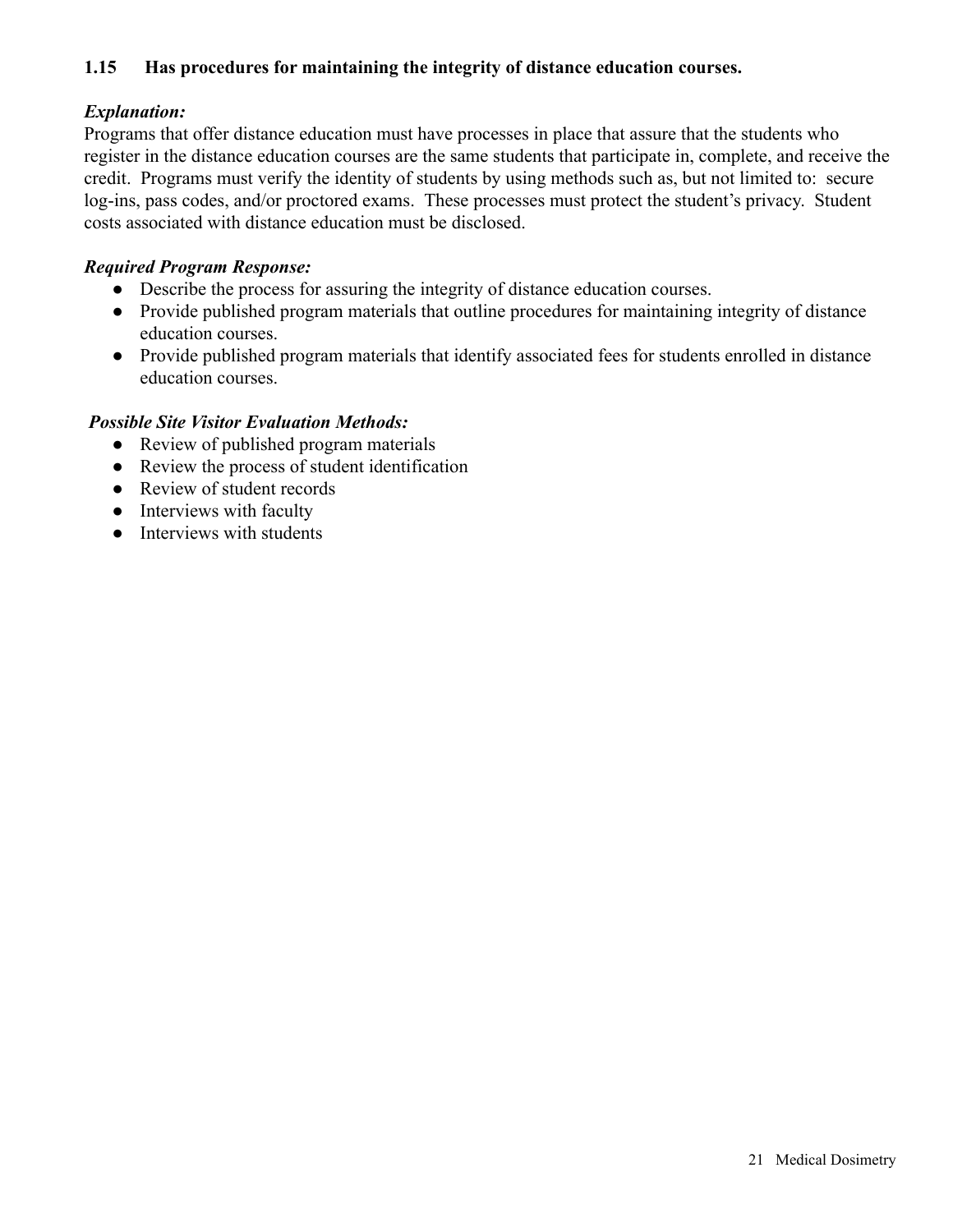1. List the major strengths of **Standard One**, in order of importance.

2. List the major concerns of **Standard One**, in order of importance.

3. Provide the program's plan for addressing each concern identified.

4. Describe any progress already achieved in addressing each concern.

5. Describe any constraints in implementing improvements.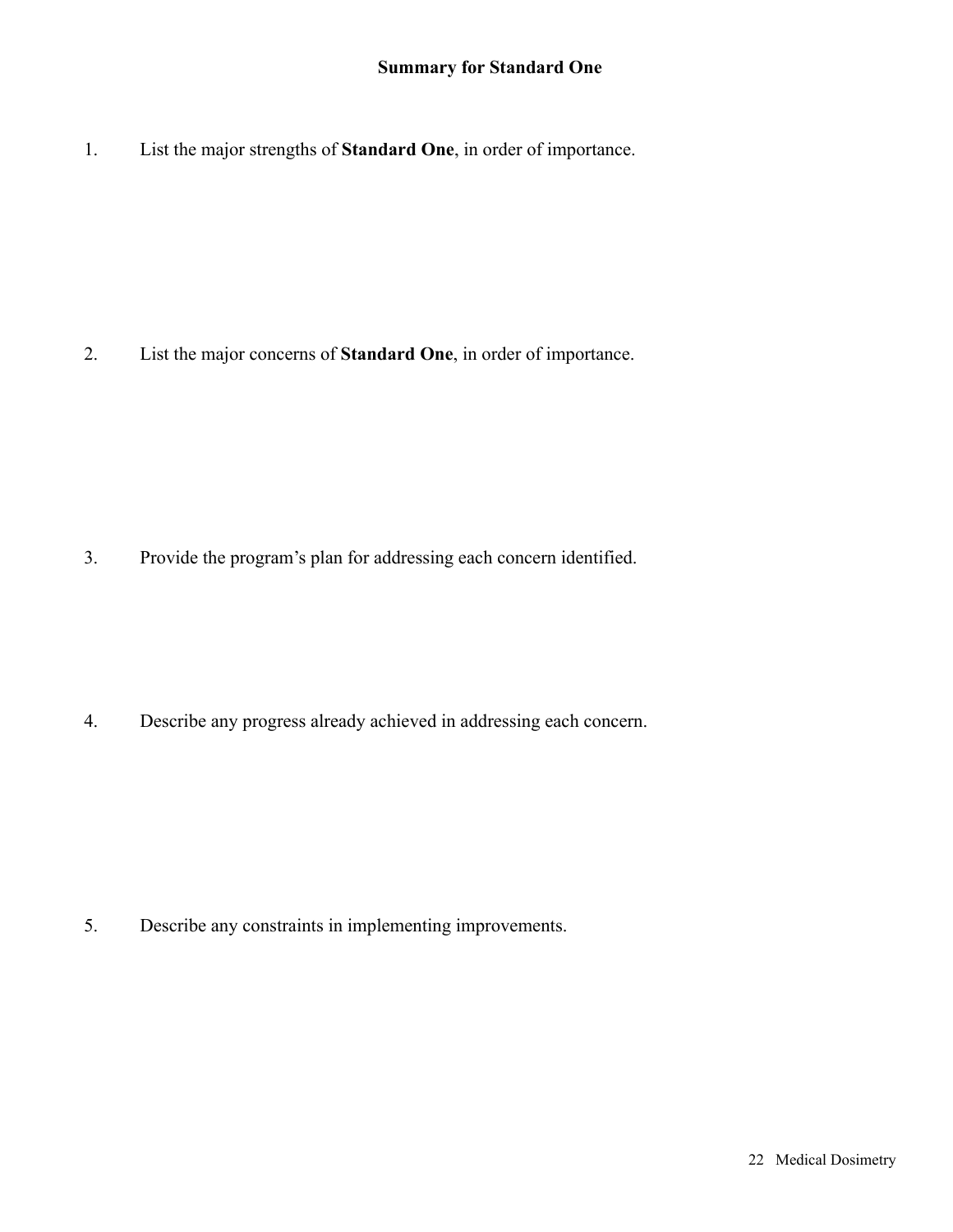# **Standard Two:** *Resources*

**Standard Two: The program has sufficient resources to support the quality and effectiveness of the educational process.**

#### **Objectives:**

In support of **Standard Two**, the program:

#### **Administrative Structure**

- 2.1 Has an appropriate organizational structure and sufficient administrative support to achieve the program's mission.
- 2.2 Provides an adequate number of faculty to meet all educational, program, administrative, and accreditation requirements.
- 2.3 Provides faculty with opportunities for continued professional development.
- 2.4 Provides clerical support services, as needed, to meet all educational, program, and administrative requirements.

#### **Learning Resources/Services**

- 2.5 Assures JRCERT recognition of all clinical practice settings.
- 2.6 Provides classrooms, laboratories, and administrative and faculty offices to facilitate the achievement of the program's mission.
- 2.7 Reviews and maintains program learning resources to assure the achievement of student learning.
- 2.8 Provides access to student services in support of student learning.

# **Fiscal Support**

- 2.9 Has sufficient ongoing financial resources to support the program's mission.
- 2.10 For those institutions and programs for which the JRCERT serves as a gatekeeper for Title IV financial aid, maintains compliance with United States Department of Education (USDE) policies and procedures.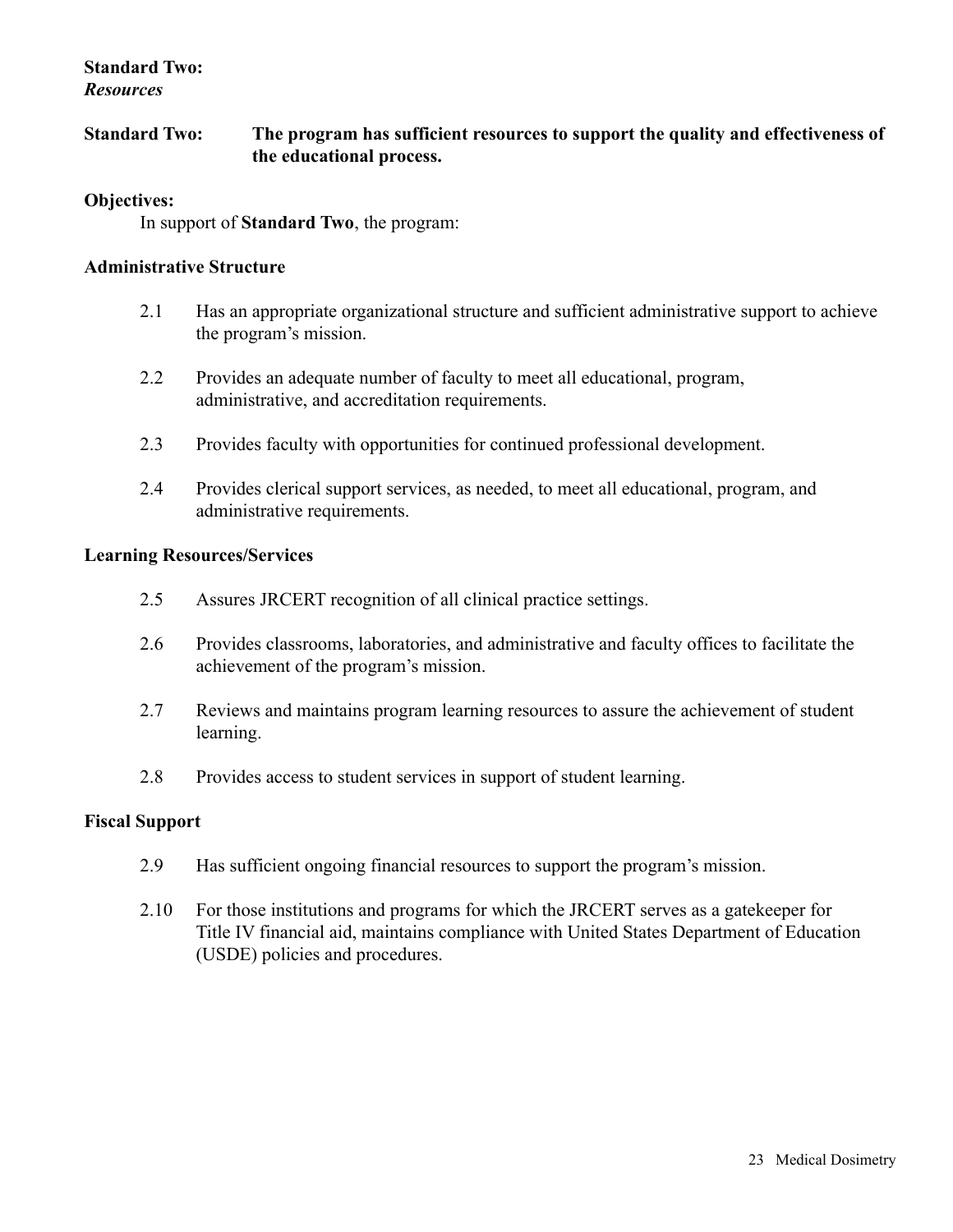# **2.1 Has an appropriate organizational structure and sufficient administrative support to achieve the program's mission.**

# *Explanation:*

The program's relative position in the organizational structure helps facilitate appropriate resources and assures focus on the program. To operate effectively, the program must have sufficient institutional administrative support. Both organizational structure and administrative support enable the program to meet its mission and promote student learning.

## *Required Program Response:*

- Describe the program's relationship to the organizational and administrative structures of the sponsoring institution and how this supports the program's mission.
- Provide institutional and program organizational charts.

- Review of organizational charts of institution and program
- Review of meeting minutes
- Review of published program materials
- Review of master plan of education
- Interviews with faculty and institutional officials
- $\bullet$  Interviews with clinical preceptor(s)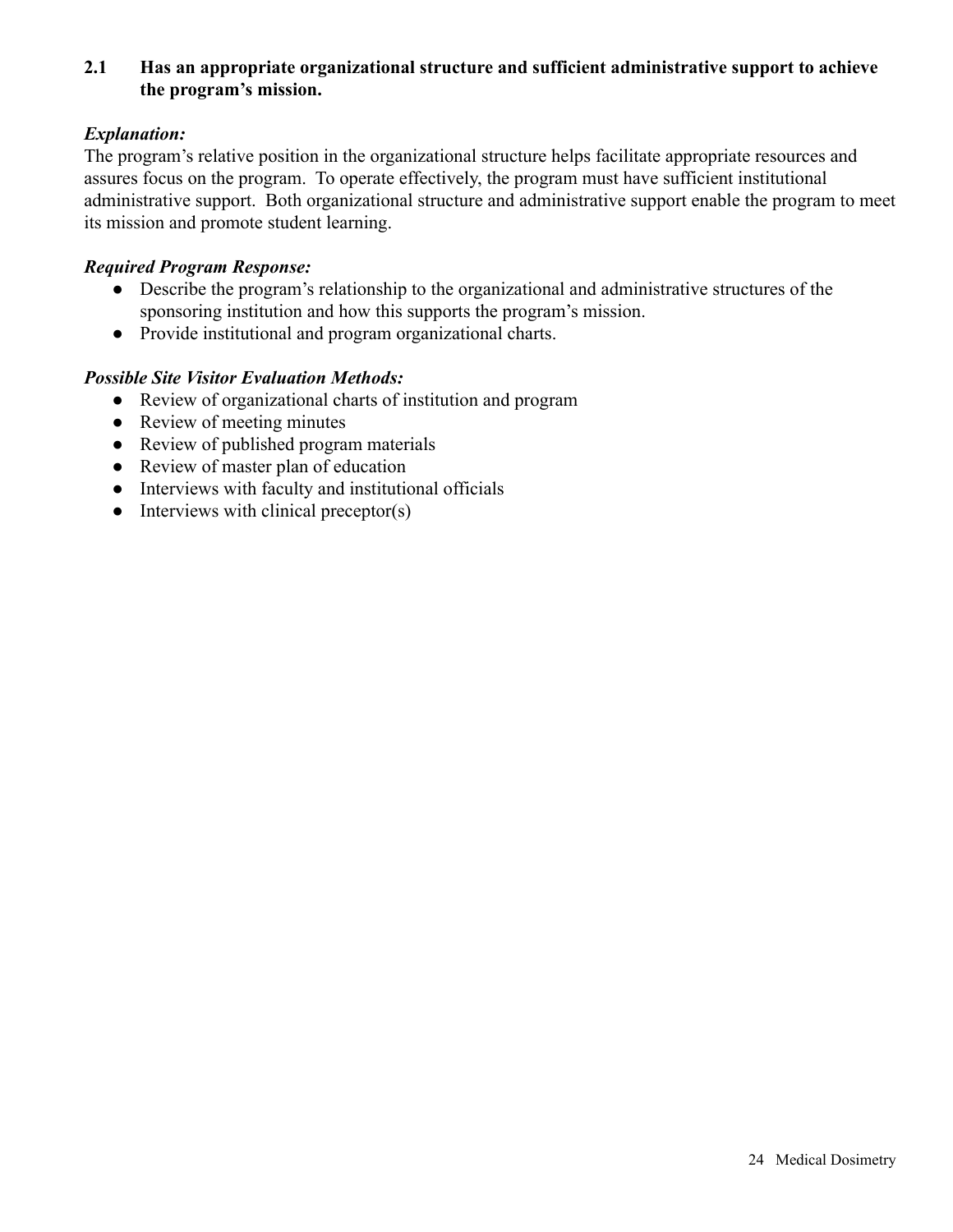# **2.2 Provides an adequate number of faculty to meet all educational, program, administrative, and accreditation requirements.**

#### *Explanation:*

An adequate number of faculty promotes sound educational practices. A full-time program director is required. The program director may also be identified as the radiation therapy program director. Faculty teaching loads and release time must be consistent with those of comparable faculty in other health science programs in the same institution.

Additionally, a full-time equivalent educational coordinator is required if the program has more than thirty (30) students enrolled in the clinical component of the program. The educational coordinator may also be identified as the radiation therapy clinical coordinator. The educational coordinator position may be shared by no more than four (4) appointees. If an educational coordinator is required, the program director may not be identified as the educational coordinator. The educational coordinator may not be identified as the program director.

The program director and educational coordinator may perform clinical instruction; however, they may not be identified as clinical preceptors.

A minimum of one clinical preceptor must be designated at each recognized clinical setting. The same clinical preceptor may be identified at more than one site as long as a ratio of one full-time equivalent clinical preceptor for every five (5) students is maintained.

#### *Required Program Response:*

- Provide, if available, institutional policies in relation to teaching loads and release time.
- Describe faculty teaching loads and release time in relation to comparable health science programs within the institution.
- Describe the adequacy of the number of faculty and clinical staff to meet identified accreditation requirements and program needs.

- Review institutional policies in relation to teaching loads and release time.
- Review of master plan of education
- Review of position descriptions
- Review of clinical settings
- Interviews with faculty
- $\bullet$  Interviews with clinical preceptor(s)
- Interviews with students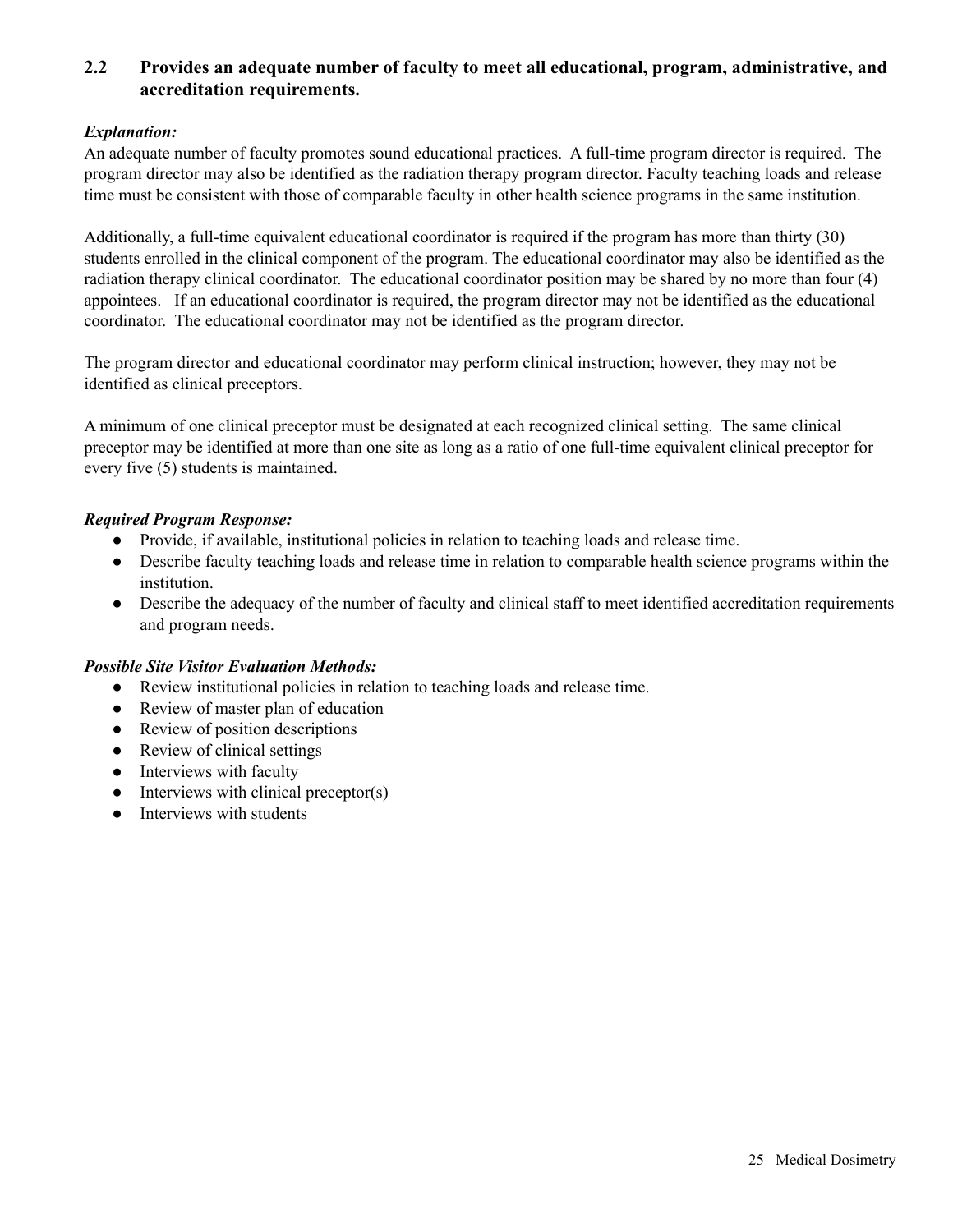# **2.3 Provides faculty with opportunities for continued professional development.**

# *Explanation:*

Continued professional development results in more knowledgeable, competent, and proficient faculty. Opportunities that enhance and advance educational, technical, and professional knowledge must be available to program faculty.

# *Required Program Response:*

Describe how continued professional development opportunities are made available to faculty.

- Review of institutional and program policies
- Review of program budget or other fiscal appropriations
- Review of evidence of faculty participation in professional development activities
- Interviews with administrative personnel
- Interviews with faculty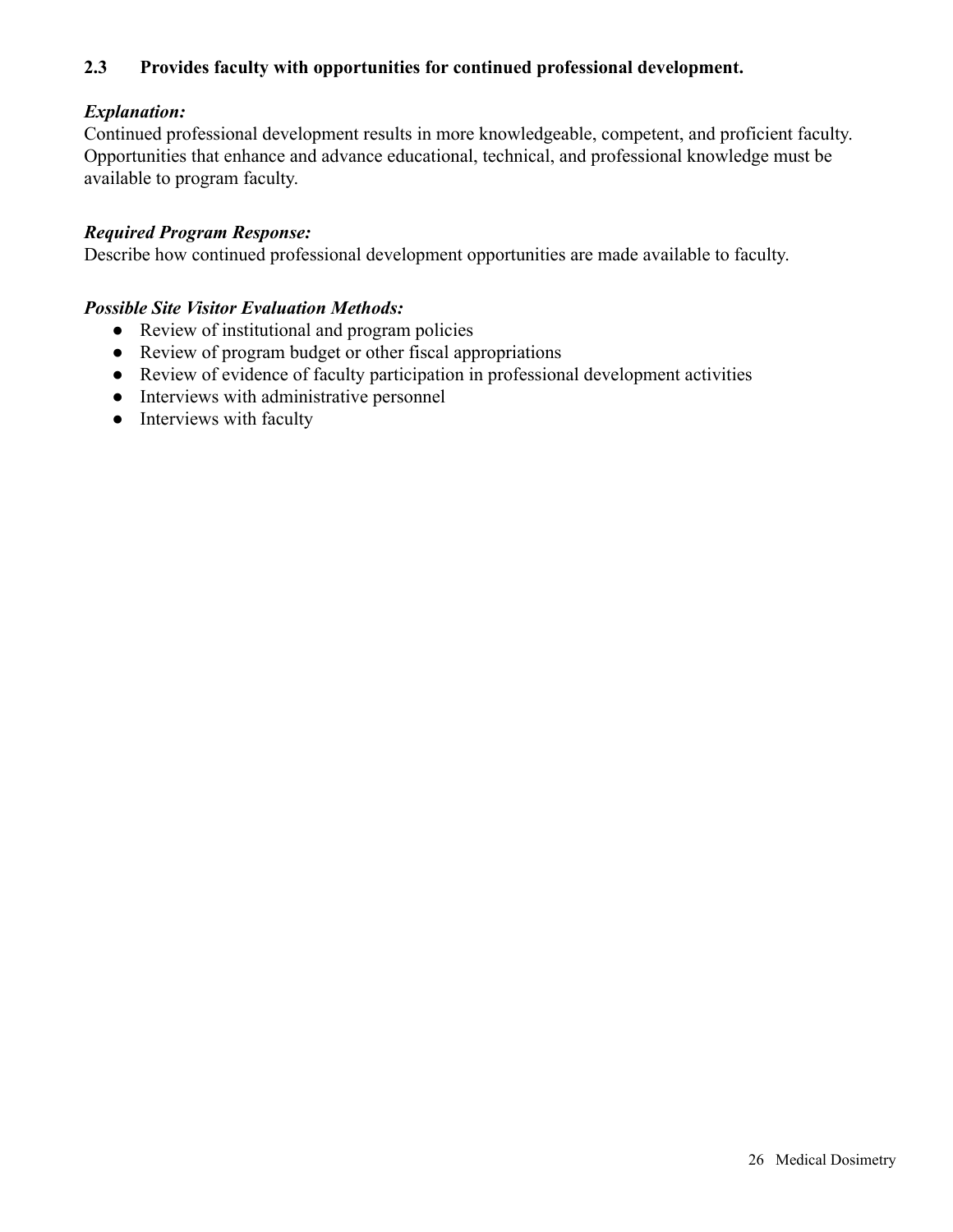# **2.4 Provides clerical support services, as needed, to meet all educational, program, and administrative requirements.**

# *Explanation:*

Clerical support services necessary to assist in meeting educational, program, and administrative requirements of the program must be provided as appropriate.

# *Required Program Response:*

Describe the availability and use of clerical support services.

- Review of program's staffing plan
- Interviews with administrative personnel
- Interviews with faculty
- Interviews with students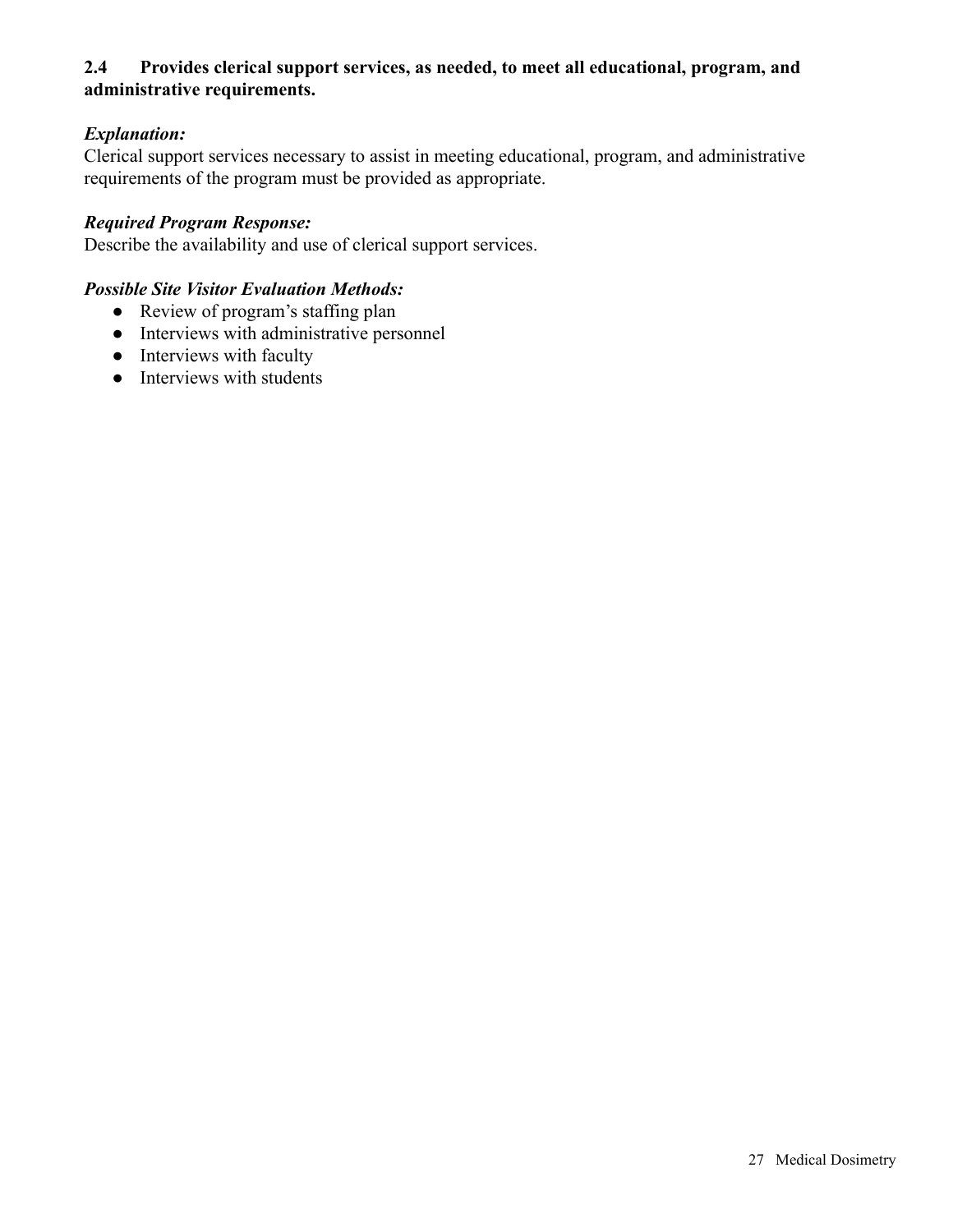# **2.5 Assures JRCERT recognition of all clinical practice settings.**

# *Explanation:*

JRCERT recognition helps assure an appropriate learning environment for student clinical education. All clinical practice settings must be recognized by the JRCERT. Recognition of a clinical practice setting must be obtained prior to student placement. A minimum of one (1) clinical preceptor must be identified for each recognized clinical practice setting.

An observation site is used for student observation of the operation of equipment and/or procedures. If the program uses observation sites, these sites do not require recognition by the JRCERT. These sites provide opportunities for observation of clinical procedures that may not be available at recognized clinical settings. Students may not assist in, or perform, any aspects of patient care during observational assignments.

Facilities where students are participating in service learning projects or community-based learning opportunities do not require recognition.

## *Required Program Response:*

- Assure all clinical settings are recognized by the JRCERT.
- Describe how observation sites, if used, enhance student clinical education.

- Review of JRCERT database
- Review of clinical records
- Interviews with faculty
- Interviews with clinical preceptors
- Interviews with clinical staff
- Interviews with students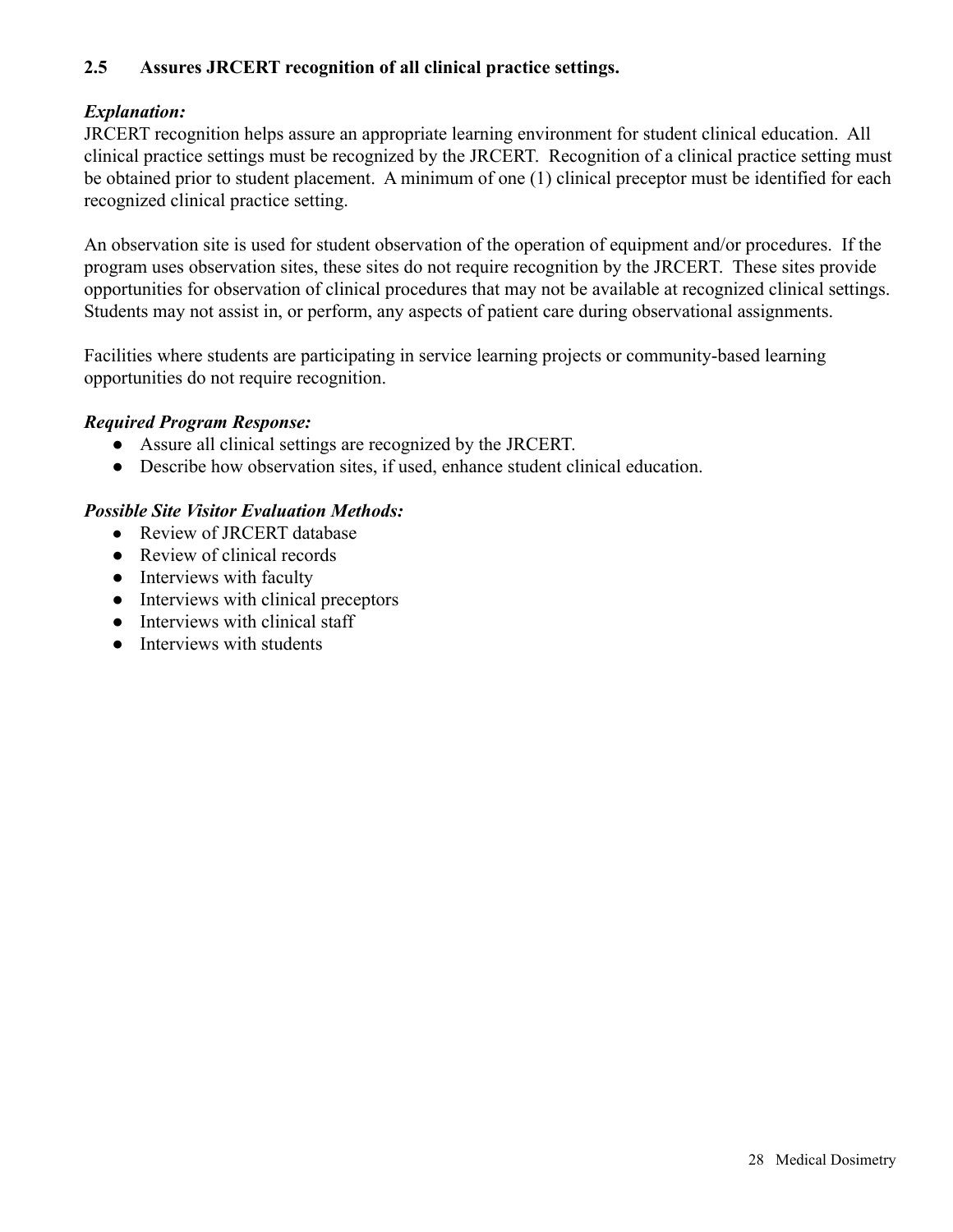# **2.6 Provides classrooms, laboratories, and administrative and faculty offices to facilitate the achievement of the program's mission.**

# *Explanation:*

Learning environments are defined as places, surroundings, or circumstances where knowledge, understanding, or skills are studied or observed such as classrooms and laboratories. Learning environments must be consistent with those of comparable health science programs in the same institution. Provision of appropriate learning environments facilitates achievement of the program's mission. Although a dedicated classroom and/or laboratory are not required, scheduled accessibility to facilities conducive to student learning must be assured. Faculty office space should be conducive to planning and scholarly activities. Space should be made available for private student advisement.

## *Required Program Response:*

Describe how classrooms, laboratories, and administrative and faculty offices facilitate the achievement of the program's mission.

- Tour of the classroom, laboratories, and administrative and faculty offices
- Interviews with faculty
- Interviews with students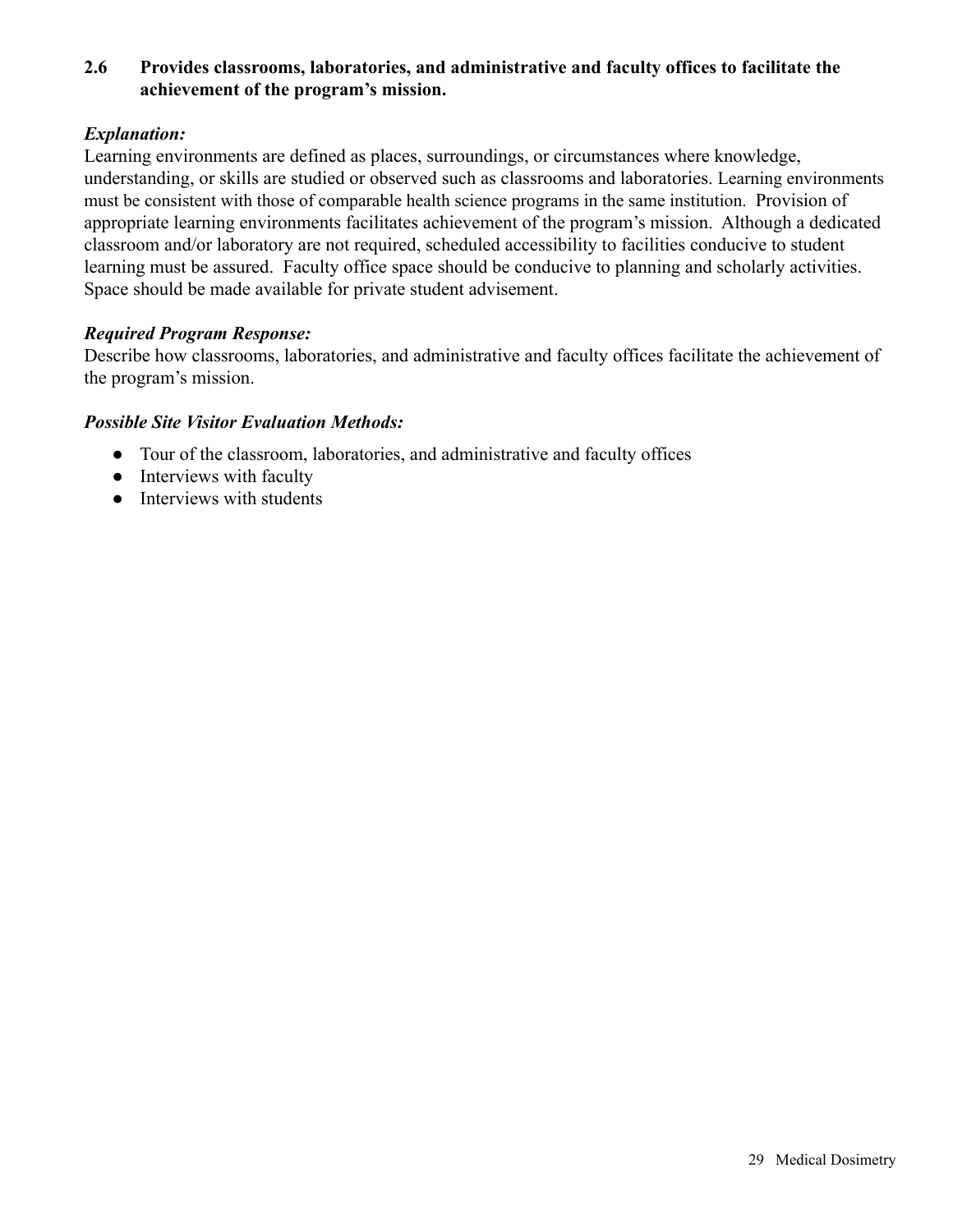# **2.7 Reviews and maintains program learning resources to assure the achievement of student learning.**

# *Explanation:*

The review and maintenance of learning resources promotes student knowledge of current and developing dosimetry activities. The program must provide learning resources to support and enhance the educational program. These resources must include:

- a print or electronic library with a variety of materials published within the last five years,
- computer access, and
- additional learning aids (e.g., educational software, classroom/laboratory accessory devices, etc.).

The JRCERT does not endorse any specific learning resources.

## *Required Program Response:*

- Describe the available learning resources.
- Describe the procedure for review and maintenance of learning resources.

- Tour of learning facilities
- Review of learning resources
- Review of surveys
- Review of meeting minutes
- Interviews with faculty
- Interviews with students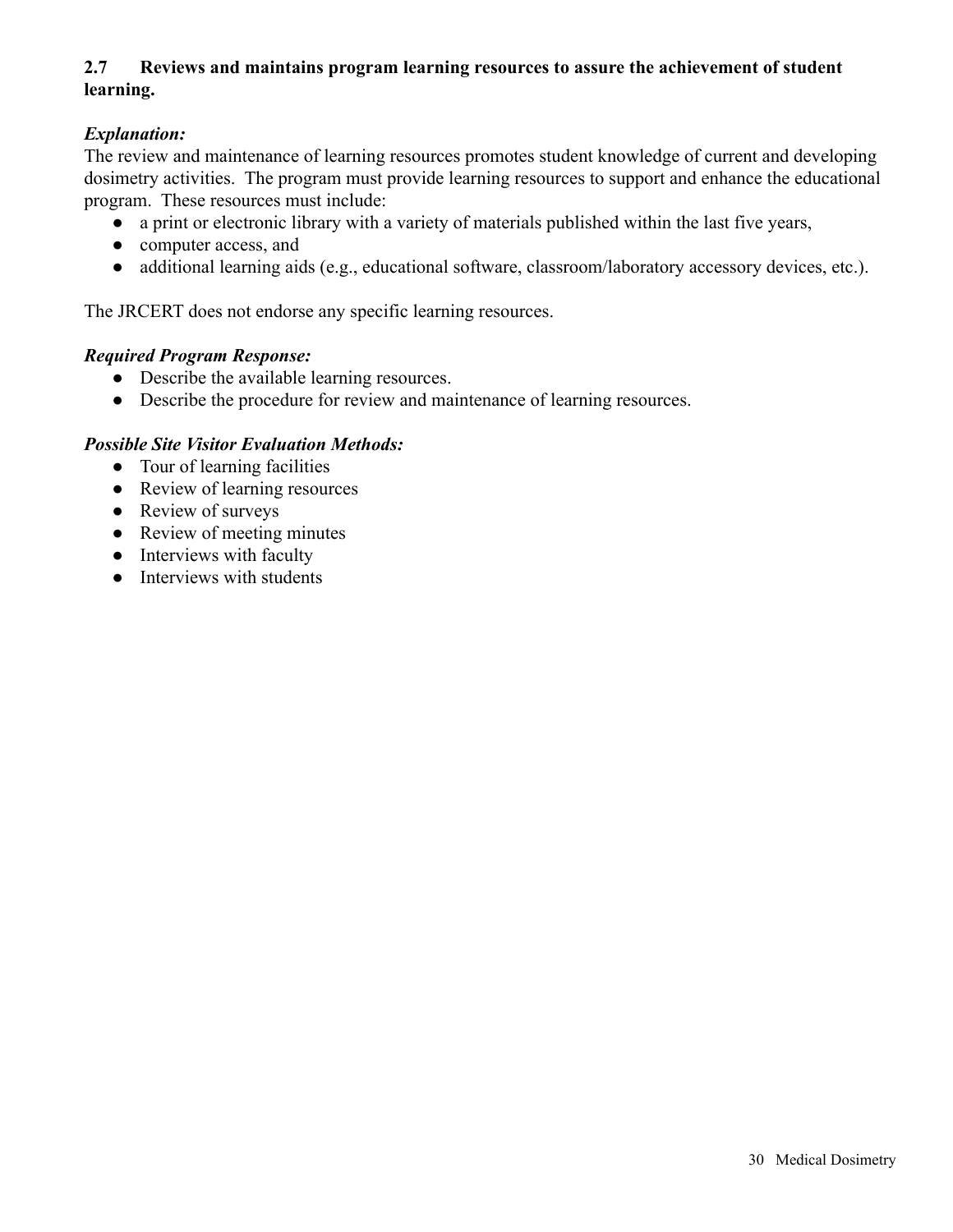# **2.8 Provides access to student services in support of student learning.**

# *Explanation:*

The provision of appropriate student services promotes student achievement. At a minimum, the program must provide access to information for:

- personal counseling,
- requesting accommodations for disabilities as defined by applicable federal (Americans with Disabilities Act) and state laws, and
- financial aid.

Additional student services may be provided at the discretion of the program. These services should be sufficient to assure student learning.

All services provided must be made known to students and the general public.

#### *Required Program Response:*

- Describe the students' access to student services.
- Provide published program materials that outline accessibility to student services.

- Review of published program materials
- Interviews with faculty
- Interviews with students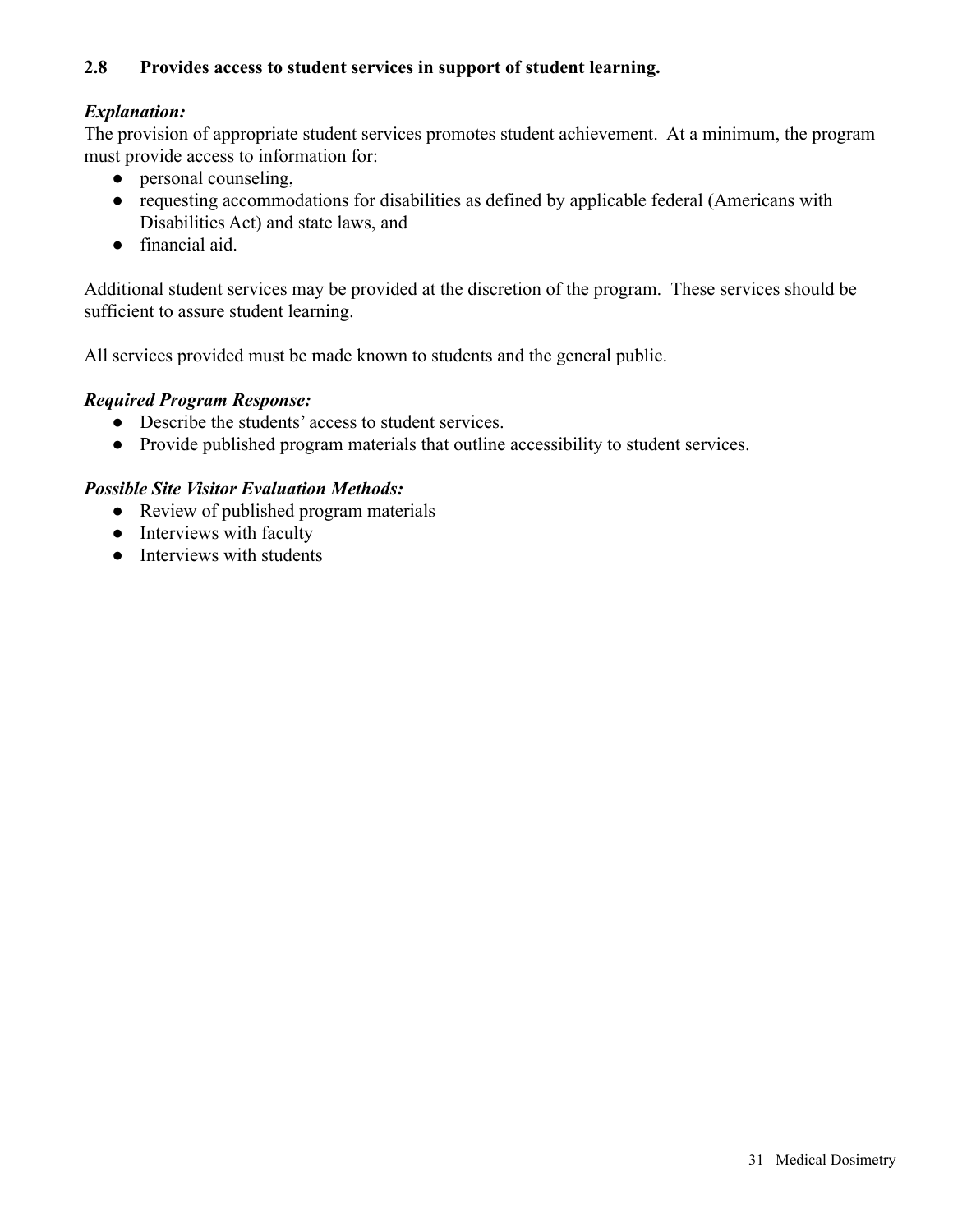# **2.9 Has sufficient ongoing financial resources to support the program's mission.**

# *Explanation:*

Adequate, ongoing funding is necessary to accomplish the program's mission and to support student learning. The sponsoring institution must demonstrate ongoing financial commitment to the program and its students by providing adequate human and physical resources.

#### *Required Program Response:*

- Describe the adequacy of financial resources.
- Provide copies of the program's budget and/or expenditure records.

- Review of program budget and/or other fiscal appropriations
- Interviews with administrative personnel
- Interviews with faculty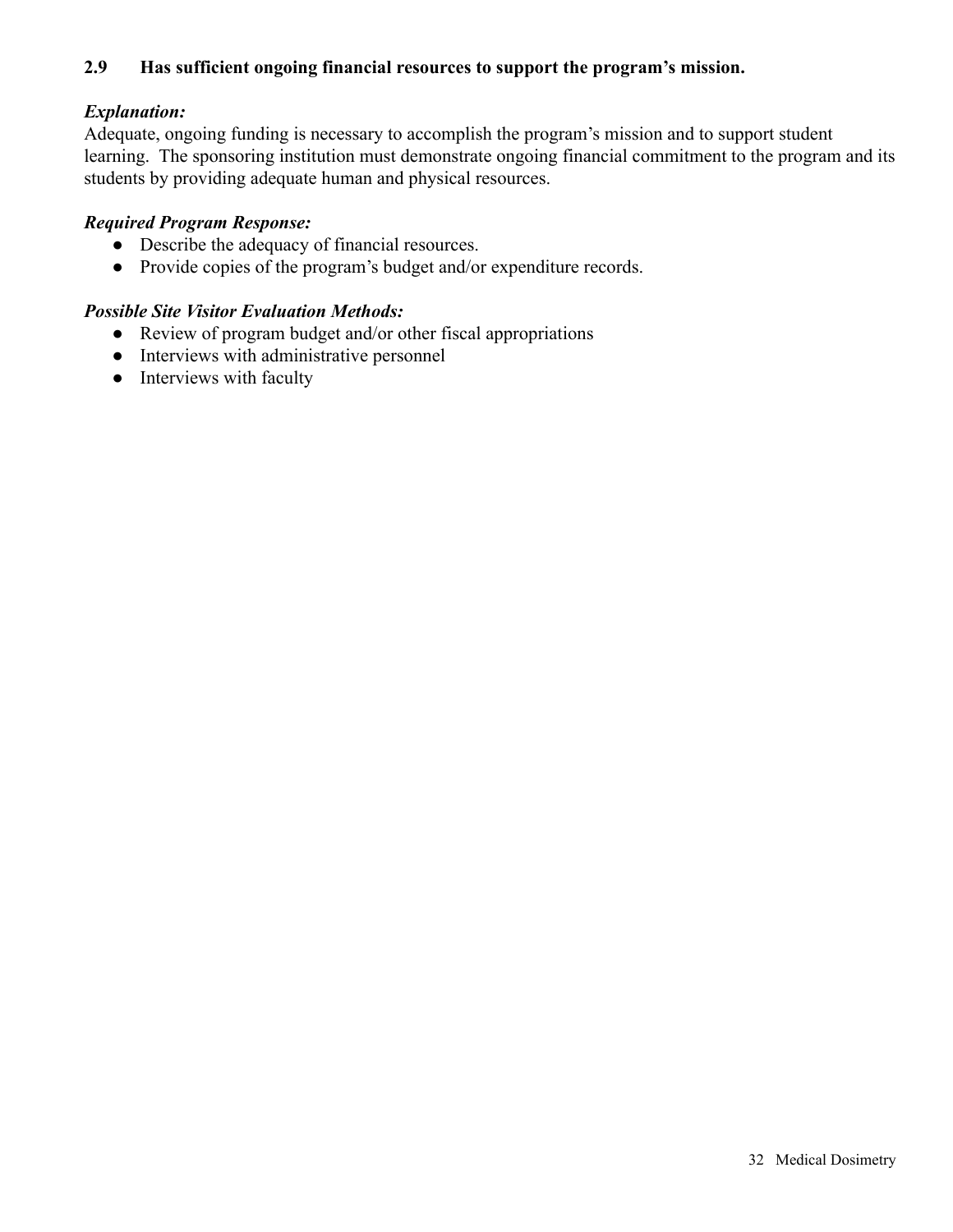# **2.10 For those institutions and programs for which the JRCERT serves as a gatekeeper for Title IV financial aid, maintains compliance with United States Department of Education (USDE) policies and procedures.**

# *Explanation:*

A gatekeeper is defined as an agency holding responsibility for oversight of the distribution, record keeping, and repayment of Title IV financial aid. The program must comply with USDE requirements to participate in Title IV financial aid.

If the program has elected to participate in Title IV financial aid and the JRCERT is identified as the gatekeeper, the program must: maintain financial documents including audit and budget processes confirming appropriate allocation and use of financial resources, have a monitoring process for student loan default rates, have an appropriate accounting system providing documentation for management of Title IV financial aid and expenditures, and inform students of responsibility for timely repayment of Title IV financial aid.

#### *Required Program Response:*

- Provide evidence that Title IV financial aid is managed and distributed according to the USDE regulations to include:
	- o recent student loan default data and
	- o results of financial or compliance audits.
- Describe how the program informs students of their responsibility for timely repayment of financial aid.

- Review of records
- Interviews with administrative personnel
- Interviews with faculty
- Interviews with students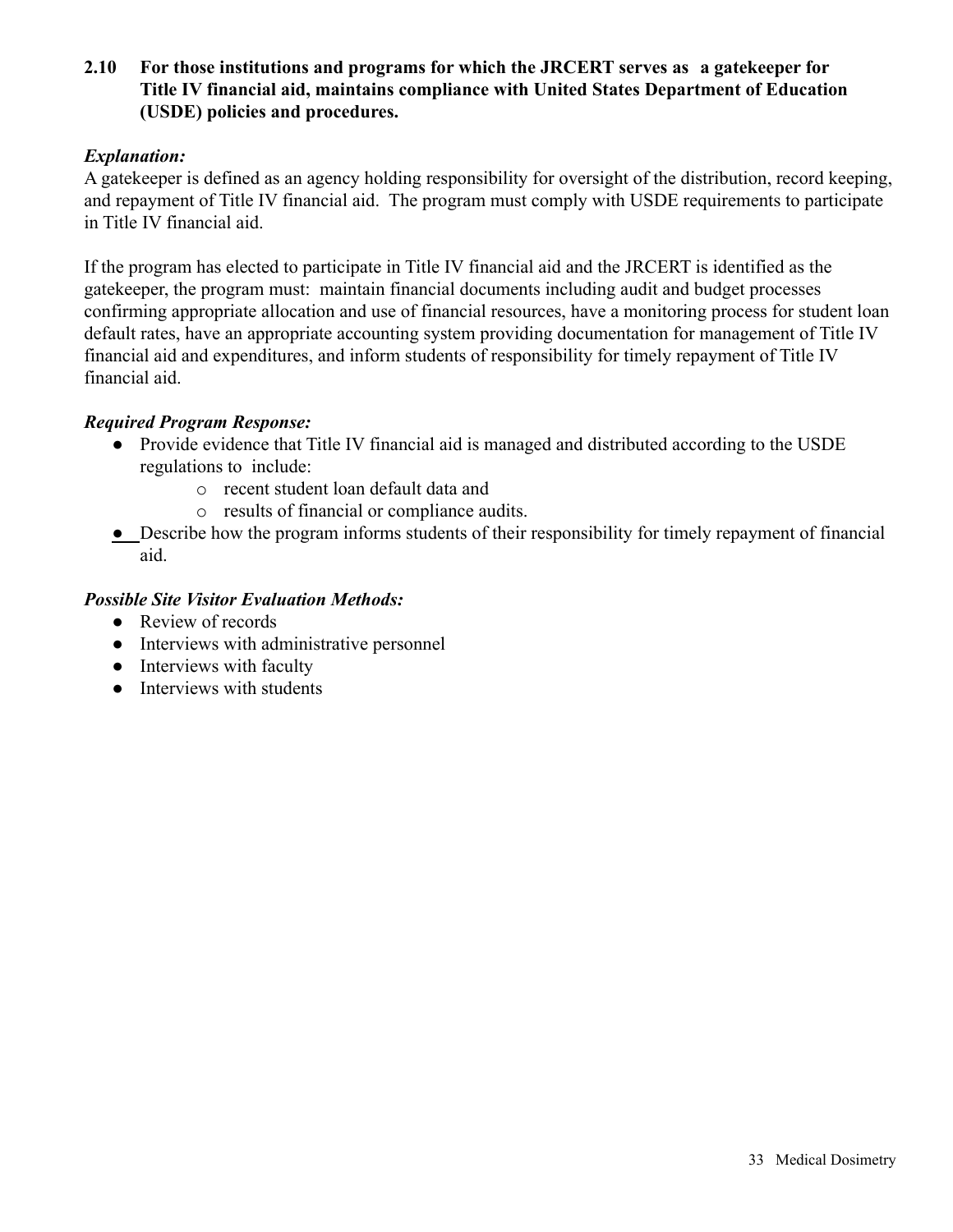1. List the major strengths of **Standard Two**, in order of importance.

2. List the major concerns of **Standard Two**, in order of importance.

3. Provide the program's plan for addressing each concern identified.

4. Describe any progress already achieved in addressing each concern.

5. Describe any constraints in implementing improvements.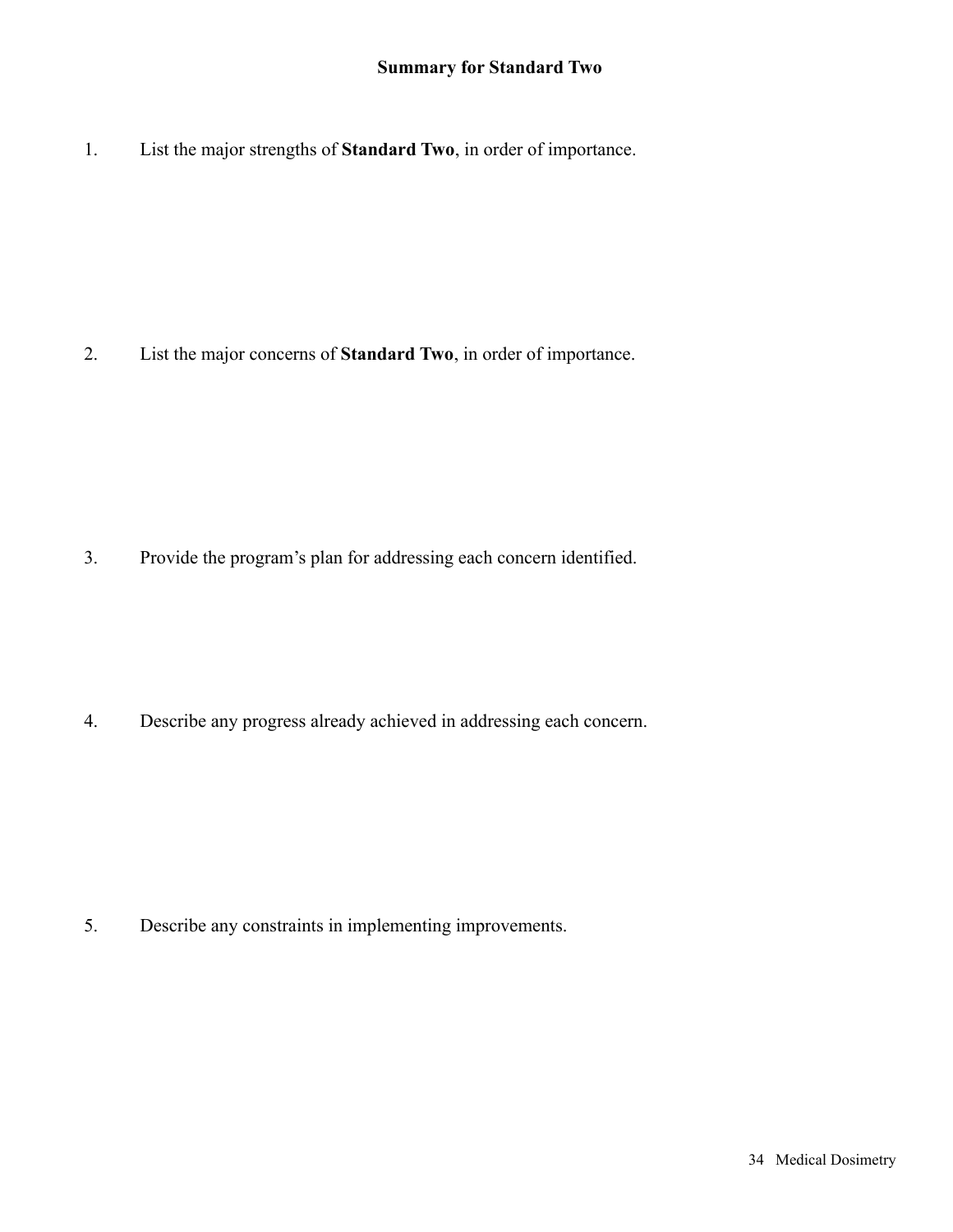# **Standard Three** *Curriculum and Academic Practices*

# **Standard Three: The program's curriculum and academic practices prepare students for professional practice.**

# **Objectives:**

In support of **Standard Three**, the program:

- 3.1 Has a program mission statement that defines its purpose and scope and is periodically reevaluated.
- 3.2 Provides a well-structured, competency-based curriculum that prepares students to practice in the professional discipline.
- 3.3 Provides learning opportunities in current and developing medical dosimetry activities.
- 3.4 Assures an appropriate relationship between program length and the subject matter taught for the terminal award offered.
- 3.5 Measures the length of all didactic and clinical courses in clock hours or credit hours.
- 3.6 Maintains a master plan of education.
- 3.7 Provides timely and supportive academic, behavioral, and clinical advisement to students enrolled in the program.
- 3.8 Documents that the responsibilities of faculty and clinical staff are delineated and performed.
- 3.9 Evaluates program faculty and clinical preceptor performance and shares evaluation results regularly to assure instructional responsibilities are performed.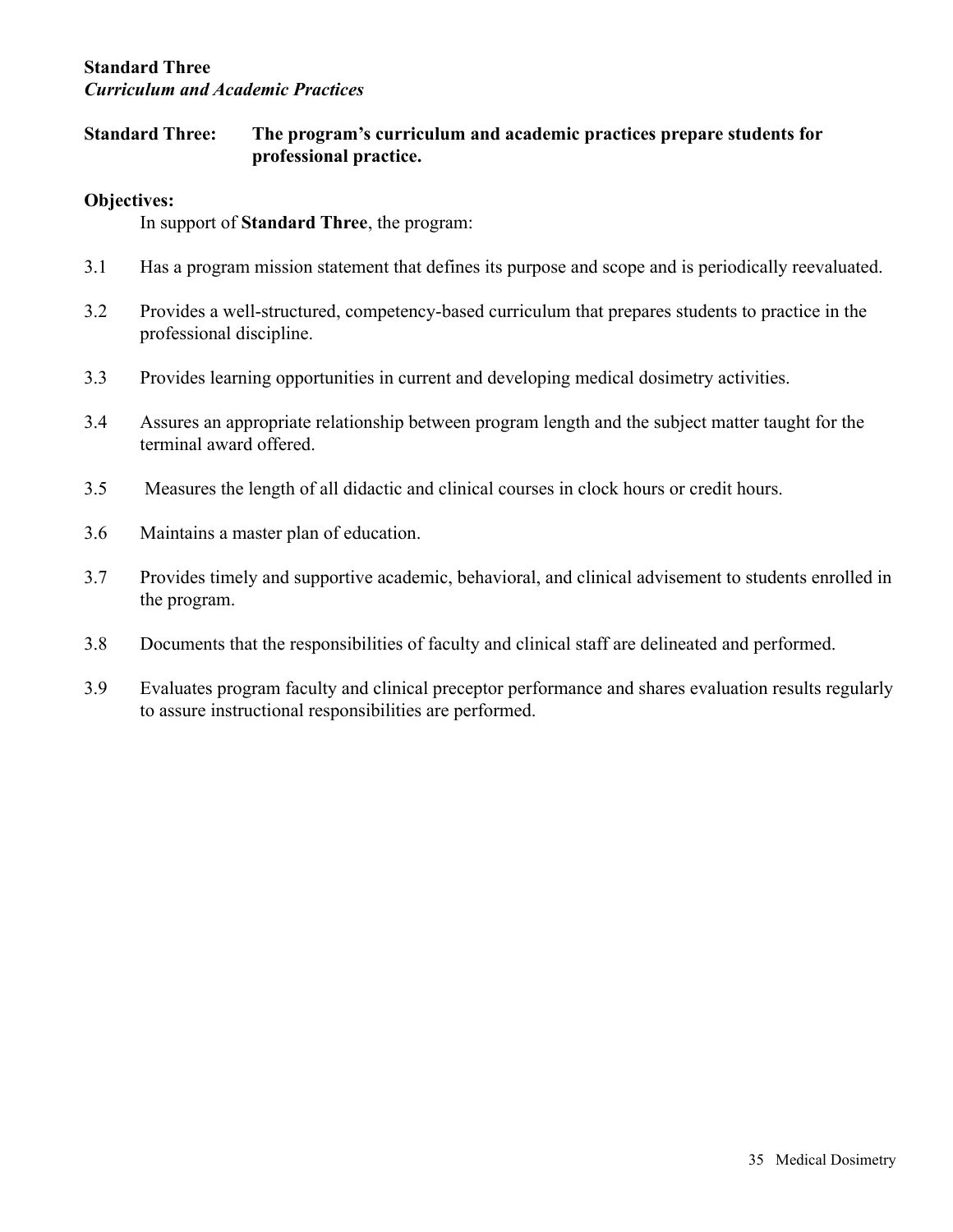# **3.1 Has a program mission statement that defines its purpose and scope and is periodically reevaluated.**

# *Explanation:*

The program's mission statement should be consistent with that of its sponsoring institution. The program's mission statement should clearly define the purpose or intent toward which the program's efforts are directed. Periodic evaluation assures that the program's mission statement is effective.

#### *Required Program Response:*

- Provide a copy of the program's mission statement.
- Provide meeting minutes that document periodic reevaluation of the mission statement.

- Review of published program materials
- Review of meeting minutes
- Review of master plan of education
- Interviews with faculty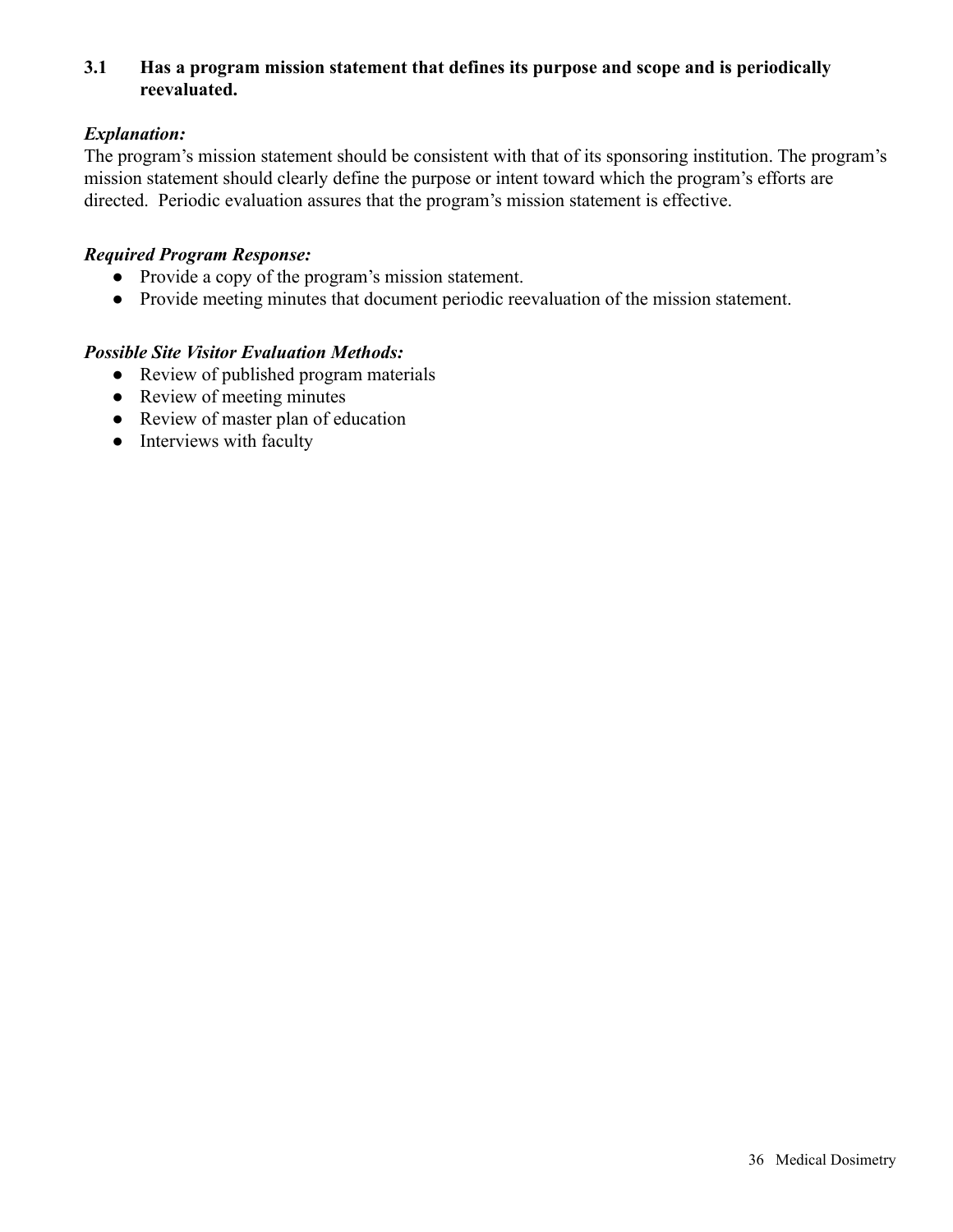# **3.2 Provides a well-structured, competency-based curriculum that prepares students to practice in the professional discipline.**

# *Explanation:*

The well-structured curriculum must be comprehensive, appropriately sequenced, include current information, and provide for evaluation of student achievement. A competency-based curriculum allows for effective student learning by providing a knowledge foundation prior to performance of procedures. Continual refinement of the competencies achieved is necessary so that students can demonstrate enhanced performance in a variety of situations and patient conditions. In essence, competency-based education is an ongoing process, not an end product.

Programs must follow a JRCERT-adopted curriculum. An adopted curriculum is defined as:

- the latest American Association of Medical Dosimetrists professional curriculum and/or
- another professional curriculum adopted by the JRCERT Board of Directors following review and recommendation by the JRCERT Standards Committee.

Use of a standard curriculum promotes consistency in medical dosimetry education and prepares the student to practice in the professional discipline. At a minimum, the curriculum should promote qualities that are necessary for students/graduates to practice competently, make good decisions, assess situations, provide appropriate patient care, communicate effectively, and keep abreast of current advancements within the profession. Expansion of the curricular content beyond the minimum is at the discretion of the program.

The program must submit the latest curriculum analysis grid (available at [www.jrcert.org](http://www.jrcert.org)).

## *Required Program Response:*

- Describe how the program's curriculum is structured.
- Describe the program's competency-based system.
- Submit current curriculum analysis grid.
- Describe how the program's curriculum is delivered, including the method of delivery for distance education courses.
- Identify which courses, if any, are offered via distance education.
- Describe alternative learning options, if applicable (e.g., part-time, evening and/or weekend curricular track).

- Review of master plan of education
- Review of didactic and clinical curriculum sequence
- Review of analysis of graduate and employer surveys
- Interviews with faculty
- Interviews with students
- Observation of a portion of any course offered via distance delivery
- Review of part-time, evening and/or weekend curricular track, if applicable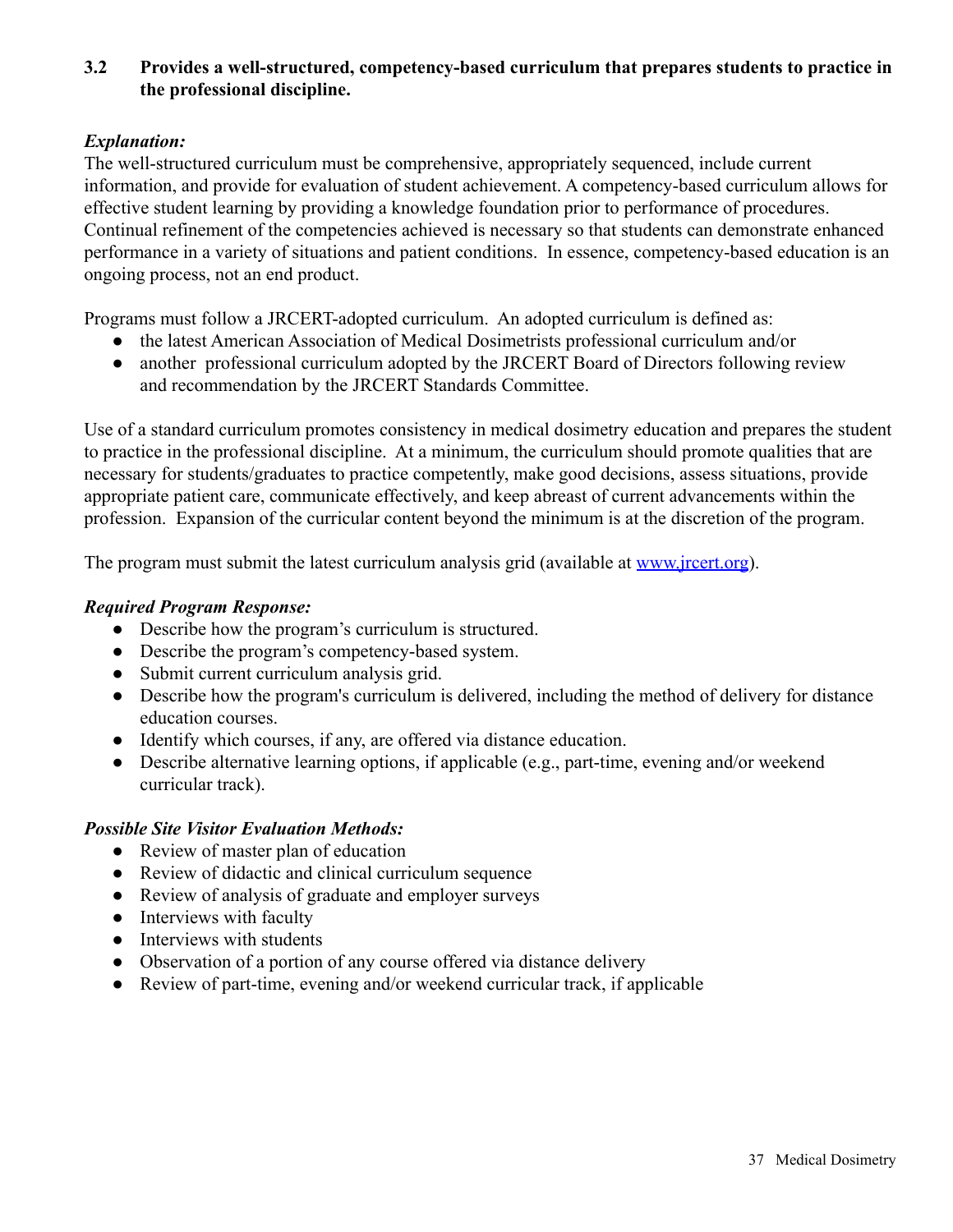# **3.3 Provides learning opportunities in current and developing medical dosimetry activities.**

# *Explanation:*

The program must provide learning opportunities in current and developing medical dosimetry activities. It is the program's prerogative to decide which technologies should be included in the didactic and/or clinical curriculum. Programs are not required to offer clinical rotations in developing medical dosimetry activities; however, these clinical rotations are strongly encouraged to enhance student learning.

## *Required Program Response:*

Describe how the program provides opportunities in developing activities in the didactic and/or clinical curriculum.

- Review of master plan of education
- Interviews with faculty
- Interviews with students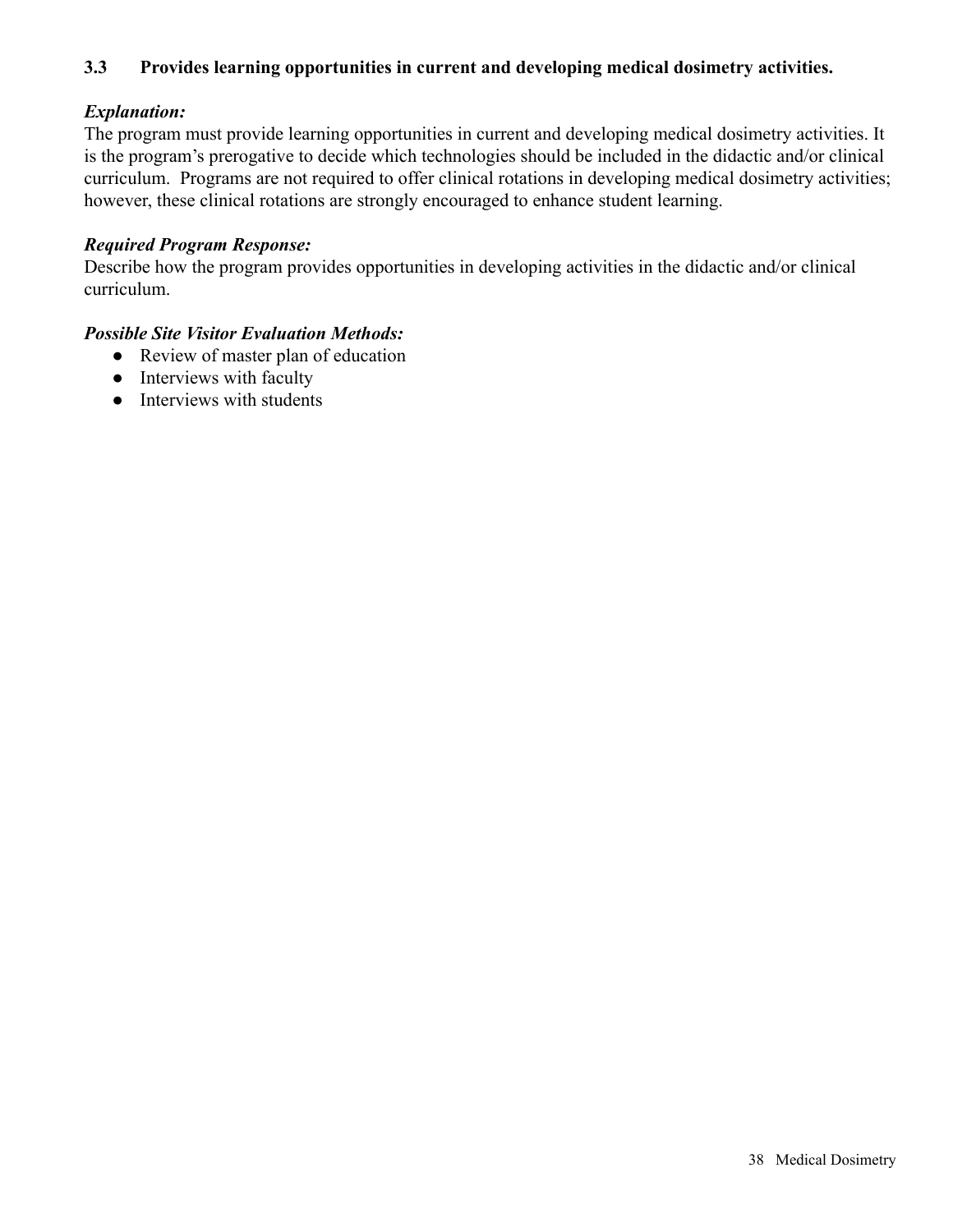## **3.4 Assures an appropriate relationship between program length and the subject mater taught for the terminal award offered.**

## *Explanation:*

Program length must be consistent with the terminal award. The JRCERT defines program length as the duration of the program, which may be stated as total academic or calendar year(s), total semesters, trimesters, or quarters.

#### *Required Program Response:*

Describe the relationship between the program length and the terminal award offered.

- Review of course catalog
- Review of published program materials
- Review of class schedules
- Interviews with faculty
- Interviews with students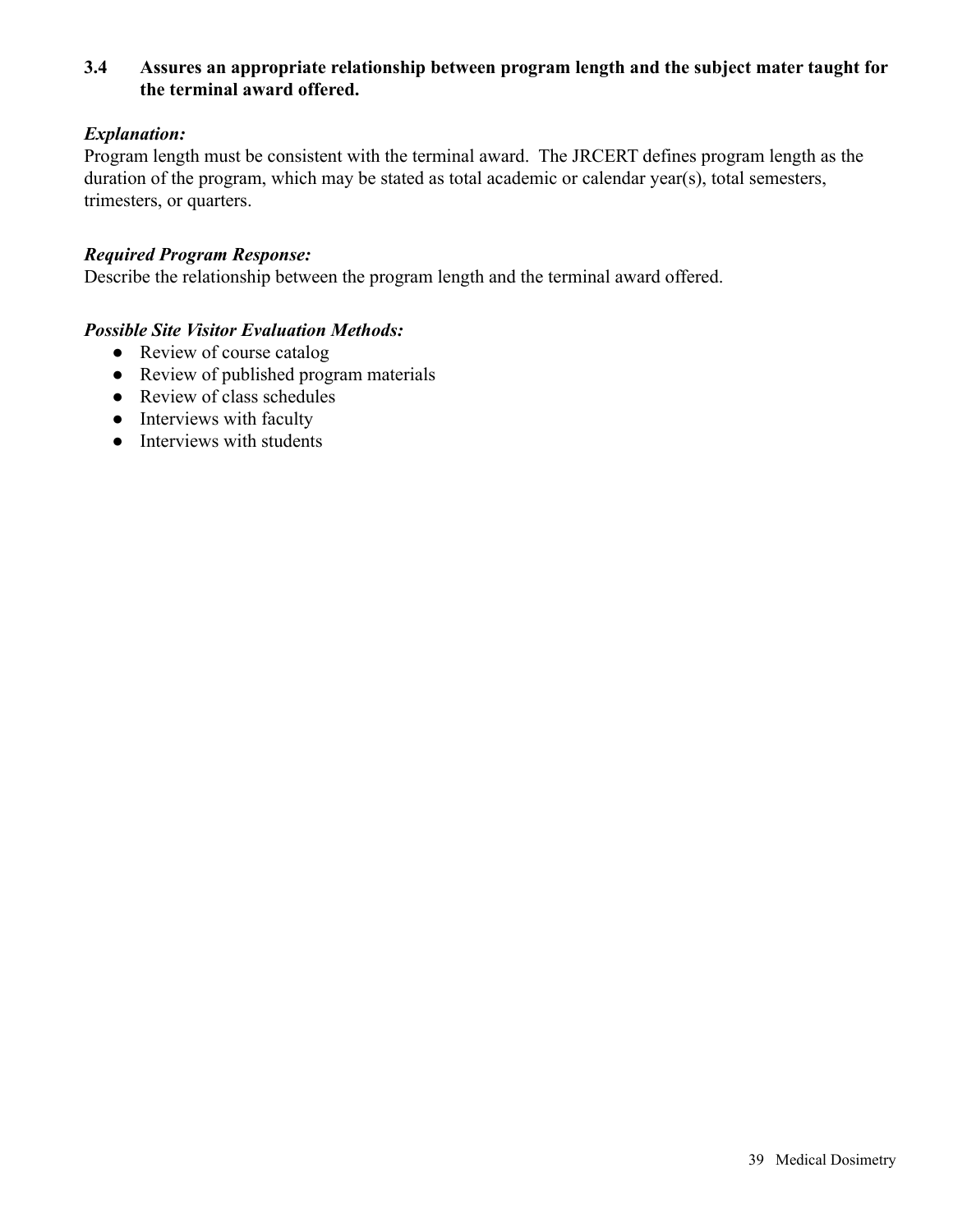# **3.5 Measures the length of all didactic and clinical courses in clock hours or credit hours.**

# *Explanation:*

Defining the length of didactic and clinical courses facilitates student transfer of credit and the awarding of financial aid. The formula for calculating assigned clock/credit hours must be consistently applied for all didactic and all clinical courses, respectively.

# *Required Program Response:*

- Describe the method used to award credit hours for lecture, laboratory and clinical courses.
- Provide a copy of the program's policies and procedures for determining credit hours and an example of how such policy has been applied to the program's coursework.
- Provide a list of all didactic and clinical courses with corresponding clock or credit hours.

- Review of published program materials
- Review of class schedules
- Interviews with faculty
- Interviews with students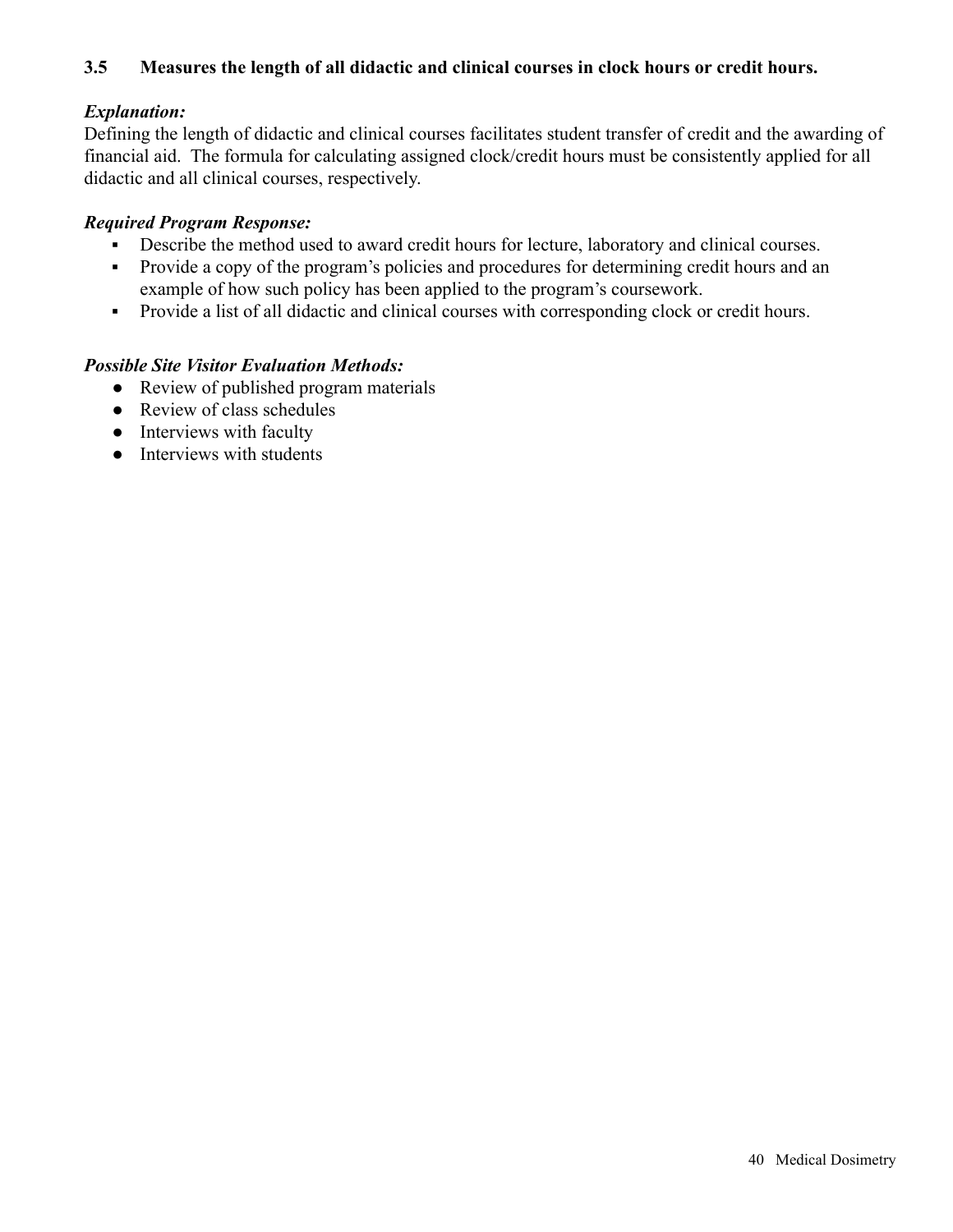# **3.6 Maintains a master plan of education.**

# *Explanation:*

A master plan provides an overview of the program and allows for continuity among, and documentation of, all aspects of the program. In the event of new faculty and/or leadership to the program, the master plan provides the information needed to understand the program and its operations.

The plan should be evaluated annually, updated, and must include the following:

- course syllabi (didactic and clinical courses) and
- program policies and procedures.

While there is no prescribed format for the master plan, the component parts should be identified and readily available. If the components are not housed together, the program must list the location of each component. If the program chooses to use an electronic format, the components must be accessible by all program faculty.

# *Required Program Response:*

- Identify the location of the component parts of the master plan of education.
- Provide a Table of Contents for the program's master plan.

- Review of master plan of education
- Interview with program director
- Interviews with faculty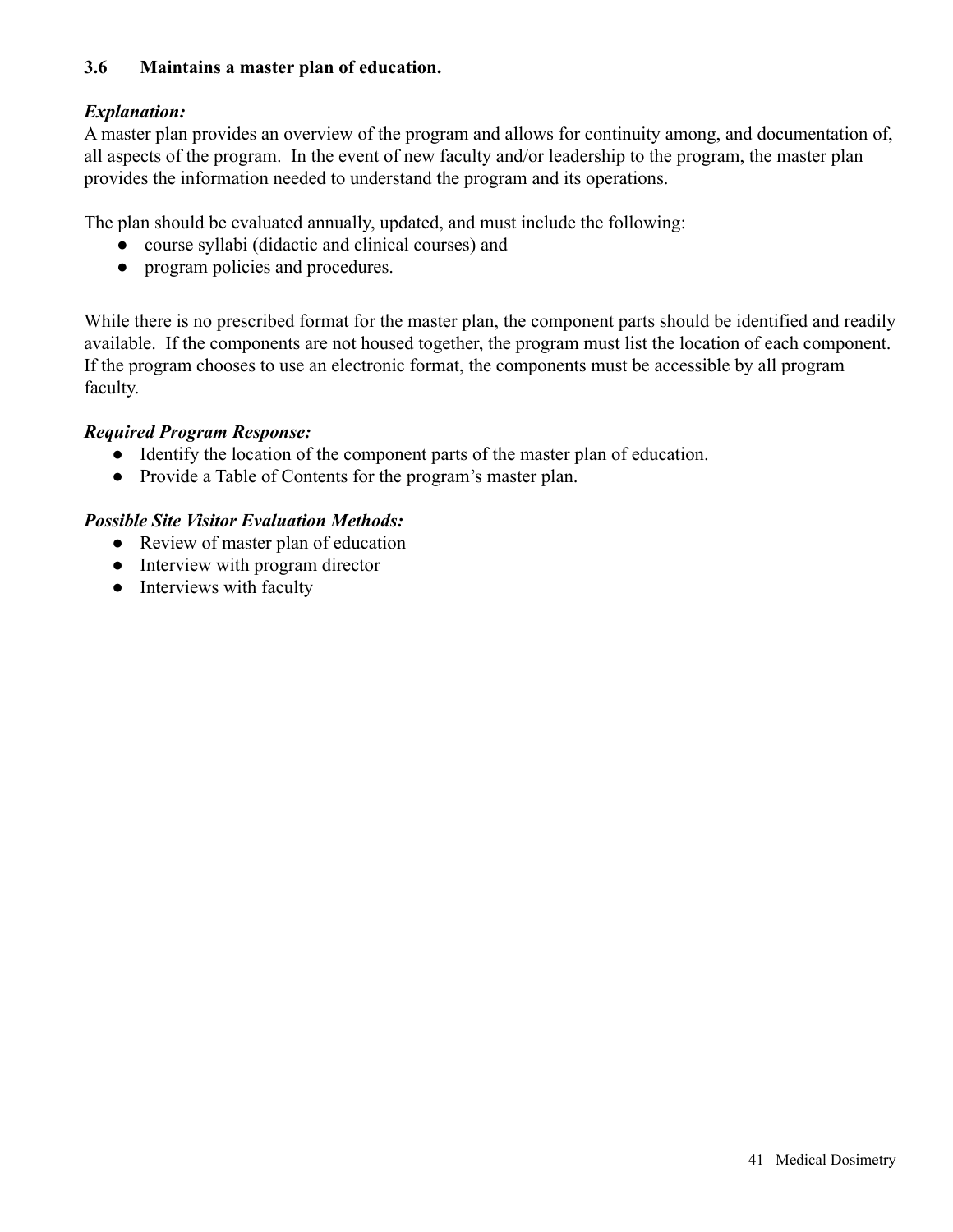# **3.7 Provides timely and supportive academic, behavioral, and clinical advisement to students enrolled in the program.**

# *Explanation:*

Appropriate advisement promotes student achievement. Student advisement should be formative, summative, and must be shared with students in timely manner. Programs are encouraged to develop written advisement procedures.

#### *Required Program Response:*

- Describe procedures for advisement.
- Provide sample records of student advisement.

- Review of students' records
- Interviews with faculty
- $\bullet$  Interviews with clinical preceptor(s)
- Interviews with students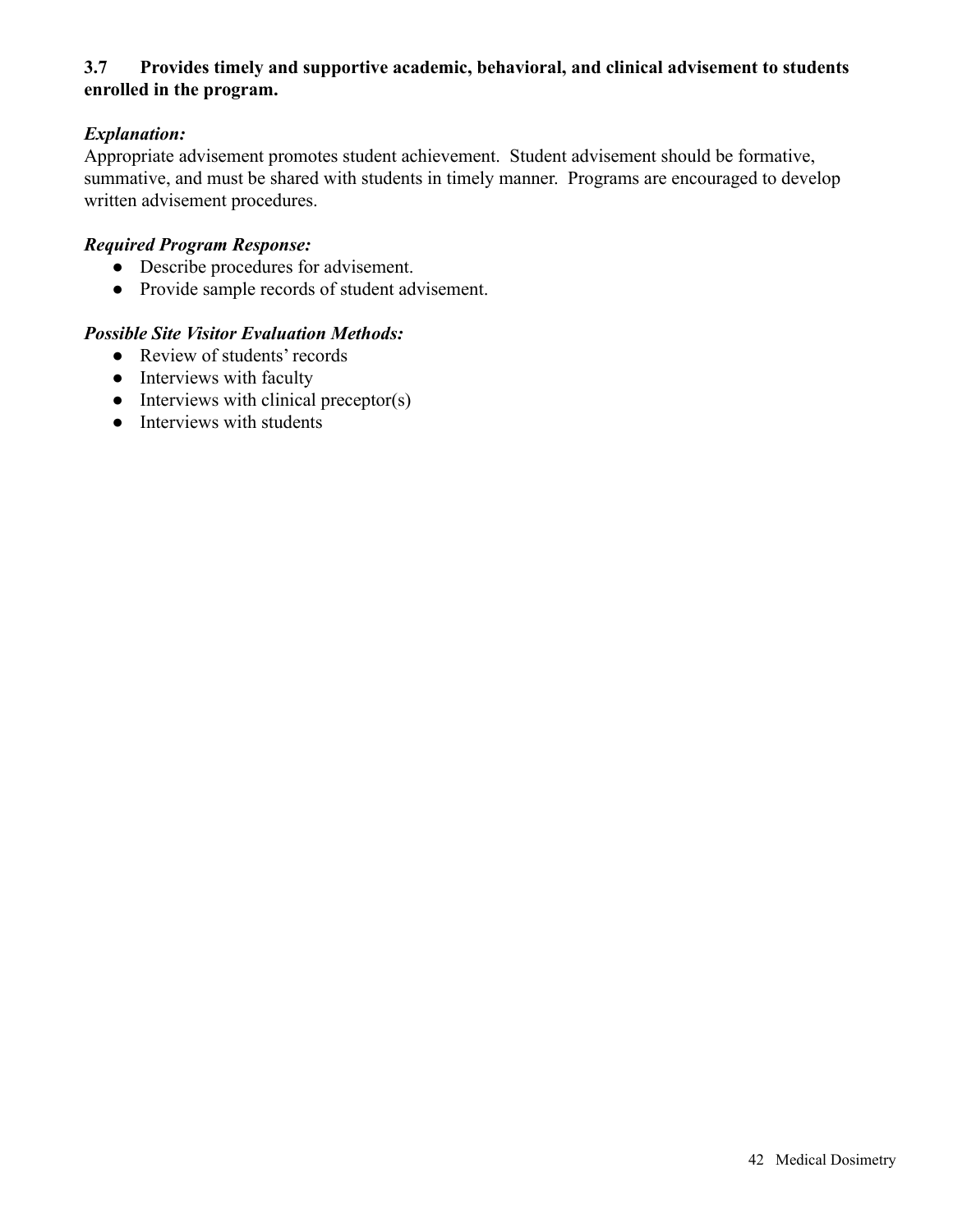### **3.8 Documents that the responsibilities of faculty and clinical staff are delineated and performed.**

● Full-time Program Director:

Assures effective program operations,

Oversees ongoing program assessment,

Participates in budget planning,

Maintains current knowledge of the professional discipline and educational methodologies through continuing professional development, and

Assumes the leadership role in the continued development of the program.

**Full-time Educational Coordinator:** 

Correlates clinical education with didactic education,

Evaluates students,

Participates in didactic and/or clinical instruction,

Supports the program director to help assure effective program operation,

Coordinates clinical education and evaluates its effectiveness,

Participates in the assessment process,

Cooperates with the program director in periodic review and revision of clinical course materials,

Maintains current knowledge of the discipline and educational methodologies through continuing professional development, and

Maintains current knowledge of program policies, procedures, and student progress.

Full-time Didactic Program Faculty:

Prepares and maintains course outlines and objectives, instructs and evaluates students, and reports progress,

Participates in the assessment process,

Supports the program director to help assure effective program operation,

Cooperates with the program director in periodic review and revision of course materials, and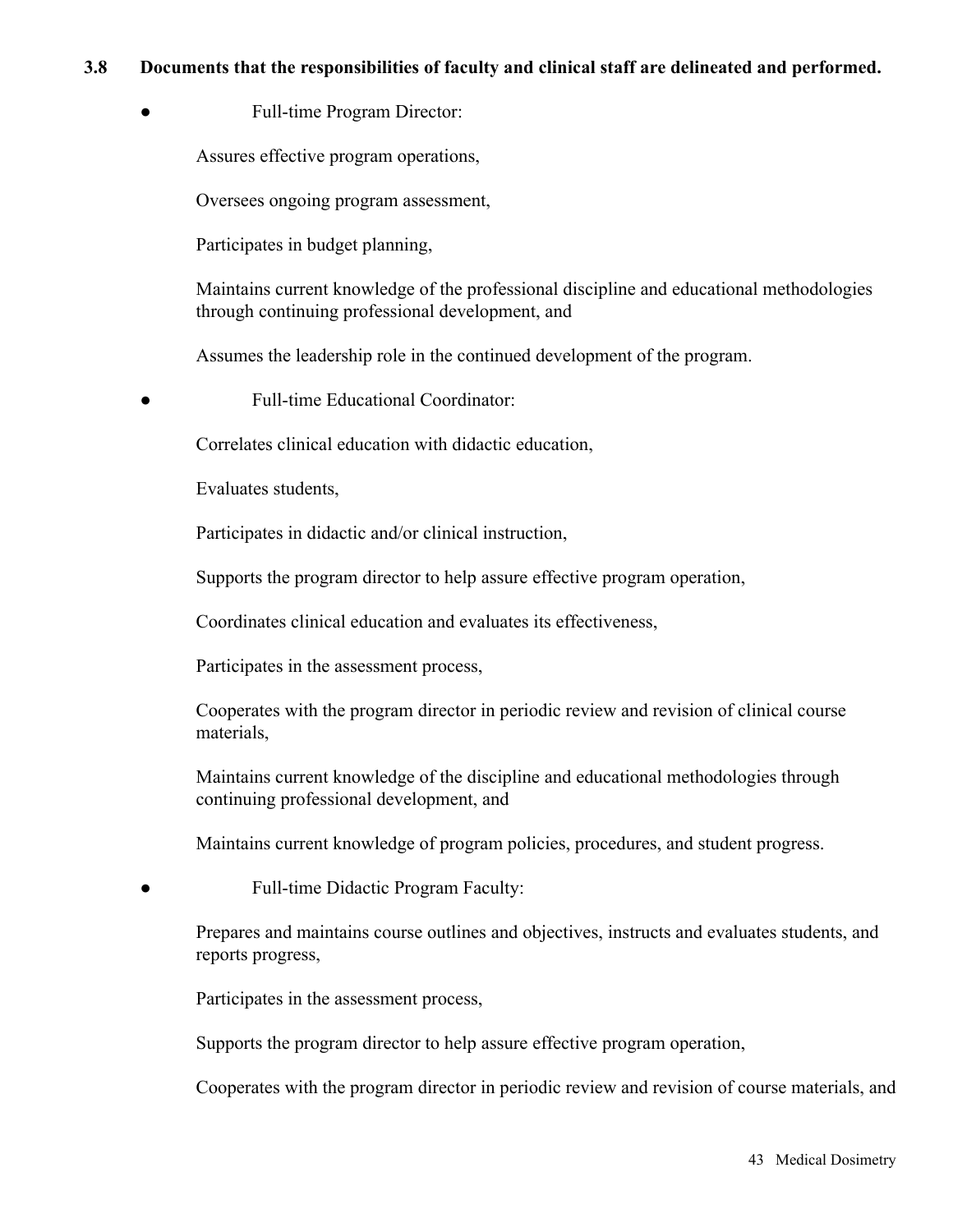Maintains appropriate expertise and competence through continuing professional development.

Part-time Didactic Program Faculty:

Prepares and maintains course outlines and objectives, instructs and evaluates students, and reports progress,

Participates in the assessment process, when appropriate,

Cooperates with the program director in periodic review and revision of course materials, and

Maintains appropriate expertise and competence through continuing professional development.

• Clinical Preceptor(s):

Is knowledgeable of program goals,

Understands the clinical objectives and clinical evaluation system,

Understands the sequencing of didactic instruction and clinical education,

Provides students with clinical instruction and supervision,

Evaluates students' clinical competence,

Maintains competency in the professional discipline and instructional and evaluative techniques through continuing professional development, and

Maintains current knowledge of program policies, procedures, and student progress.

Clinical Staff:

Understand the clinical competency system,

Understand requirements for student supervision,

Support the educational process, and

Maintain current knowledge of program policies, procedures, and student progress.

#### *Explanation:*

The clear delineation of responsibilities facilitates accountability. Faculty and clinical staff responsibilities must be clearly delineated and must support the program's mission.

Full- and part-time status is determined by, and consistent with, the sponsoring institution's definition.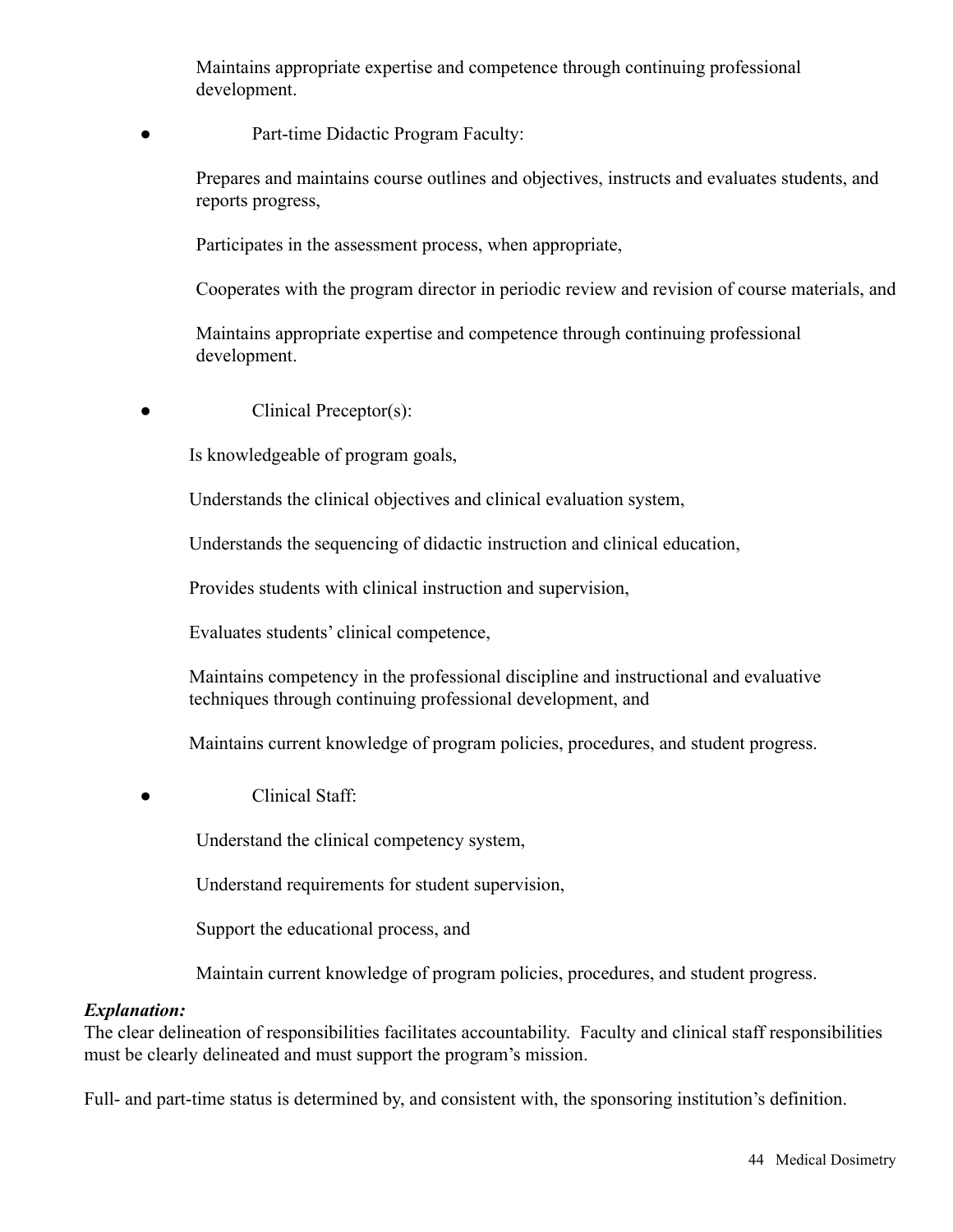At all times when students are enrolled in didactic and/or clinical components, the program director and/or clinical coordinator must assure that their program responsibilities are fulfilled.

#### *Required Program Response:*

Provide documentation that faculty and clinical staff positions are clearly delineated.

- Review of position descriptions
- Review of handbooks
- Interviews with faculty and clinical staff to assure responsibilities are being performed
- Interviews with students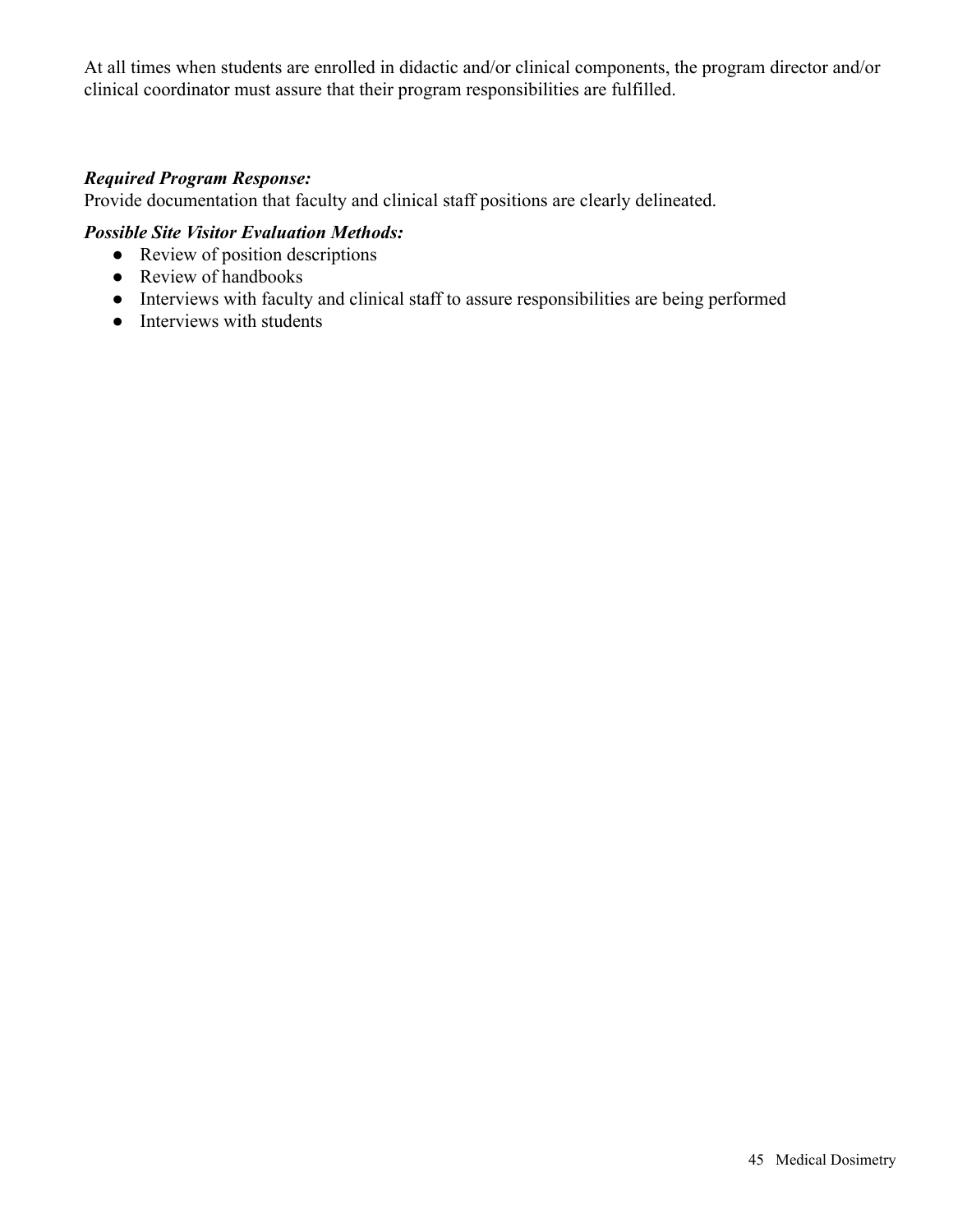# **3.9 Evaluates program faculty and clinical preceptor performance and shares evaluation results regularly to assure instructional responsibilities are performed.**

#### *Explanation:*

The performance of program faculty and clinical preceptor(s) must be evaluated minimally once per year. Evaluation assures that instructional responsibilities are performed and provides administration and faculty with information to evaluate performance. Evaluation promotes proper educational methodology and increases program effectiveness. Evaluation results must be shared minimally once per year with the respective program faculty and clinical preceptor(s) being evaluated to assure continued professional development. Any evaluation results that identify concerns must be discussed with the respective individual(s) as soon as possible.

#### *Required Program Response:*

- Describe the evaluation process.
- Describe how evaluation results are shared with program faculty and clinical preceptor(s).
- Provide samples of evaluations of program faculty.
- Provide samples of evaluations of clinical preceptor(s).

- Review of program evaluation materials
- Review of clinical preceptor evaluation
- Interviews with administrative personnel
- Interviews with program faculty
- $\bullet$  Interviews with clinical preceptor(s)
- Interviews with students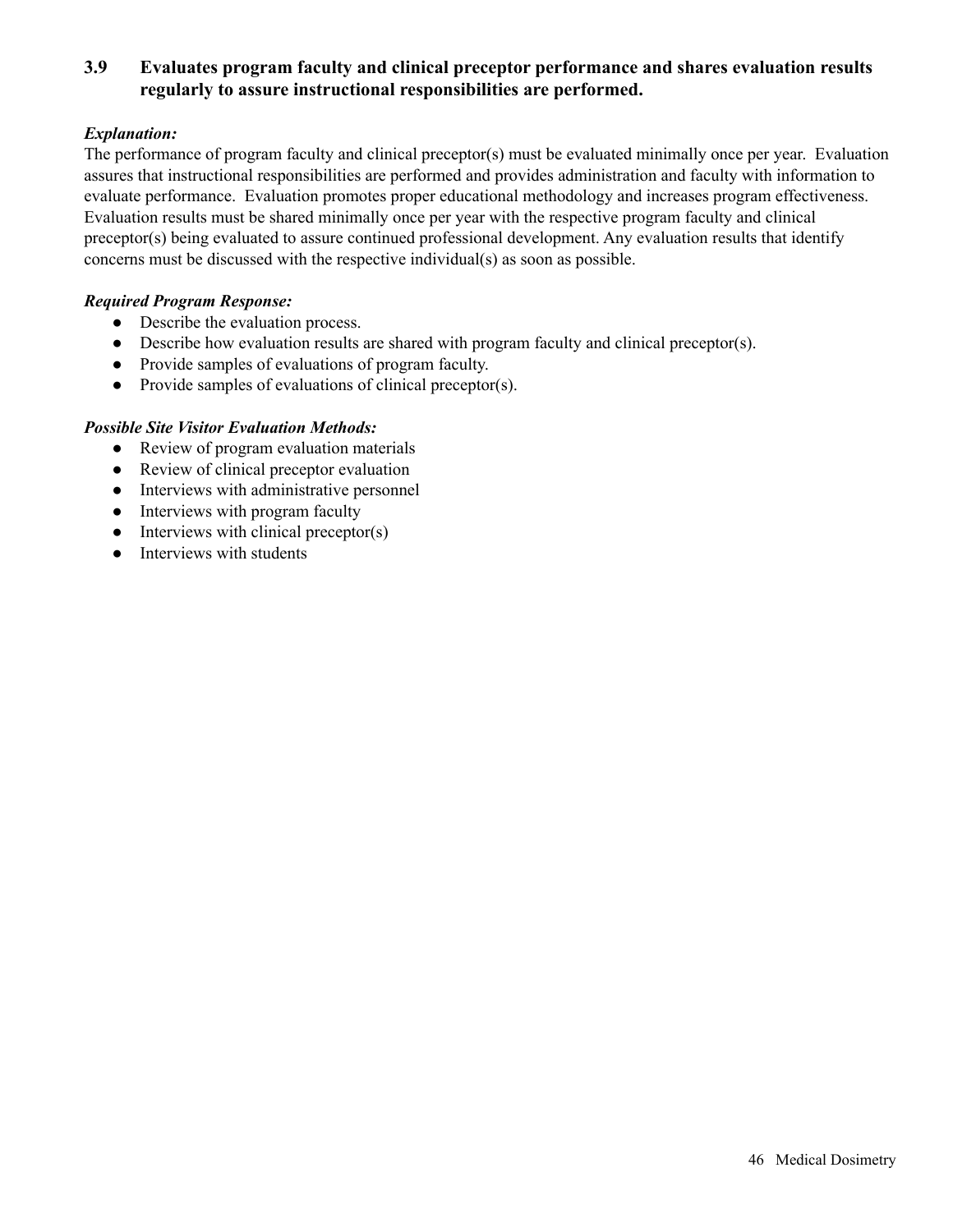# **Summary for Standard Three**

- 1. List the major strengths of **Standard Three**, in order of importance.
- 2. List the major concerns of **Standard Three**, in order of importance.
- 3. Provide the program's plan for addressing each concern identified.
- 4. Describe any progress already achieved in addressing each concern.
- 5. Describe any constraints in implementing improvements.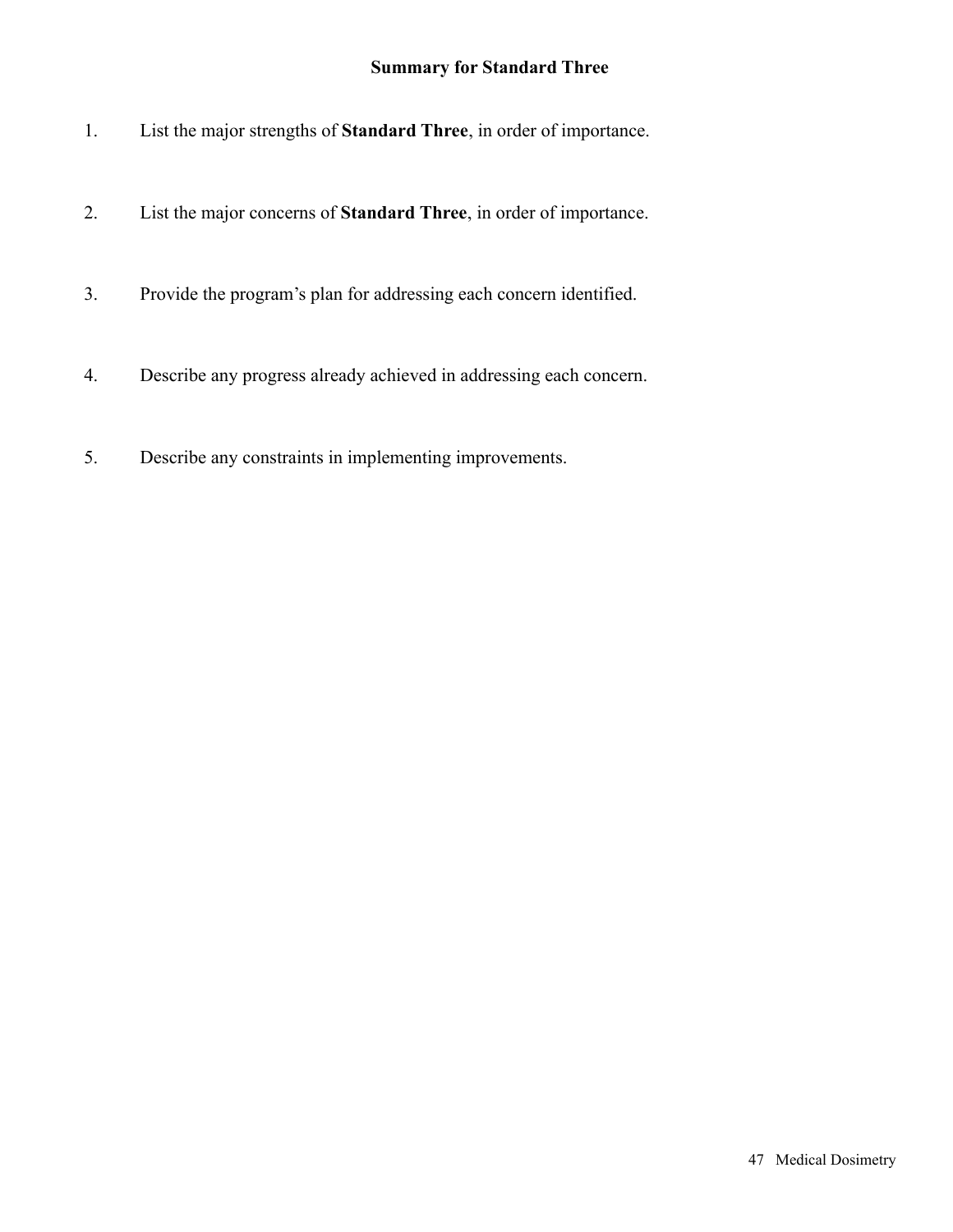# **Standard Four: The program's policies and procedures promote the health, safety, and optimal use of radiation for students, patients, and the general public.**

## **Objectives:**

In support of **Standard Four**, the program:

- 4.1 Assures the radiation safety of students through the implementation of published policies and procedures that are in compliance with Nuclear Regulatory Commission regulations and state laws as applicable.
- 4.2 Has a published pregnancy policy that is consistent with applicable federal regulations and state laws, made known to accepted and enrolled female students, and contains the following elements:
	- Written notice of voluntary declaration,
	- Option for student continuance in the program without modification, and
	- Option for written withdrawal of declaration.
- 4.3 Assures that students employ proper radiation safety practices.
- 4.4 Assures that all medical dosimetry calculations and treatment plans are approved by a credentialed practitioner prior to implementation.

4.5 Assures that direct patient contact procedures (e.g., simulation, fabrication of immobilization devices, etc.) are performed under the direct supervision of a credentialed practitioner.

- 4.6 Assures sponsoring institution's policies safeguard the health and safety of students.
- 4.7 Assures that students are oriented to clinical practice setting policies and procedures in regard to health and safety.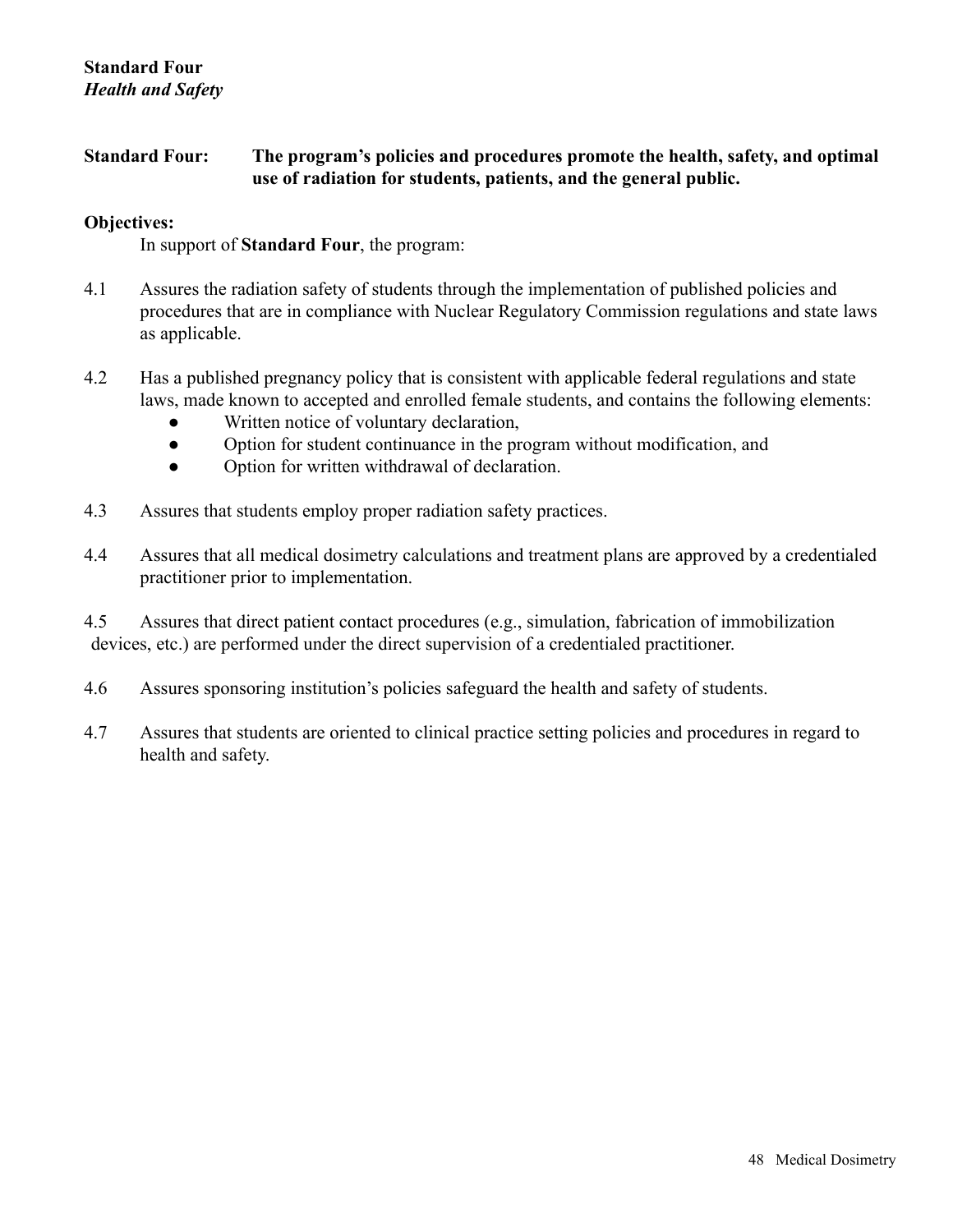# **4.1 Assures the radiation safety of students through the implementation of published policies and procedures that are in compliance with Nuclear Regulatory Commission regulations and state laws as applicable.**

#### *Explanation:*

Appropriate policies and procedures help assure that student radiation exposure is kept as low as reasonably achievable (ALARA). The program must maintain and monitor student radiation exposure data. This information must be made available to students within thirty (30) school days following receipt of data. The program must have a published protocol that identifies a threshold dose for incidents in which dose limits are exceeded. Programs are encouraged to identify a threshold dose below those identified in NRC regulations.

#### *Required Program Response:*

- Describe how the policies are made known to enrolled students.
- Describe how radiation exposure data is made available to students.
- Provide copies of appropriate policies.

- Review of published program materials
- Review of student records
- Review of student dosimetry reports
- Interviews with faculty
- Interviews with students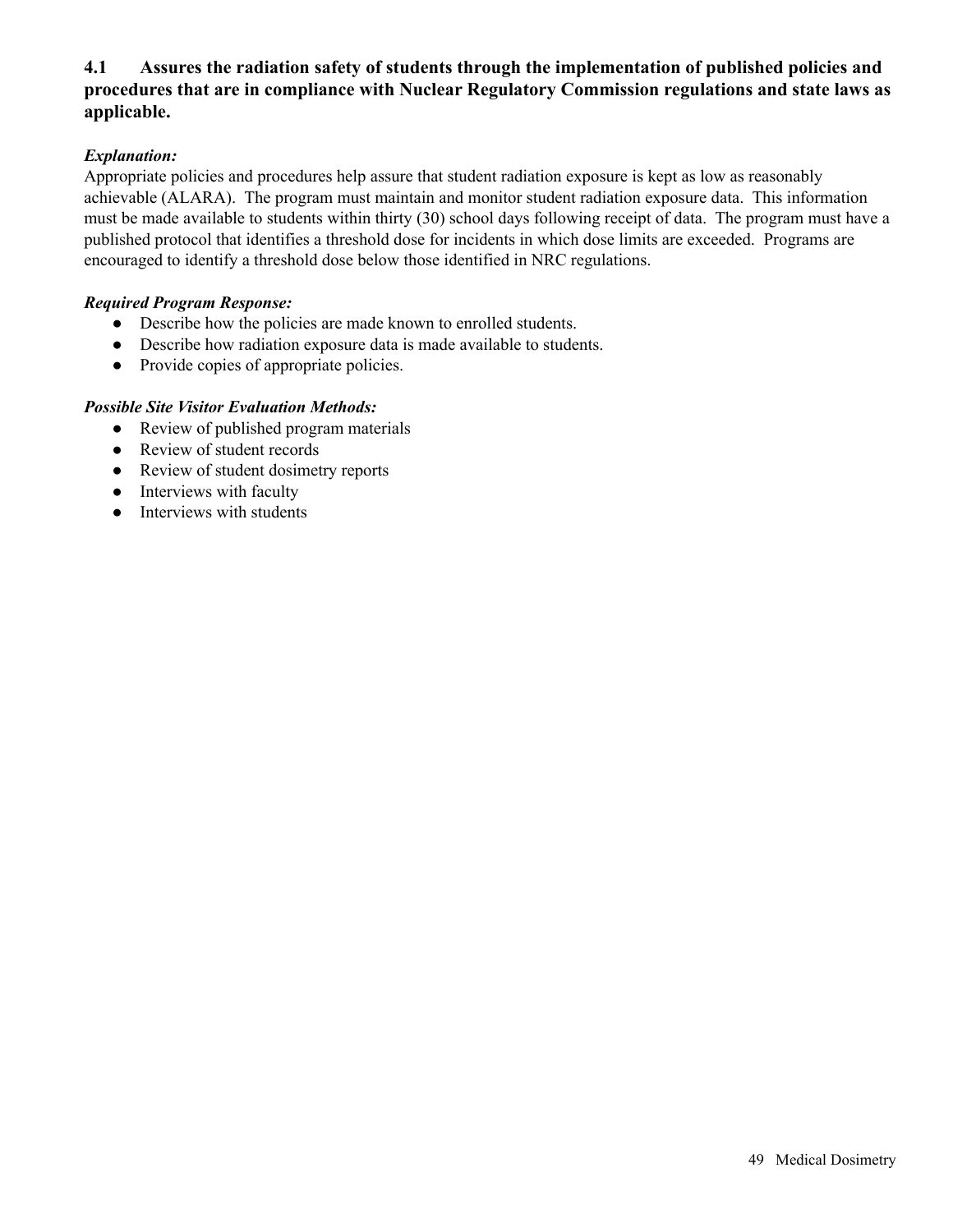- **4.2 Has a published pregnancy policy that is consistent with applicable federal regulations and state laws, made known to accepted and enrolled female students, and contains the following elements:**
	- **Written notice of voluntary declaration,**
	- **Option for student continuance in the program without modification, and**
	- **Option for written withdrawal of declaration.**

# *Explanation:*

Appropriate radiation safety practices help assure that radiation exposure to the student and fetus are kept as low as reasonably achievable (ALARA). The policy must include appropriate information regarding radiation safety for the student and fetus. The program must allow for student continuance in the clinical component of the program without modification. The program may offer clinical component options such as: (1) clinical reassignments and/or (2) leave of absence.

# *Required Program Response:*

- Describe how the pregnancy policy is made known to accepted and enrolled female students.
- Provide a copy of the program's pregnancy policy.

- Review of published program materials
- Review of student records
- Interviews with faculty
- $\bullet$  Interviews with clinical preceptor(s)
- Interviews with students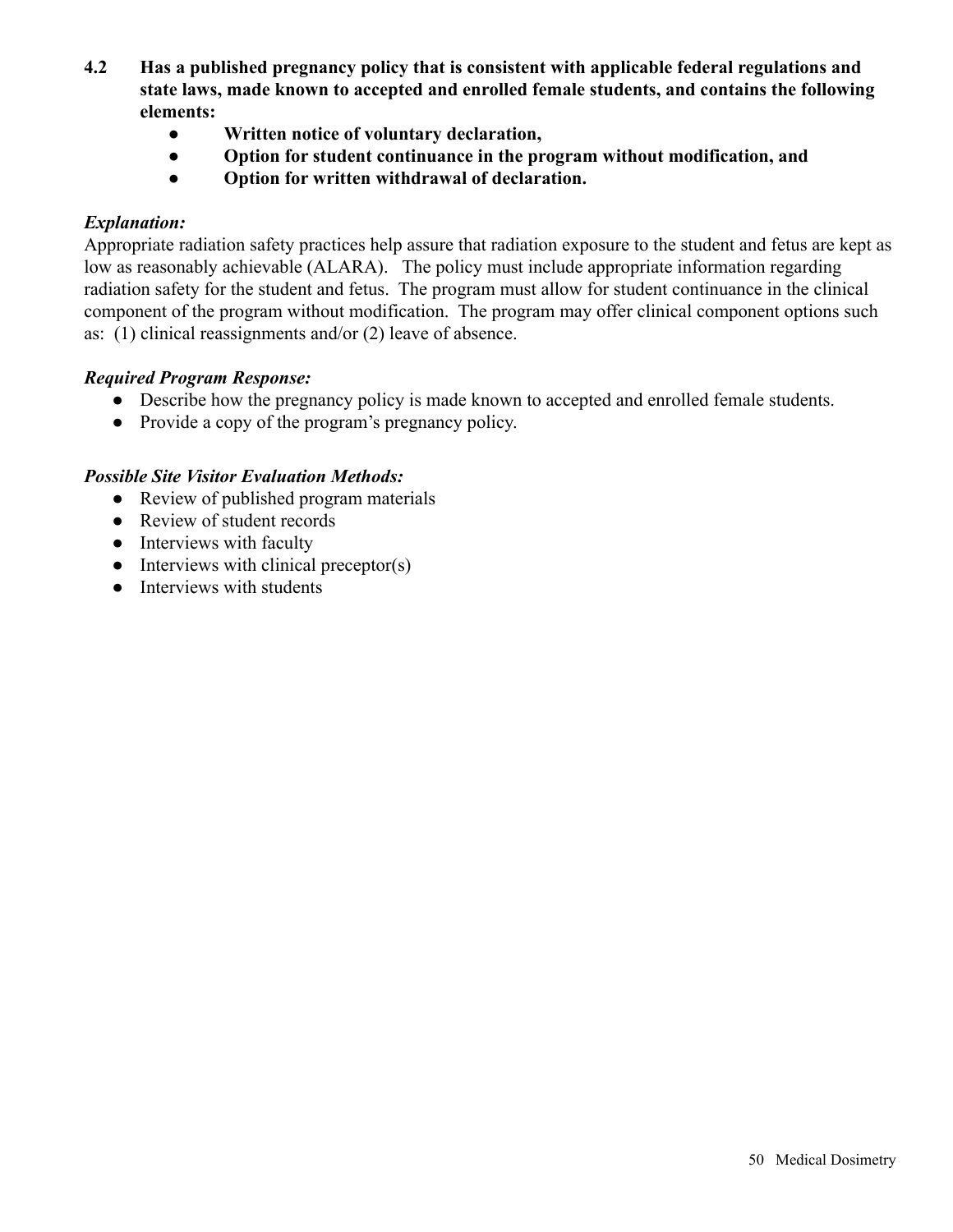# **4.3 Assures that students employ proper radiation safety practices.**

# *Explanation:*

The program must assure that students are instructed in the utilization of simulation and treatment equipment and accessories to minimize radiation exposure to patients, selves, and others. These practices assure radiation exposures are kept as low as reasonably achievable (ALARA).

Students must understand basic radiation safety practices prior to assignment to clinical practice settings. As students progress in the program, they must become increasingly proficient in the application of radiation safety practices.

# *Required Program Response:*

- Describe how the curriculum sequence and content prepares students for safe radiation practices.
- Provide the curriculum sequence.
- Provide policies/procedures regarding radiation safety.

- Review of program curriculum
- Review of radiation safety policies/procedures
- Review of student handbook
- Review of student records
- Review of student dosimetry reports
- Interviews with faculty
- $\bullet$  Interviews with clinical preceptor(s)
- Interviews with clinical staff
- **•** Interviews with students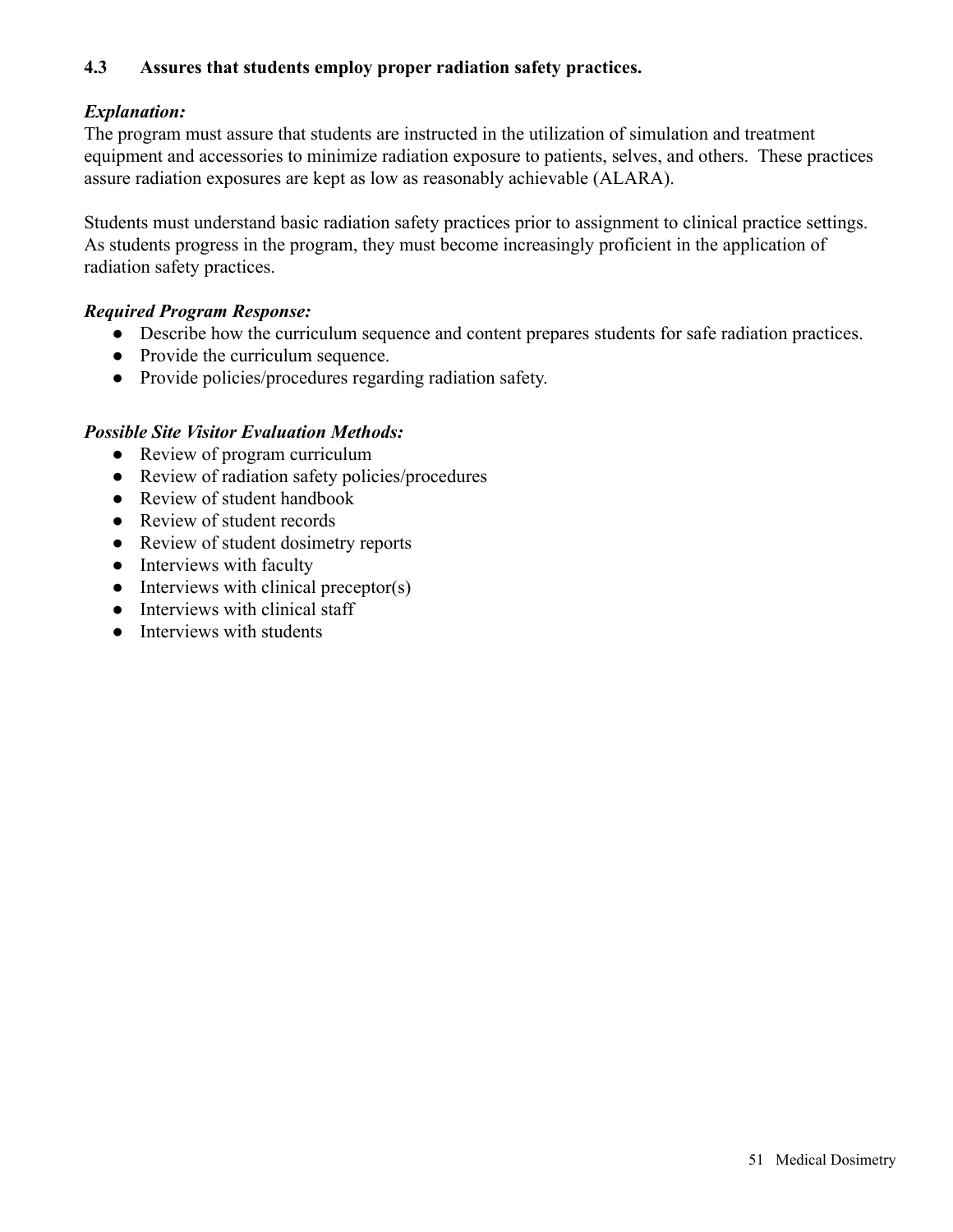# **4.4 Assures that all medical dosimetry calculations and treatment plans are approved by a credentialed practitioner prior to implementation.**

# *Explanation:*

The approval of dosimetry calculations and treatment plans by a credentialed practitioner (e.g., certified medical dosimetrist, credentialed medical physicist, licensed radiation oncologist) assures patient safety and proper educational practices.

### *Required Program Response:*

- Describe how this requirement is enforced and monitored in the clinical practice setting.
- Provide documentation that the program assures all medical dosimetry calculations and treatment plans are approved by a credentialed practitioner prior to implementation.

- Review of published program materials
- Review of approved dose calculations and treatment plans
- Interviews with faculty
- $\bullet$  Interviews with clinical preceptor(s)
- Interviews with clinical staff
- Interviews with students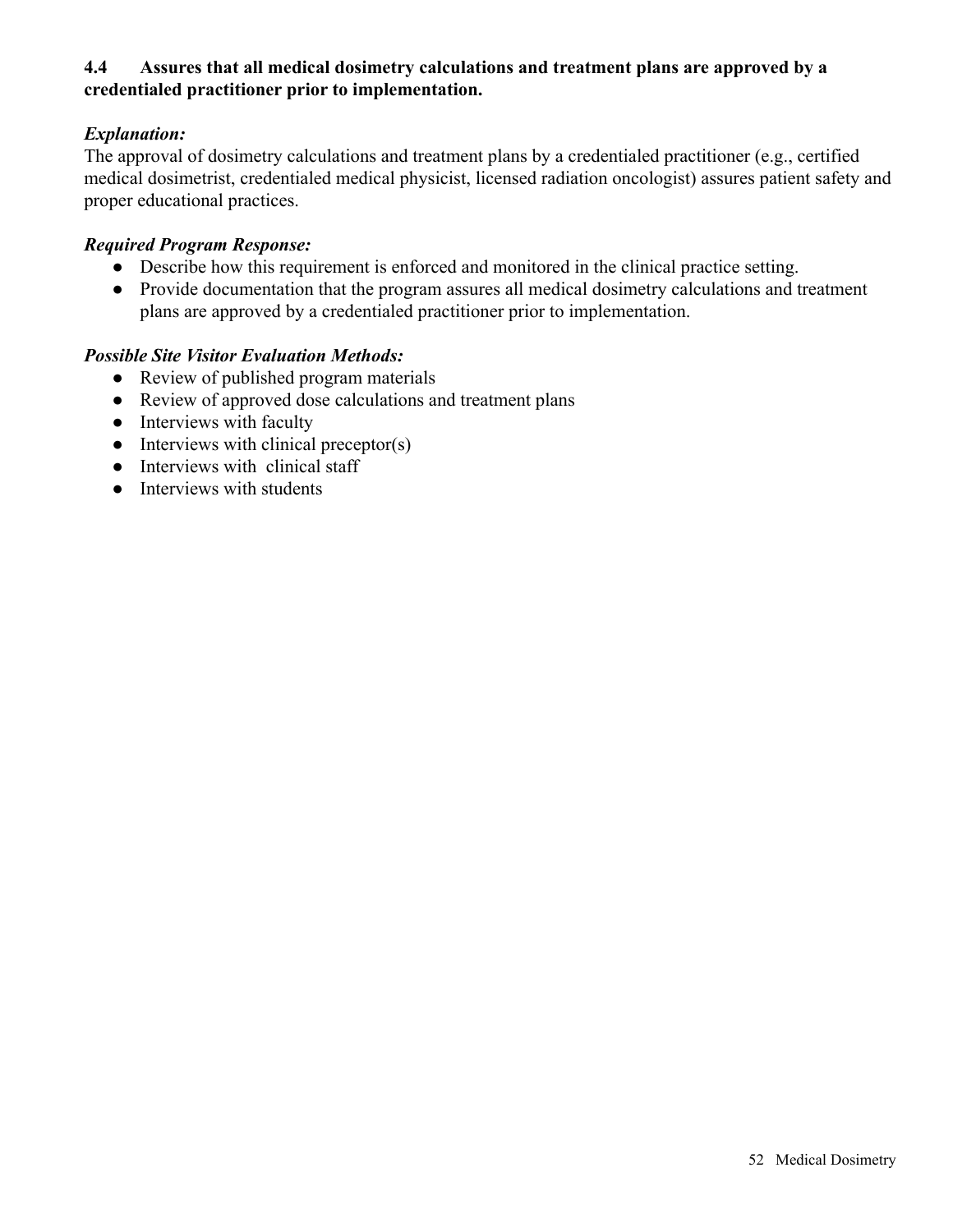# **4.5 Assures that direct patient contact procedures (e.g., simulation, fabrication of immobilization devices, etc.) are performed under the direct supervision of a credentialed practitioner.**

# *Explanation:*

Direct supervision assures patient safety and proper educational practice. The JRCERT defines direct supervision as student supervision by a credentialed practitioner (e.g., registered radiation therapist, credentialed medical physicist, licensed radiation oncologist) during all aspects of the procedure. The JRCERT defines direct supervision as student supervision by a credentialed practitioner who:

- reviews the procedure in relation to the student's achievement,
- evaluates the condition of the patient in relation to the student's knowledge,
- is physically present during the conduct of the procedure, and
- reviews and approves the procedure.

Students must always be directly supervised during patient contact procedures.

### *Required Program Response:*

- Describe how the direct supervision requirement for simulation, fabrication immobilization devices, etc. is enforced and monitored in the clinical practice setting.
- Provide documentation that direct supervision requirements for simulation, fabrication immobilization devices, etc. is made known to students, clinical preceptors, and clinical staff.

- Review of published program materials
- Review of student records
- Interviews with faculty
- $\bullet$  Interviews with clinical preceptor(s)
- Interviews with clinical staff
- Interviews with students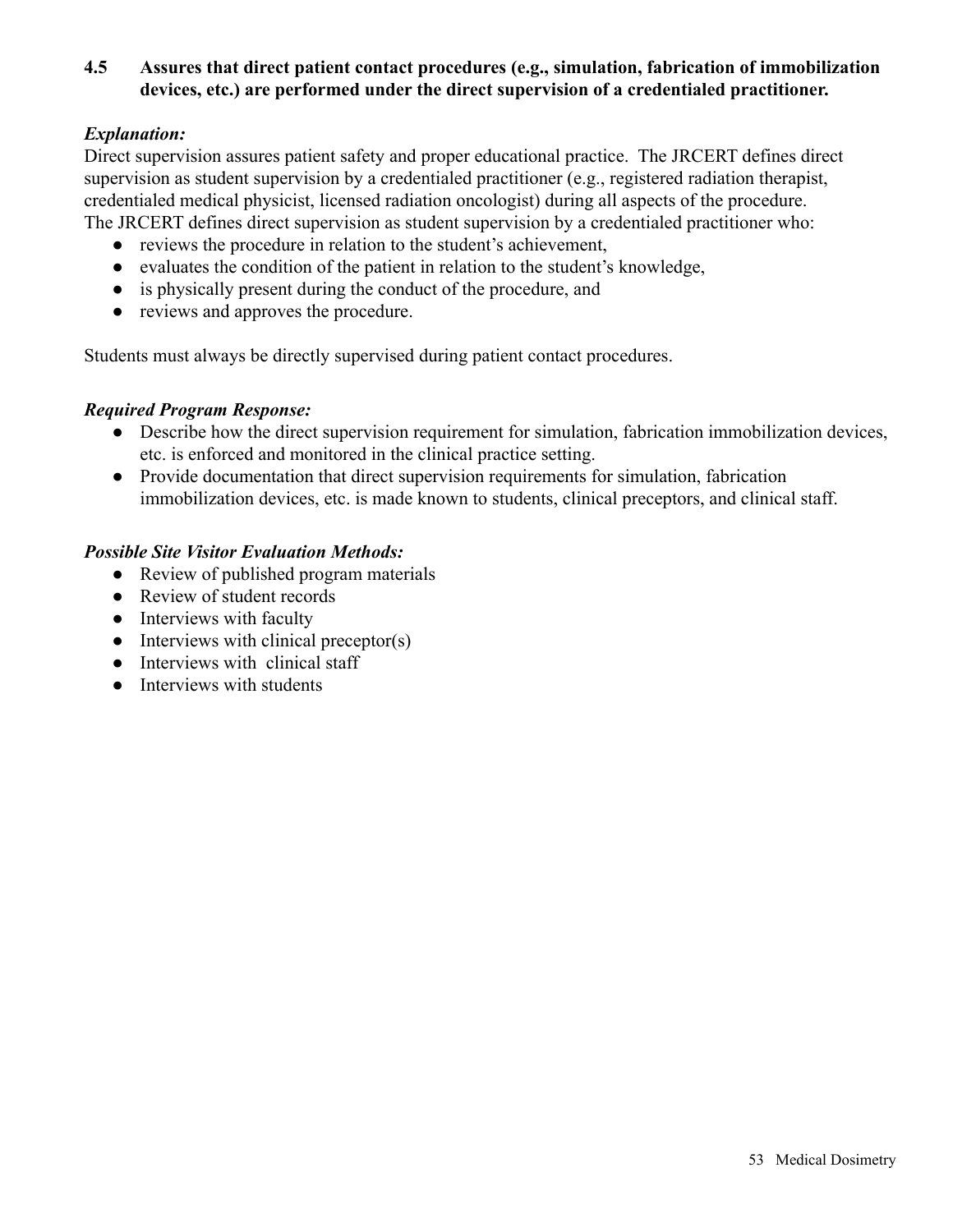# **4.6 Assures sponsoring institution's policies safeguard the health and safety of students.**

# *Explanation:*

Appropriate sponsoring institutional policies and procedures assure that students are protected. These policies must, at a minimum, address emergency preparedness, harassment, communicable diseases, and substance abuse. Policies and procedures must meet federal and/or state requirements as applicable. Enrolled students must be informed of policies and procedures.

# *Required Program Response:*

Provide program policies that safeguard the health and safety of students.

- Review of published program materials
- Review of student records
- Interviews with faculty
- Interviews with students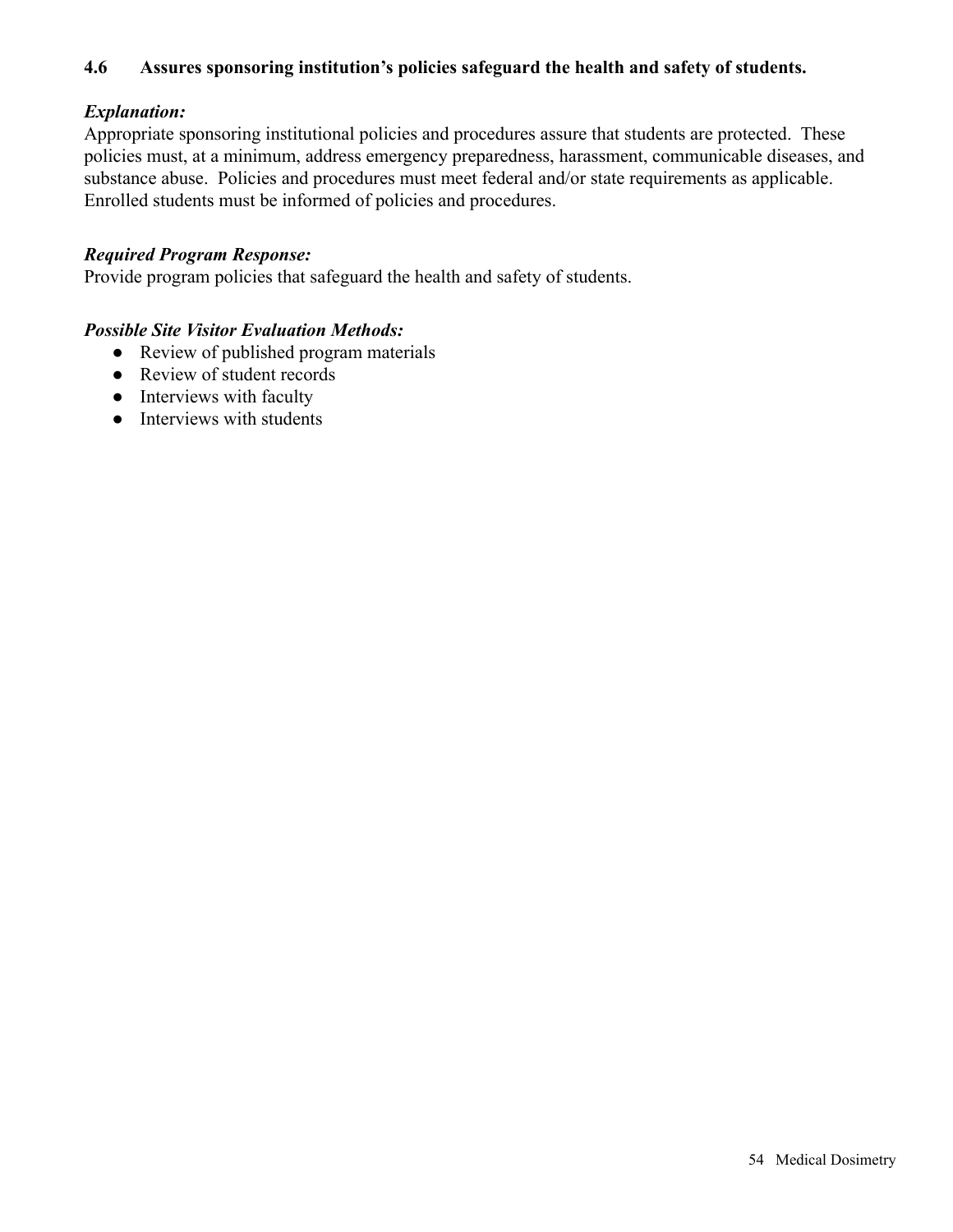# **4.7 Assures that students are oriented to clinical practice setting policies and procedures in regard to health and safety.**

# *Explanation:*

Appropriate orientation assures that students are cognizant of clinical policies and procedures. The policies and procedures must, at a minimum, address the following: hazards (fire, electrical, chemical), emergency preparedness, medical emergencies, HIPAA, and Standard Precautions.

### *Required Program Response:*

- Describe the process for orienting students to clinical practice settings.
- Provide documentation that students are apprised of policies and procedures specific to each clinical practice setting.

- Review of orientation process
- Review of student records
- Interviews with faculty
- $\bullet$  Interviews with clinical preceptor(s)
- Interviews with students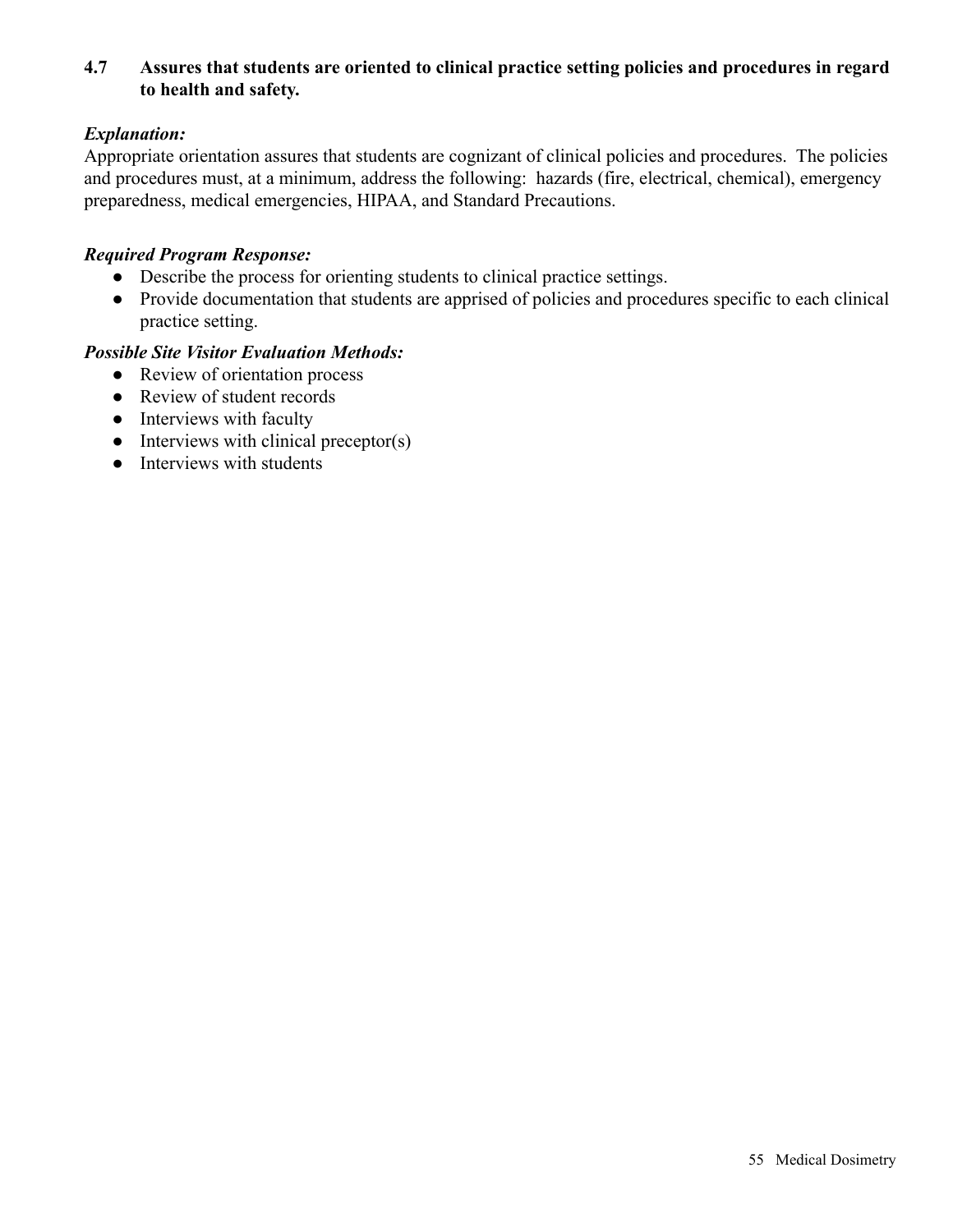1. List the major strengths of **Standard Four**, in order of importance.

2. List the major concerns of **Standard Four**, in order of importance.

3. Provide the program's plan for addressing each concern identified.

4. Describe any progress already achieved in addressing each concern.

5. Describe any constraints in implementing improvements.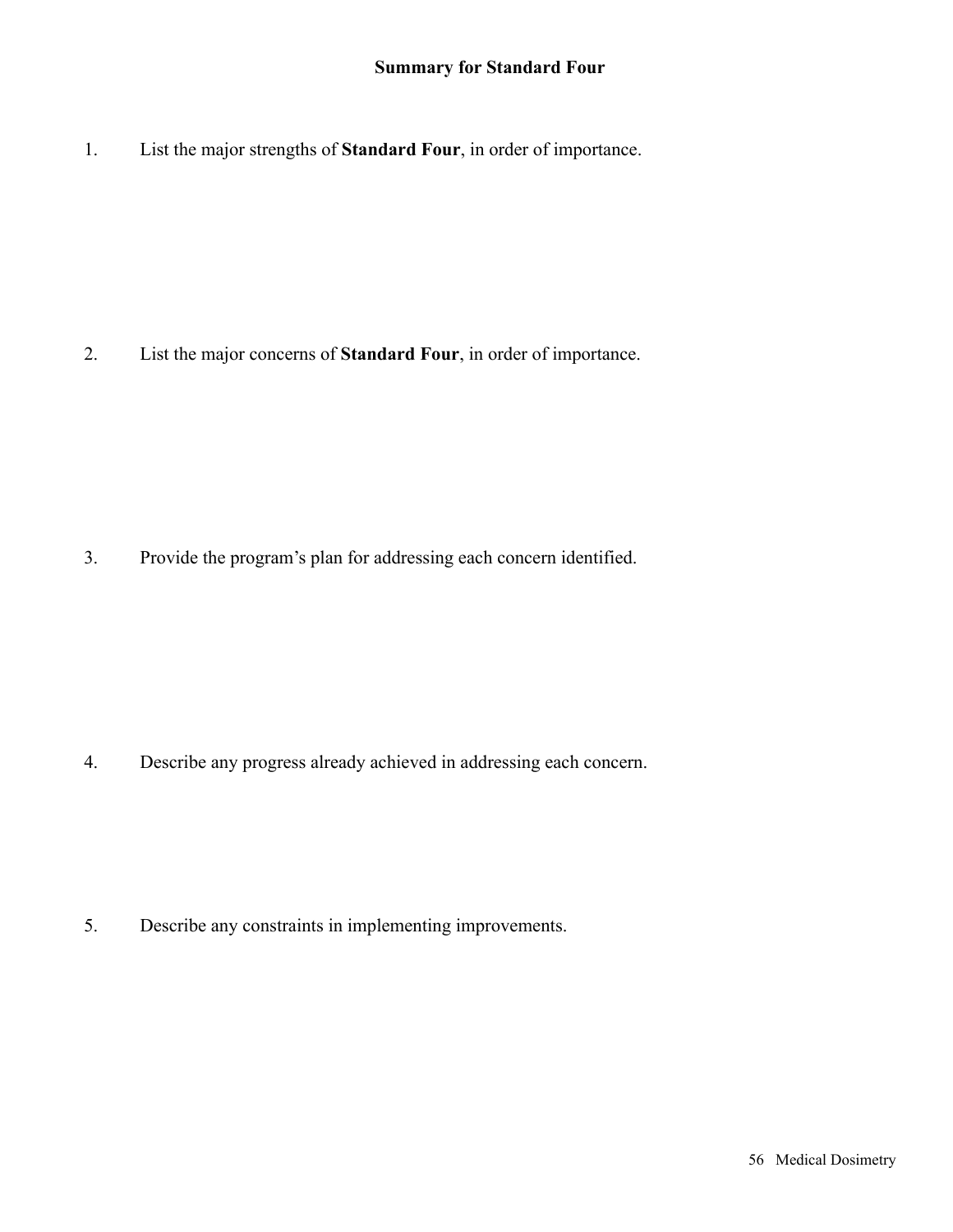#### **Standard Five** *Assessment*

# **Standard Five: The program develops and implements a system of planning and evaluation of student learning and program effectiveness outcomes in support of its mission.**

#### **Objectives:**

In support of **Standard Five**, the program:

#### **Student Learning**

5.1 Develops an assessment plan that, at a minimum, measures the program's student learning outcomes in relation to the following goals: clinical competence, critical thinking, professionalism, and communication skills.

### **Program Effectiveness**

- 5.2 Documents the following program effectiveness data:
	- Five-year average credentialing examination pass rate of not less than 75 percent at first attempt within twelve months of graduation,
	- Five-year average job placement rate of not less than 75 percent within twelve months of graduation,
	- Program completion rate,
	- Graduate satisfaction, and
	- Employer satisfaction.
- 5.3 Makes available to the general public program effectiveness data (credentialing examination pass rate, job placement rate, and program completion rate) on an annual basis.

#### **Analysis and Actions**

5.4 Analyzes and shares student learning outcome data and program effectiveness data to foster continuous program improvement.

5.5 Periodically evaluates its assessment plan to assure continuous program improvement.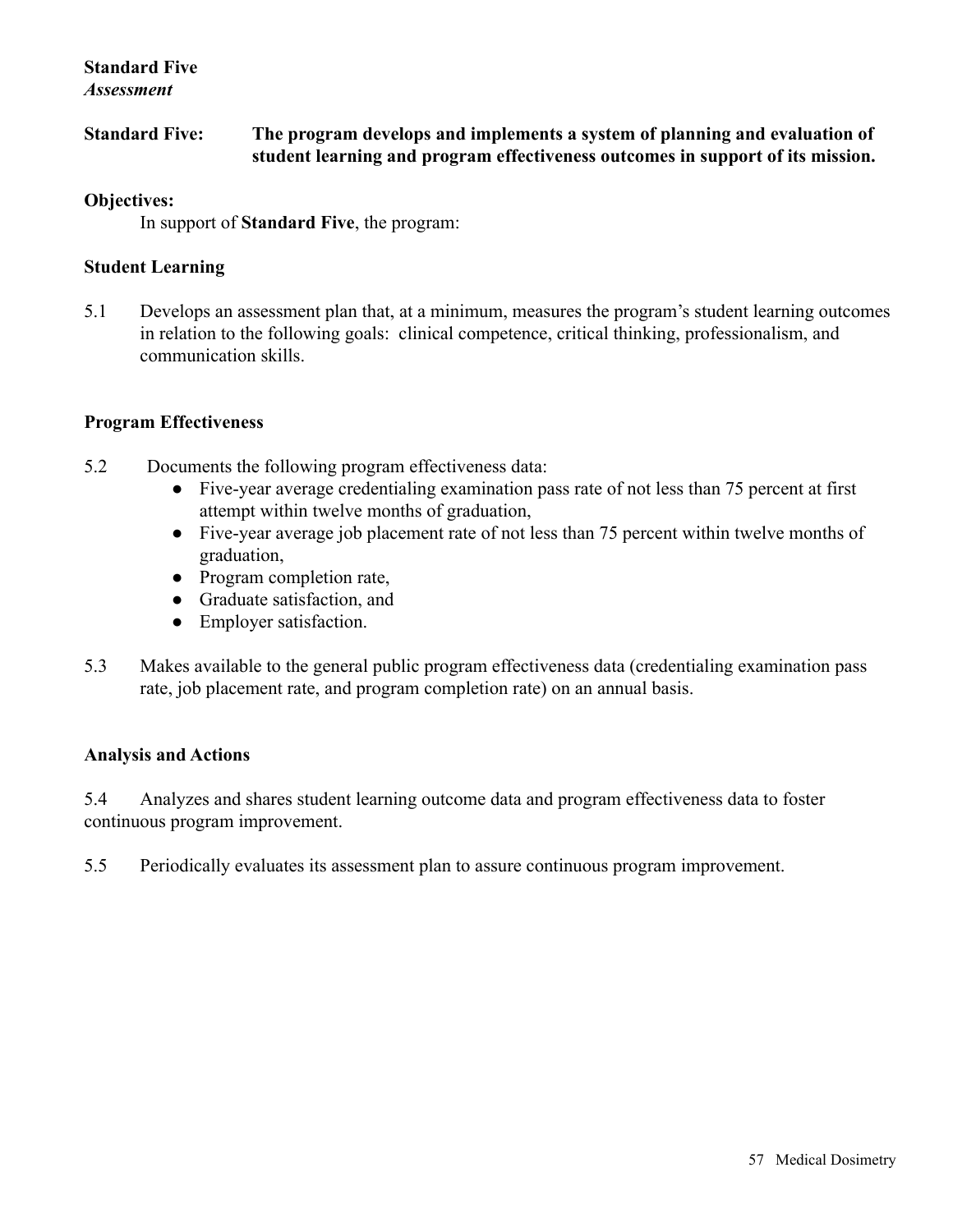# **5.1 Develops an assessment plan that, at a minimum, measures the program's student learning outcomes in relation to the following goals: clinical competence, critical thinking, professionalism, and communication skills.**

# *Explanation:*

Assessment is the systematic collection, review, and use of information to improve student learning and educational quality. An assessment plan helps assure continuous improvement and accountability. Minimally, the plan must include a separate goal in relation to each of the following: clinical competence, critical thinking, professionalism, and communication skills. The plan must include student learning outcomes, measurement tools, benchmarks, and identify timeframes and parties responsible for data collection.

For additional information regarding assessment, please refer to [www.jrcert.org.](http://www.jrcert.org)

## *Required Program Response:*

Provide a copy of the program's current assessment plan.

- Review of assessment plan
- Review of assessment tools
- **•** Interviews with faculty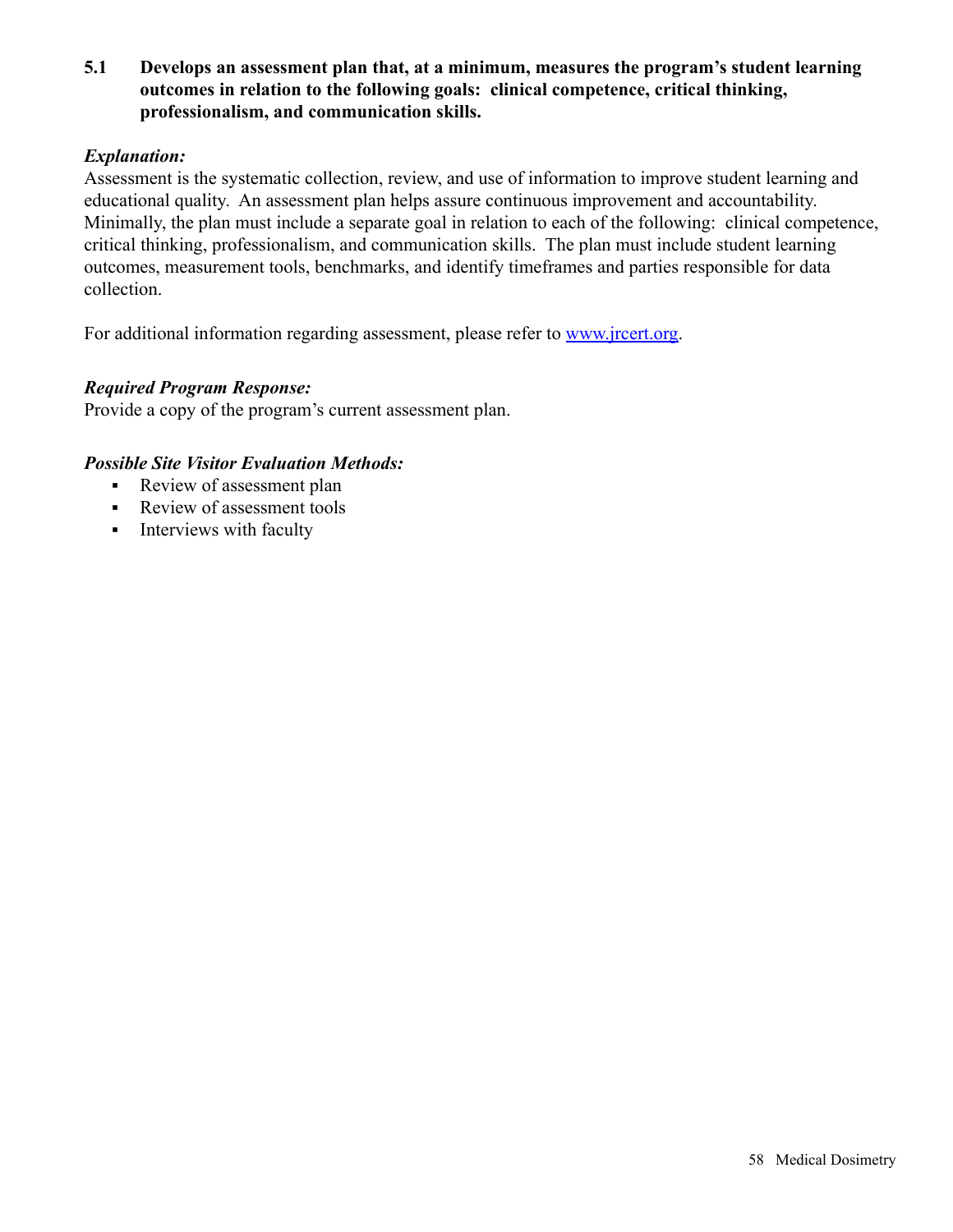- **5.2 Documents the following program effectiveness data:**
	- **Five-year average credentialing examination pass rate of not less than 75 percent at first attempt within twelve months of graduation,**
	- **Five-year average job placement rate of not less than 75 percent within twelve months of graduation,**
	- **Program completion rate,**
	- **Graduate satisfaction, and**
	- **Employer satisfaction.**

#### *Explanation:*

Credentialing examination, job placement, and program completion data must be reported annually to the JRCERT. Graduate and employer satisfaction data must be collected as part of the program's assessment process.

Credentialing examination pass rate is defined as the number of graduates who pass, on first attempt, the Medical Dosimetrist Certification Board (MDCB) certification examination or an unrestricted state licensing examination compared with the number of graduates who take the examination within twelve months of graduation.

Job placement rate is defined as the number of graduates employed in medical dosimetry compared to the number of graduates actively seeking employment in medical dosimetry. The JRCERT has defined not actively seeking employment as: 1) graduate fails to communicate with program officials regarding employment status after multiple attempts, 2) graduate is unwilling to seek employment that requires relocation, 3) graduate is unwilling to accept employment due to salary or hours, 4) graduate is on active military duty, and/or 5) graduate is continuing education.

Program completion rate is defined as the number of students who complete the program within 150% of the stated program length. The program must establish a benchmark for its program completion rate. The program specifies the entry point (e.g., required orientation date, final drop/add date, final date to drop with 100% tuition refund, official class roster date, etc.) used in calculating program's completion rate.

Graduate and employer satisfaction may be measured through a variety of methods. The methods and timeframes for collection of the graduate and employer satisfaction data are the prerogative of the program.

# *Required Program Response:*

Provide actual outcome data in relation to program effectiveness.

- Review of program effectiveness data
- Interviews with faculty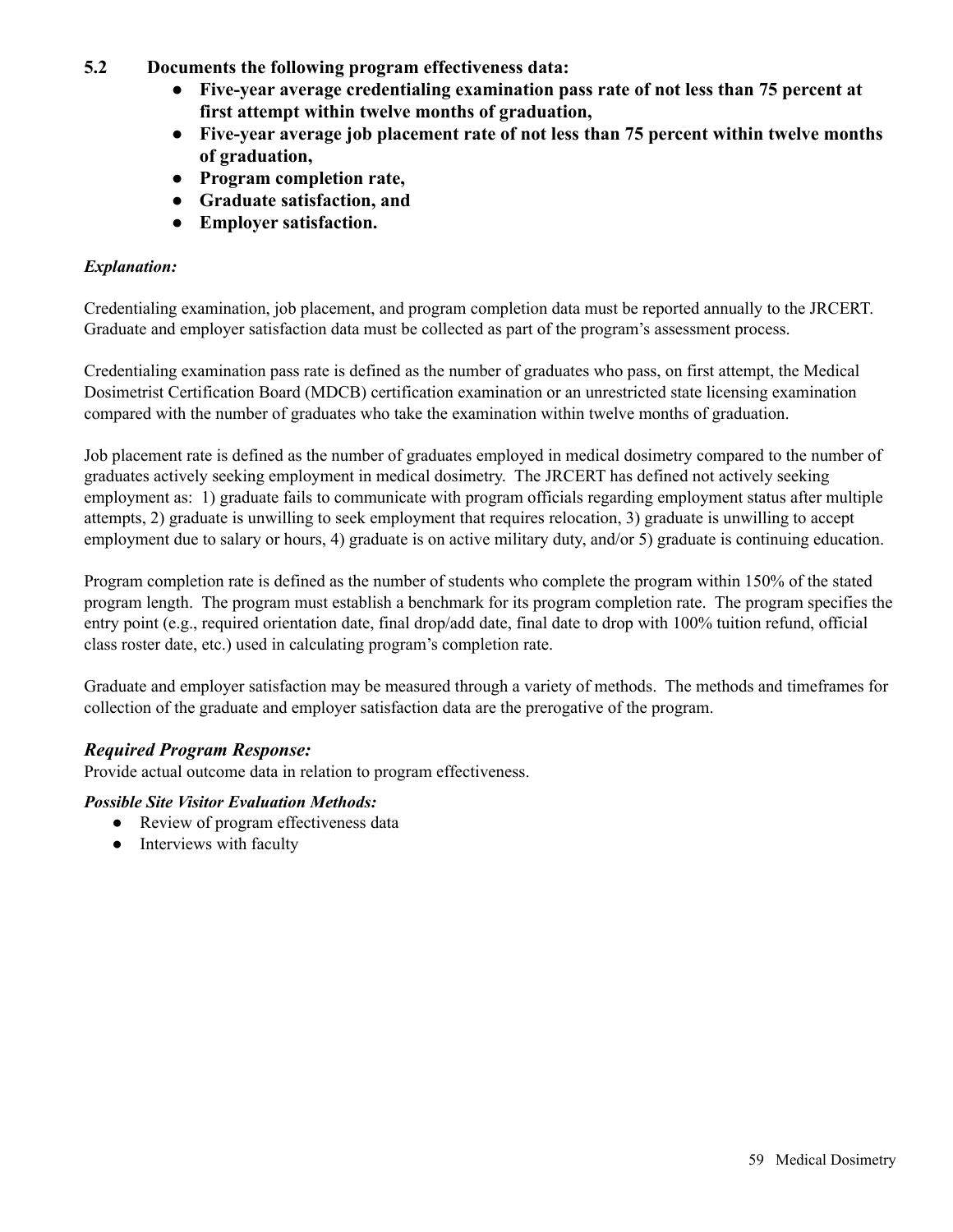# **5.3 Makes available to the general public program effectiveness data (credentialing examination pass rate, job placement rate, and program completion rate) on an annual basis.**

#### *Explanation:*

Program accountability is enhanced by making its effectiveness data available to the program's communities of interest and the general public. In efforts to increase accountability and transparency, the program must publish, at a minimum, its five -year average credentialing examination pass rate, five-year average job placement rate, and program completion rate data on its Web site to allow the public access to this data. The program effectiveness data should clearly identify the sample size associated with each associated measure (i.e., number of first time test takers, number of graduates actively seeking employment, number of graduates).

Additionally, the JRCERT will post five-year average credentialing examination pass rate, five-year average job placement rate, and program completion rate data at [www.jrcert.org.](http://www.jrcert.org) The program must publish the JRCERT URL ([www.jrcert.org\)](http://www.jrcert.org) to allow the public access to this data.

#### *Required Program Response:*

- Provide copies of publications that contain the program's program effectiveness data (credentialing examination pass rate, job placement rate, and program completion rate).
- Provide samples of publications that document the availability of program effectiveness data via the JRCERT URL address from the institution's/program's Web site.

- Review of program publications
- Review of institutional and/or program Web site
- Interviews with faculty
- Interviews with students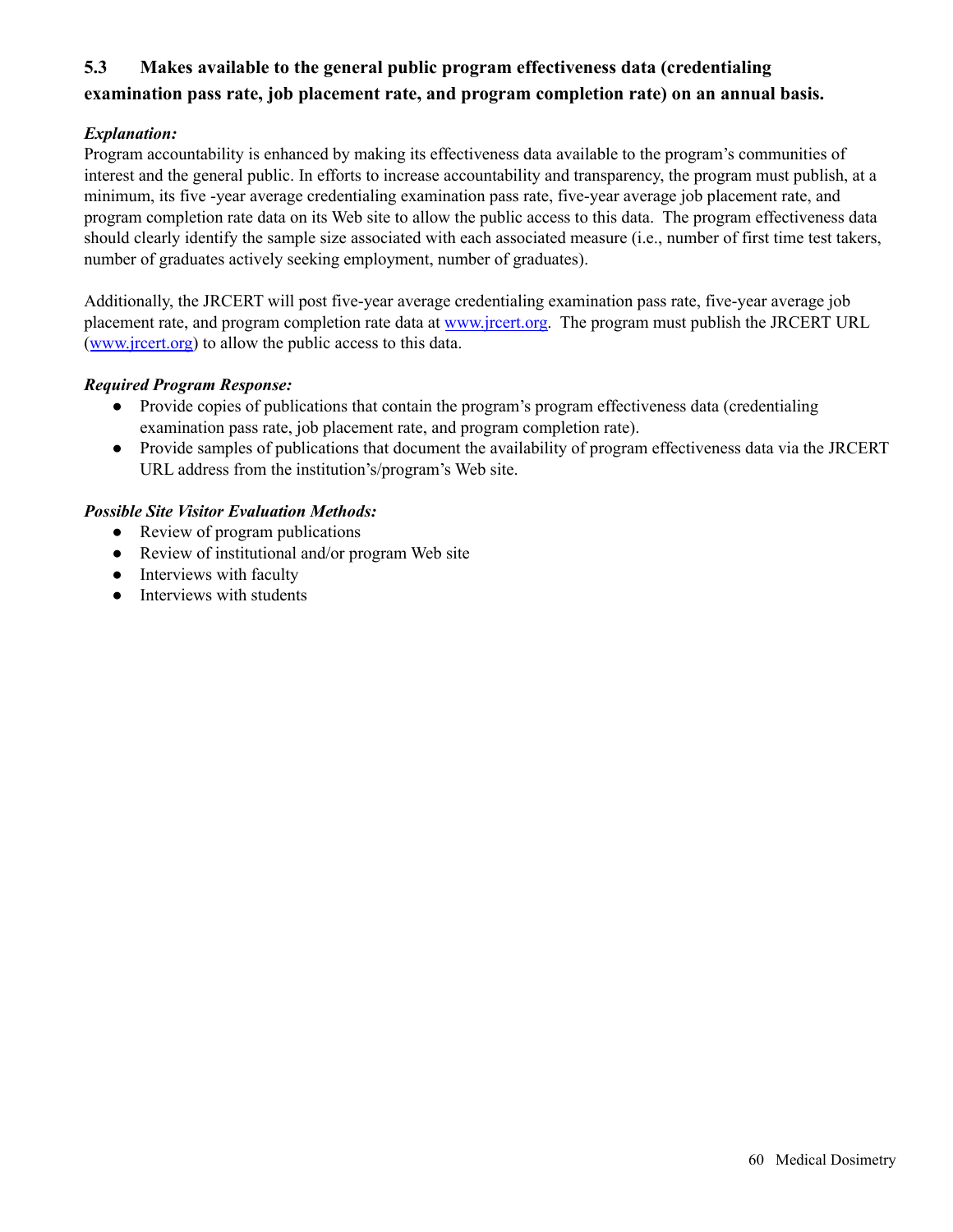# **5.4 Analyzes and shares student learning outcome data and program effectiveness data to foster continuous program improvement.**

# *Explanation:*

Analysis of student learning outcome data and program effectiveness data allows the program to identify strengths and areas for improvement to bring about systematic program improvement. This analysis also provides a means of accountability to communities of interest. It is the program's prerogative to determine its communities of interest.

The analysis must be reviewed with the program's communities of interest. One method to accomplish this would be the development of an assessment committee. The composition of the assessment committee may be the program's advisory committee or a separate committee that focuses on the assessment process. The committee should be used to provide feedback on student achievement and assist the program with strategies for improving its effectiveness. This review should occur at least annually and must be formally documented.

For additional information regarding assessment, please refer to [www.jrcert.org.](http://www.jrcert.org)

### *Required Program Response:*

- Describe how the program analyzes student learning outcome data and program effectiveness data to identify areas for program improvement.
- Describe how the program shares its student learning outcome data and program effectiveness data with its communities of interest.
- Describe examples of changes that have resulted from the analysis of student learning outcome data and program effectiveness data and discuss how these changes have led to program improvement.
- Provide a copy of the program's actual student learning outcome data since the last accreditation award. This data may be documented on previous assessment plans or on a separate document.
- Provide documentation that student learning outcome data and program effectiveness data has been shared with communities of interest.

- Review of student learning outcome data and program effectiveness data to support the assessment plan
- Review of representative samples of measurement tools used for data collection
- Review of aggregate data
- Review of meeting minutes related to the assessment process
- Interviews with faculty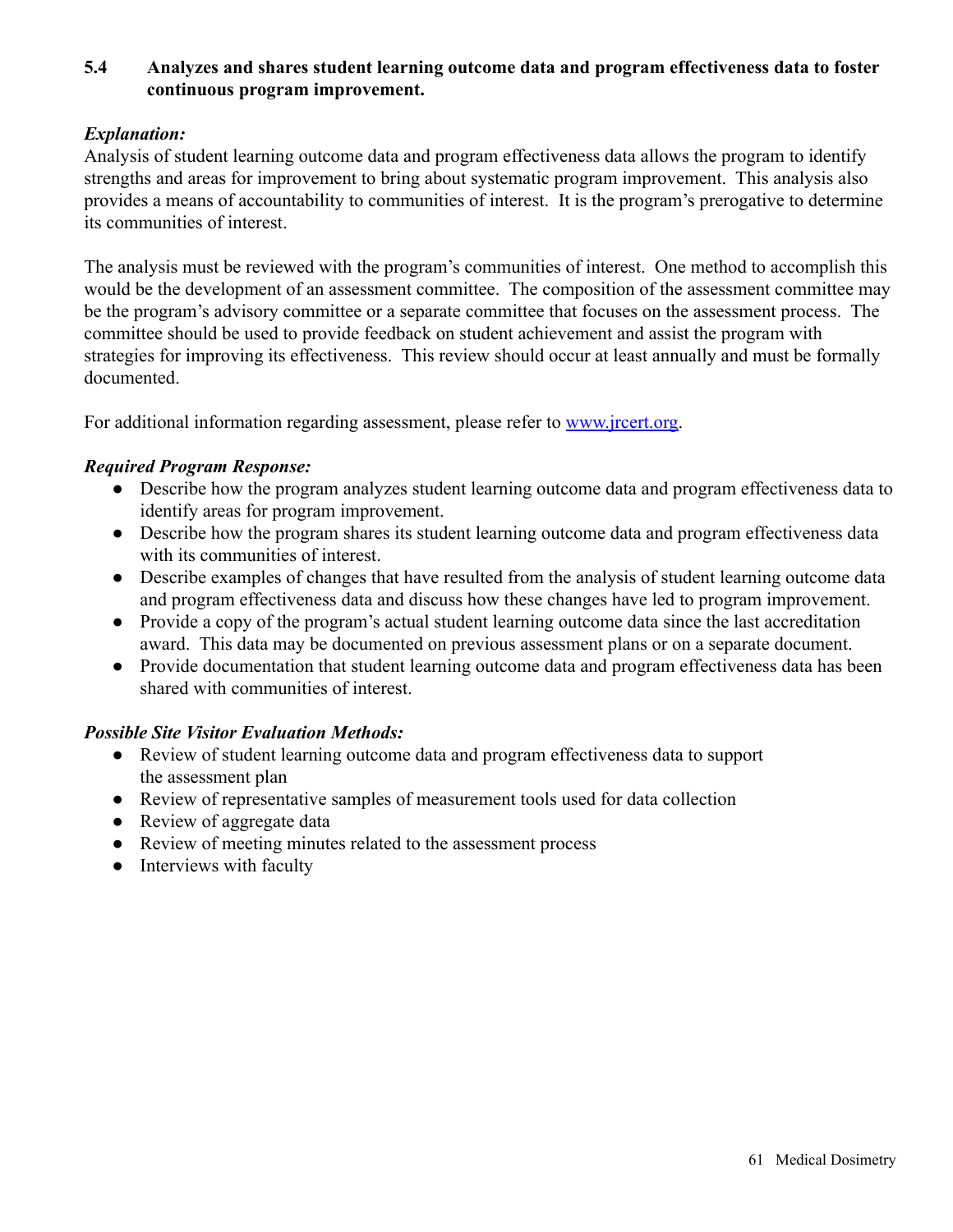## **5.5 Periodically evaluates its assessment plan to assure continuous program improvement.**

# *Explanation:*

Identifying and implementing needed improvements in the assessment plan leads to programmatic improvement and renewal. As part of the assessment cycle, the program should review its assessment plan to assure that assessment measures are adequate and that the assessment process is effective in measuring student learning outcomes. At a minimum, this evaluation must occur at least every two years and be documented in meeting minutes.

For additional information regarding assessment, please refer to [www.jrcert.org.](http://www.jrcert.org)

#### *Required Program Response:*

- Describe how this evaluation has occurred.
- Provide documentation that the plan is evaluated at least once every two years.

- Review of meeting minutes related to the assessment process
- Review of assessment committee meeting minutes, if applicable
- Interviews with faculty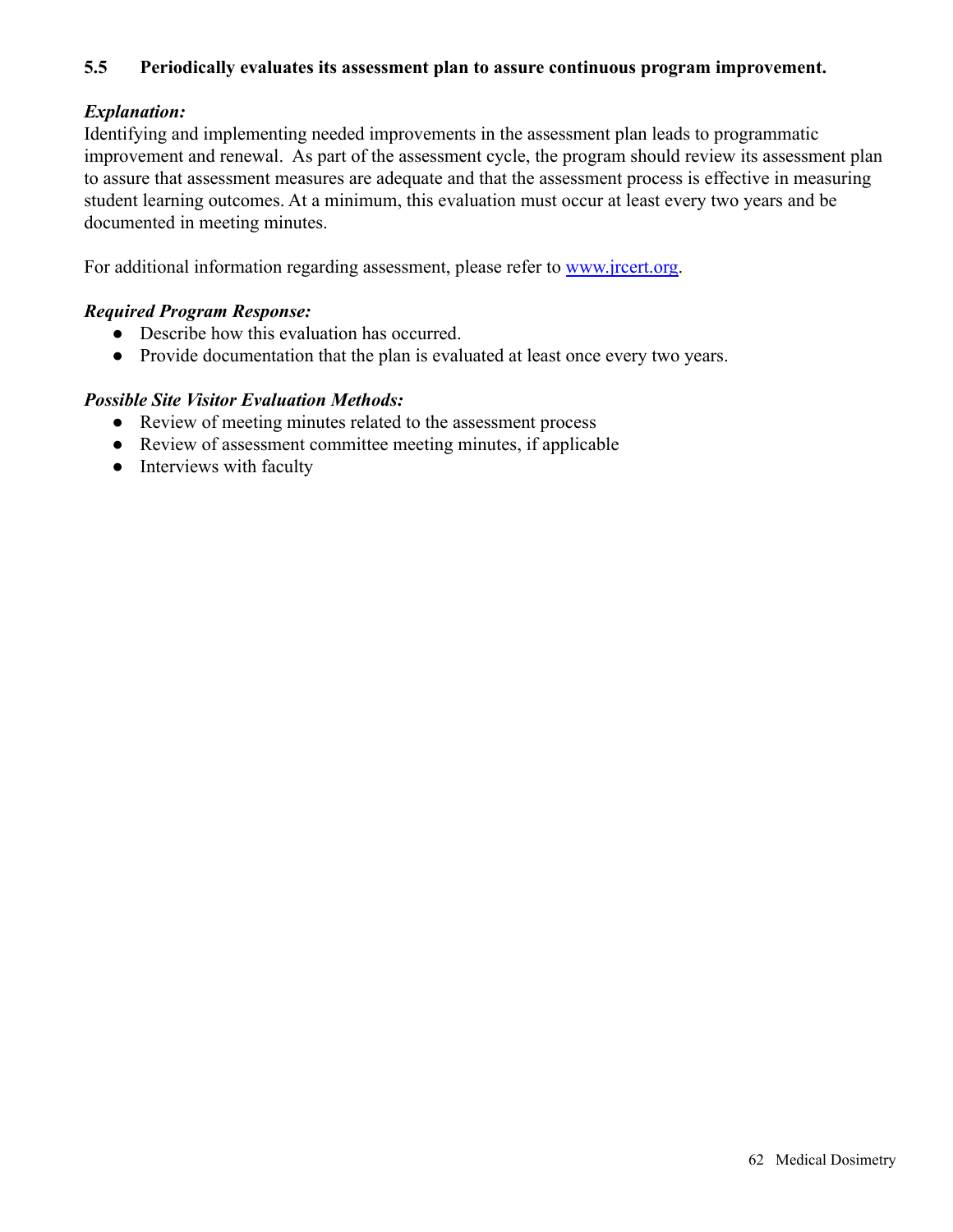1. List the major strengths of **Standard Five**, in order of importance.

2. List the major concerns of **Standard Five**, in order of importance.

3. Provide the program's plan for addressing each concern identified.

4. Describe any progress already achieved in addressing each concern.

5. Describe any constraints in implementing improvements.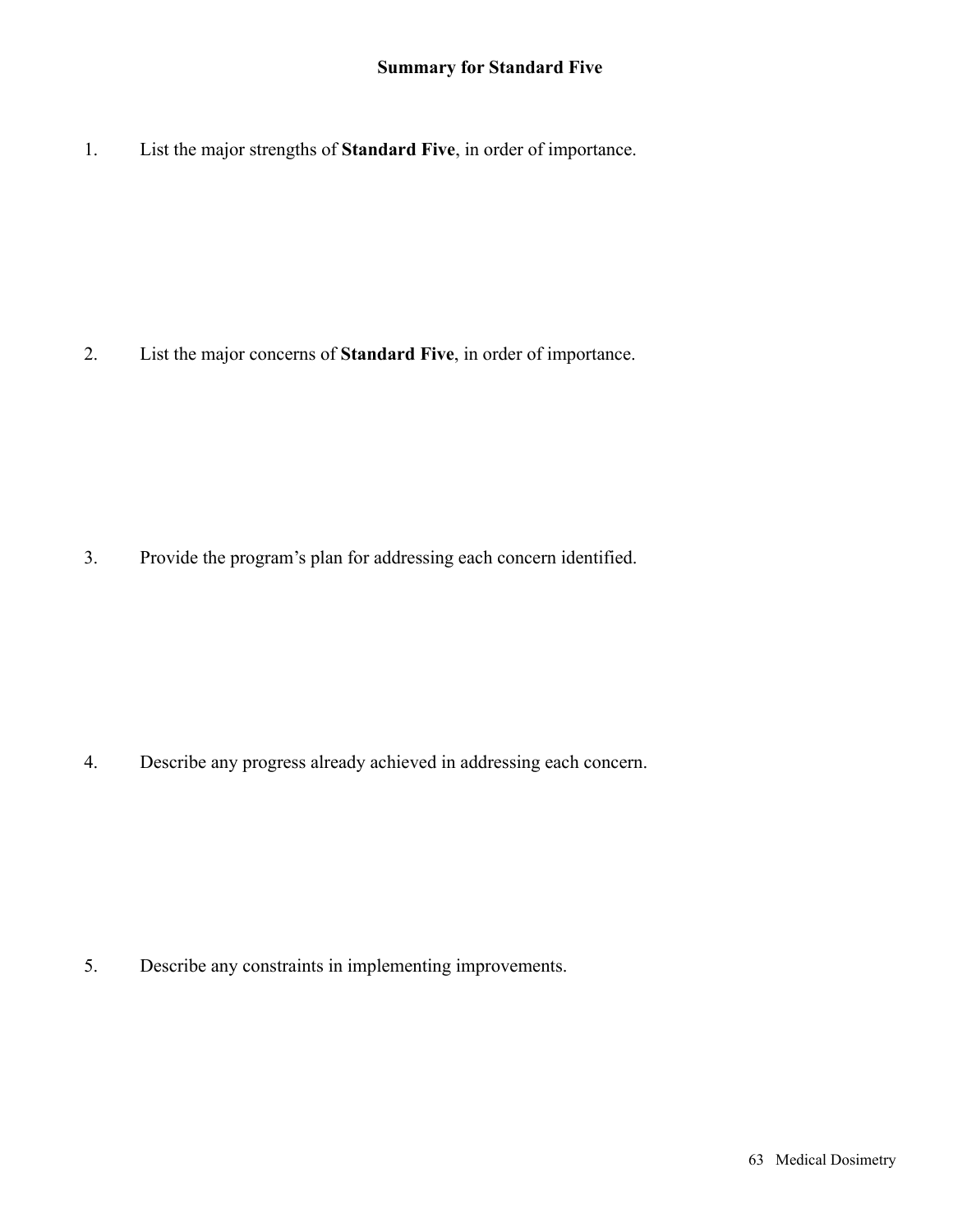# **Standard Six** *Institutional/Programmatic Data*

## **Standard Six: The program complies with JRCERT policies, procedures and STANDARDS to achieve and maintain specialized accreditation.**

#### **Objectives:**

In support of **Standard Six**, the program:

#### **Sponsoring Institution**

6.1 Documents the continuing institutional accreditation of the sponsoring institution.

### **Personnel**

6.2 Documents that all faculty and staff possess academic and professional qualifications appropriate for their assignments.

### **Clinical Settings**

- 6.3 Establishes and maintains affiliation agreements with clinical settings.
- 6.4 Documents that clinical settings are in compliance with applicable state and/or federal radiation safety laws.

#### **Program Sponsorship, Substantive Changes, and Notification of Program Officials**

6.5 Complies with requirements to achieve and maintain JRCERT accreditation.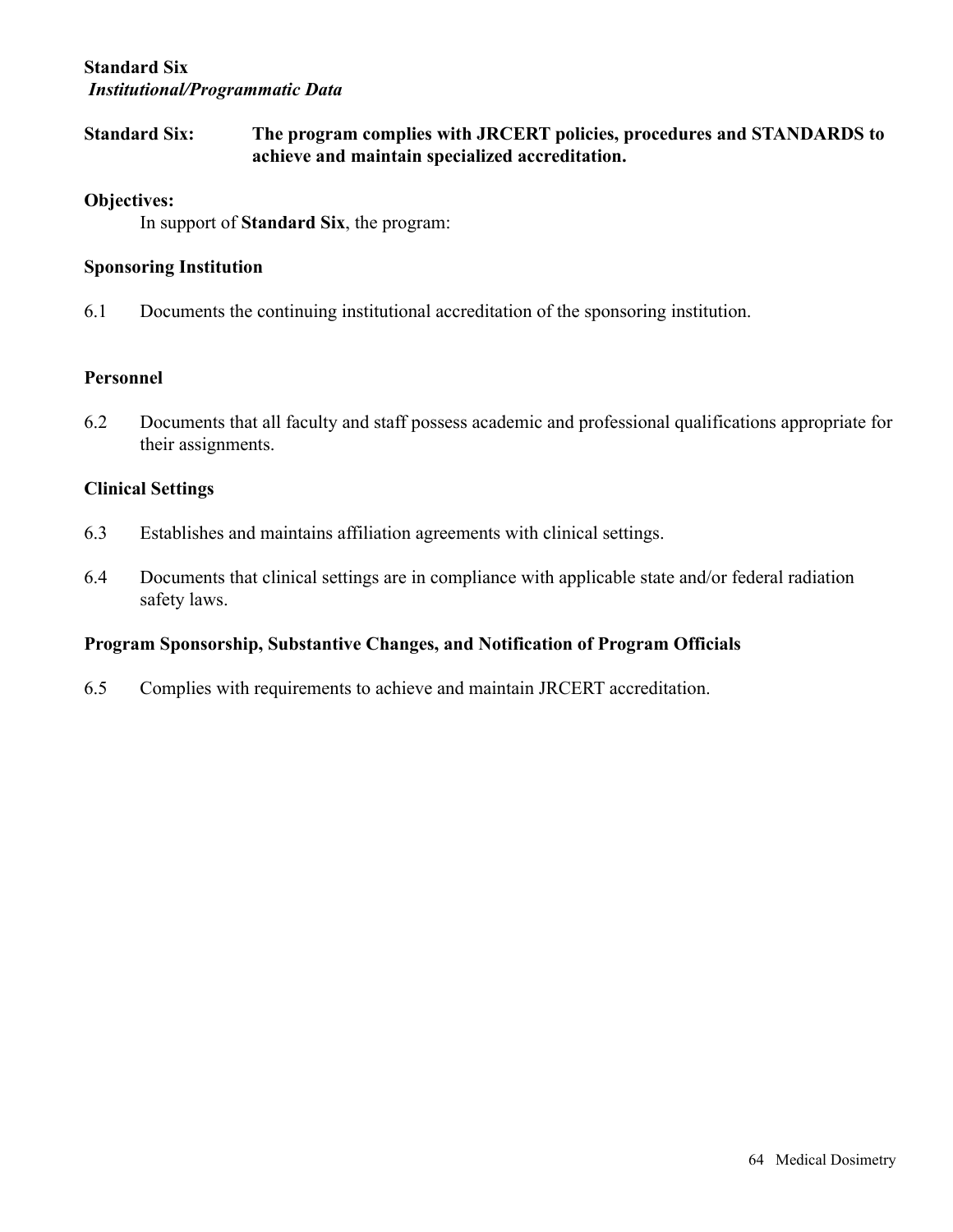# **6.1 Documents the continuing institutional accreditation of the sponsoring institution.**

# *Explanation:*

The goal of accreditation is to ensure that the education provided by institutions meets acceptable levels of quality. The sponsoring institution must be accredited by:

- an agency recognized by the United States Department of Education (USDE) and/or Council for Higher Education Accreditation (CHEA),
- The Joint Commission (TJC), or
- equivalent standards.

# *Required Program Response:*

Provide documentation of current institutional accreditation of the sponsoring institution. This may be a copy of the award letter, certificate, or printout of the institutional accreditor's Web page.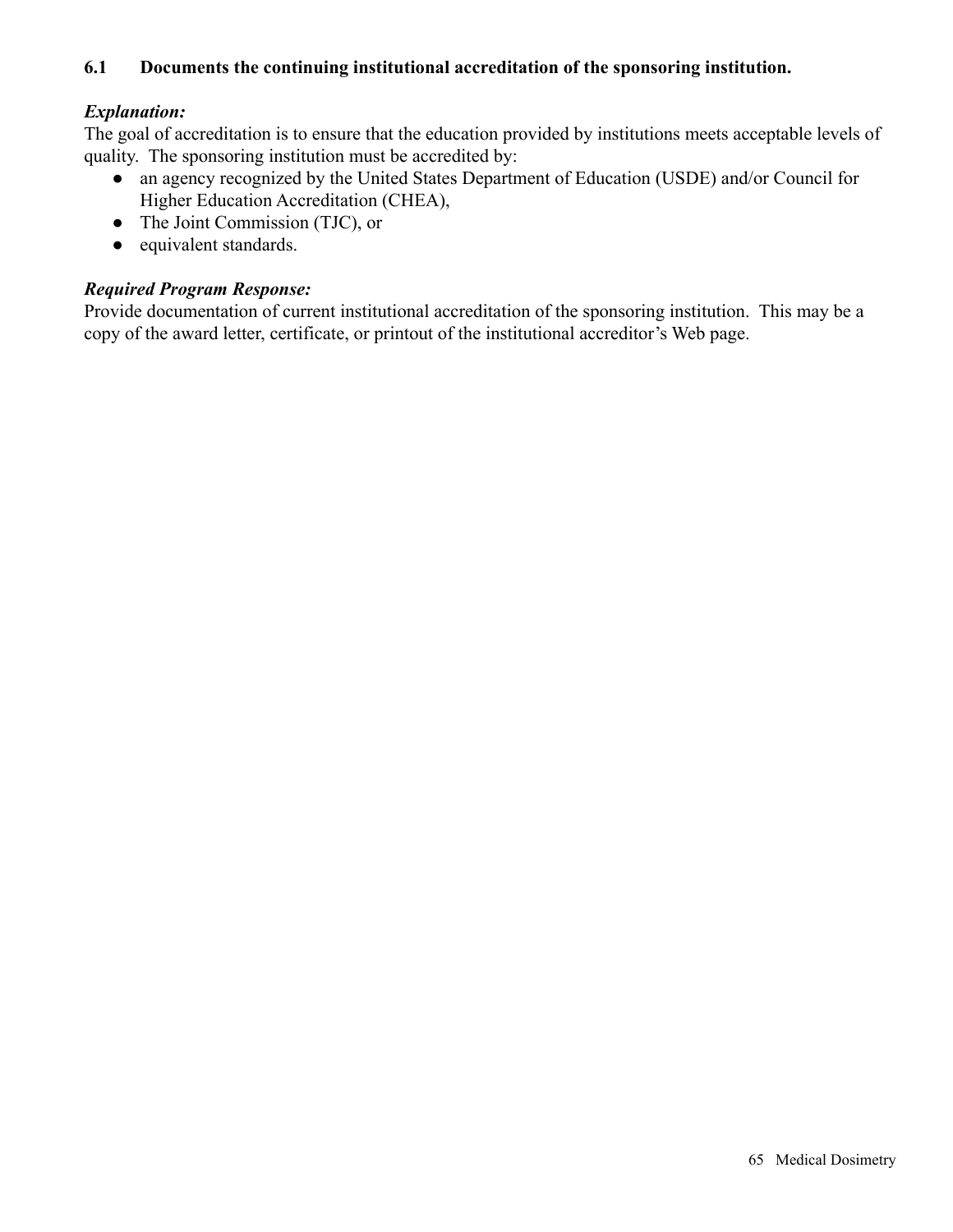## **6.2 Documents that all faculty and staff possess academic and professional qualifications appropriate for their assignments.**

• Full-time Program Director:

Holds, at a minimum, a masters degree,

Is proficient in curriculum design, program administration, evaluation, instruction, and academic advising,

Documents three years clinical experience in medical dosimetry and/or radiation therapy,

Documents one year of experience as a preceptor in a JRCERT-accredited program, and

Holds Medical Dosimetrist Certification Board registration or equivalent; if the program director does not meet this qualification, an educational coordinator is required.

Full-time Educational Coordinator:

Holds, at a minimum, a baccalaureate degree,

Is proficient in curriculum development, supervision, instruction, evaluation, and academic advising,

Documents two years clinical experience in the professional discipline,

Documents a minimum of one year of experience as a preceptor in a JRCERT-accredited program, and

Holds Medical Dosimetrist Certification Board registration or equivalent.

Full-time Didactic Program Faculty:

Holds, at a minimum, a baccalaureate degree,

Is qualified to teach the subject,

Is knowledgeable of course development, instruction, evaluation, and academic advising,

Documents two years clinical experience in the professional discipline, and

Holds Medical Dosimetrist Certification Board registration or equivalent.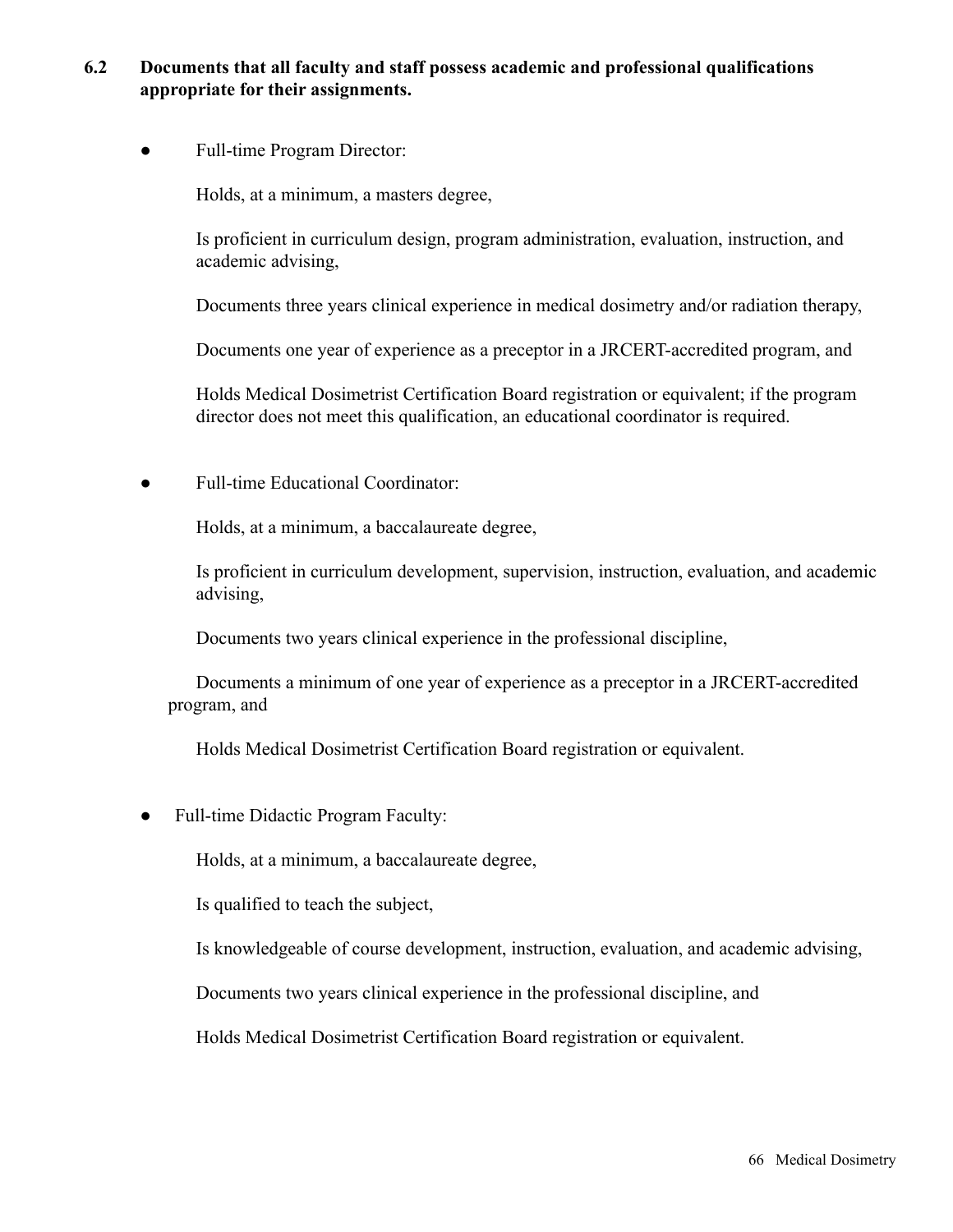• Part-time Didactic Program Faculty

Holds academic and/or professional credentials appropriate to the subject content area taught and

Is knowledgeable of course development, instruction, evaluation, and academic advising,

Clinical Preceptor(s):

Is proficient in supervision, instruction, and evaluation,

Documents two years clinical experience in the professional discipline, and

Holds Medical Dosimetrist Certification Board registration or equivalent.

Clinical Staff:

Holds Medical Dosimetrist Certification Board registration or equivalent.

### *Explanation:*

Appropriate knowledge, proficiency, and certification (if appropriate) provide a foundation that promotes a sound educational environment.

Faculty and staff must possess academic and professional qualifications appropriate for their respective assignment. Clinical preceptors and clinical staff supervising students' performance in the clinical component of the program must document MDCB registration or equivalent. Equivalent qualifications are certification by the American Board of Radiology (ABR) as a radiation oncologist or the American Board of Medical Physicists as a medical physicist. Appropriate credentials, other than MDCB registration, may be used for qualified health care practitioners supervising students in specialty areas (e.g., registered nurse supervising students' performance of patient care skills or a registered radiation therapist supervising students' observation of therapeutic procedures).

#### *Required Program Response:*

- For all program officials not previously identified on the program's database, submit a request for recognition of program officials including a current curriculum vitae, and documentation of current registration by the Medical Dosimetrist Certification Board \* or equivalent.
- For all currently recognized program officials [program director, educational coordinator (if applicable), full-time didactic faculty, and all clinical preceptors], submit a current registration by the Medical Dosimetrist Certification Board \* or equivalent.

\*These documents may be copies of current registration cards or "Verification of CMD Credentials" page available at [www.mdcb.org.](http://www.mdcb.org)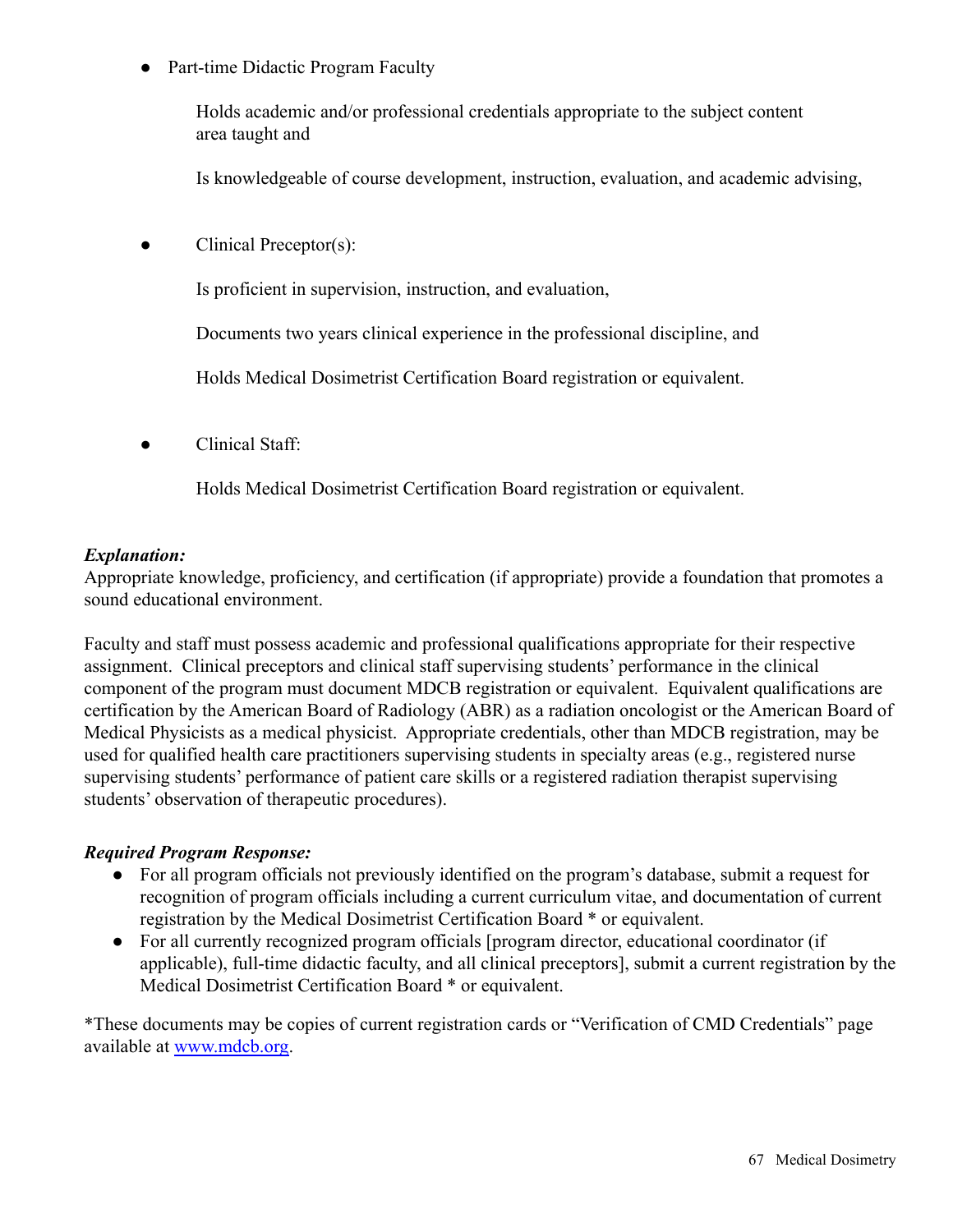# **6.3 Establishes and maintains affiliation agreements with clinical settings.**

# *Explanation:*

Formalizing relations between the program and the clinical practice setting helps assure the quality of clinical practice by delineating appropriate responsibilities of the program and the clinical practice setting. An appropriate termination clause assures that students will have an opportunity to complete the clinical practice component. The JRCERT defines an affiliation agreement as a formal written understanding between an institution sponsoring the program and an independent clinical practice setting.

An affiliation agreement must identify the responsibilities of all parties and, specifically, must address student supervision, student liability, and provide adequate notice of termination of the agreement. An affiliation agreement is not needed for clinical practice settings owned by the sponsoring institution; however, a memorandum of understanding between the clinical practice setting and the sponsoring institution is recommended. At a minimum, the memorandum should address responsibilities of both parties and student supervision.

### *Required Program Response:*

Provide copies of current, signed affiliation agreements with each clinical setting.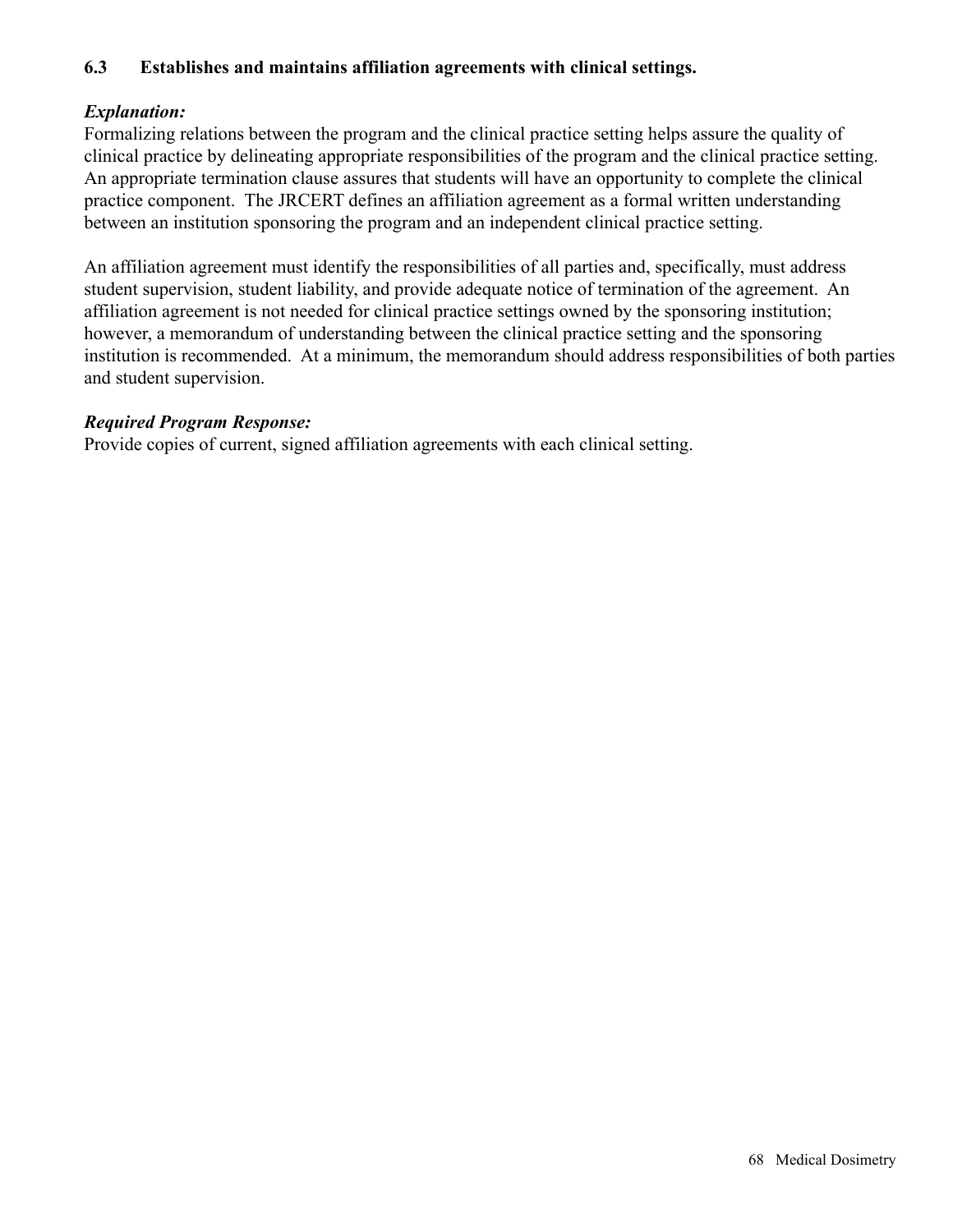# **6.4 Documents that clinical settings are in compliance with applicable state and/or federal radiation safety laws.**

# *Explanation:*

Compliance with applicable laws promotes a safe environment for students and others. Records of compliance must be maintained for each clinical setting. Clinical settings may be recognized by The Joint Commission (TJC), DNV Healthcare, Inc., Healthcare Facilities Accreditation Program (HFAP), or an equivalent agency, or may hold a state-issued license.

# *Required Program Response:*

Provide letters, certificates, or printouts of Web pages demonstrating the current recognition status of each clinical setting.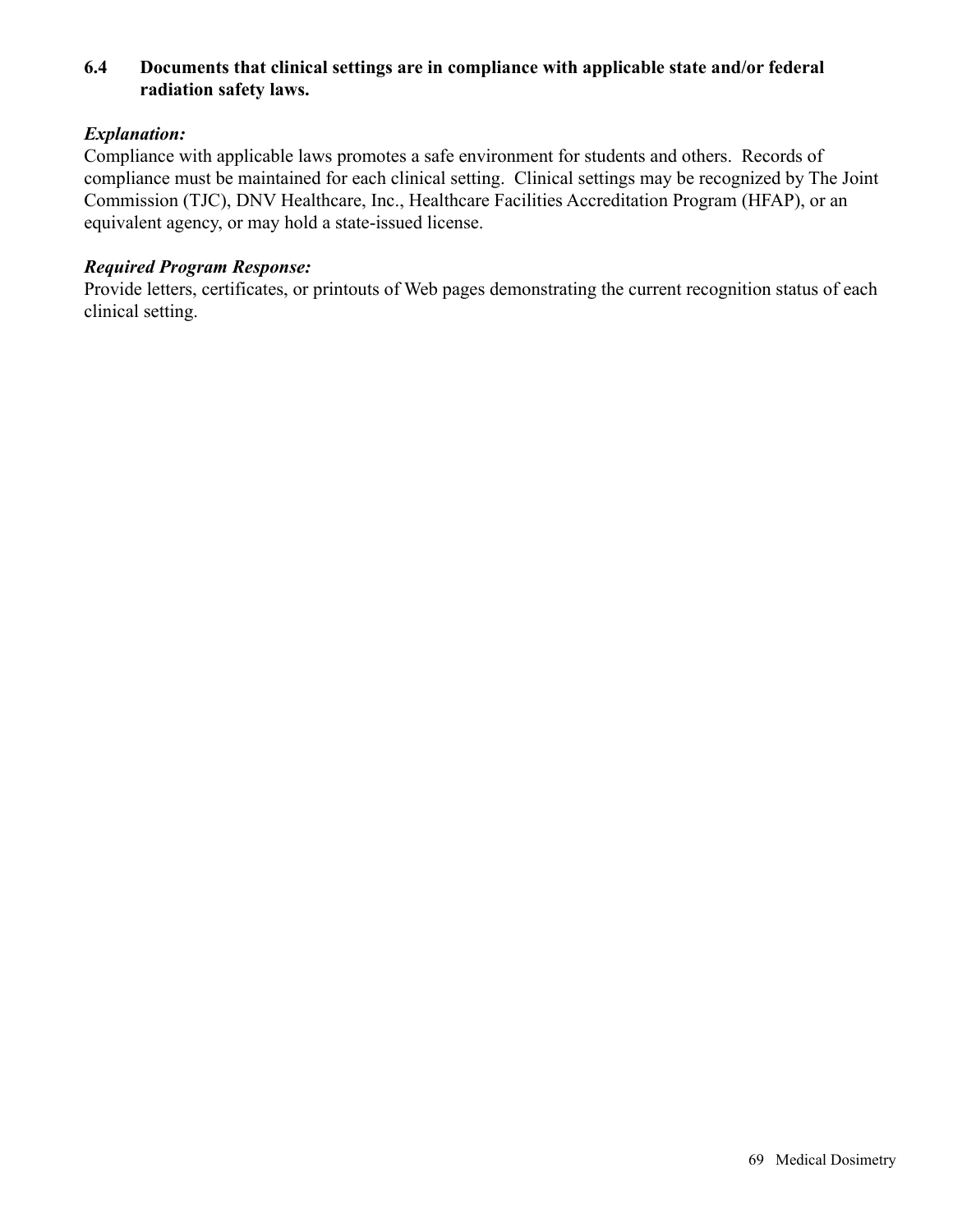# **6.5 Complies with requirements to achieve and maintain JRCERT accreditation.**

# *Explanation:*

Programs must comply with JRCERT policies and procedures to maintain accreditation. JRCERT accreditation requires that the sponsoring institution has primary responsibility for the educational program and grants the terminal award.

Sponsoring institutions may include educational programs established in vocational/technical schools, colleges, universities, hospitals, or military facilities. The JRCERT also recognizes a consortium as an appropriate sponsor of an educational program. A consortium is two or more academic or clinical institutions that have formally agreed to sponsor the development and continuation of an educational program. The consortium must be structured to recognize and perform the responsibilities and functions of a sponsoring institution.

The JRCERT does not recognize branch campuses. The JRCERT requires that each program location have a separate accreditation award.

Additionally, the JRCERT will not recognize a healthcare system as the program sponsor. A healthcare system consists of multiple institutions operating under a common governing body or parent corporation. A specific facility within the healthcare system must be identified as the sponsor.

The JRCERT requires programs to maintain a current and accurate database. Updates should be reflected within thirty (30) days of effective change date. Additionally, the JRCERT requires notification of substantive changes within thirty (30) days of implementation.

# *Required Program Response:*

- Report any database changes.
- Report any substantive change not previously submitted.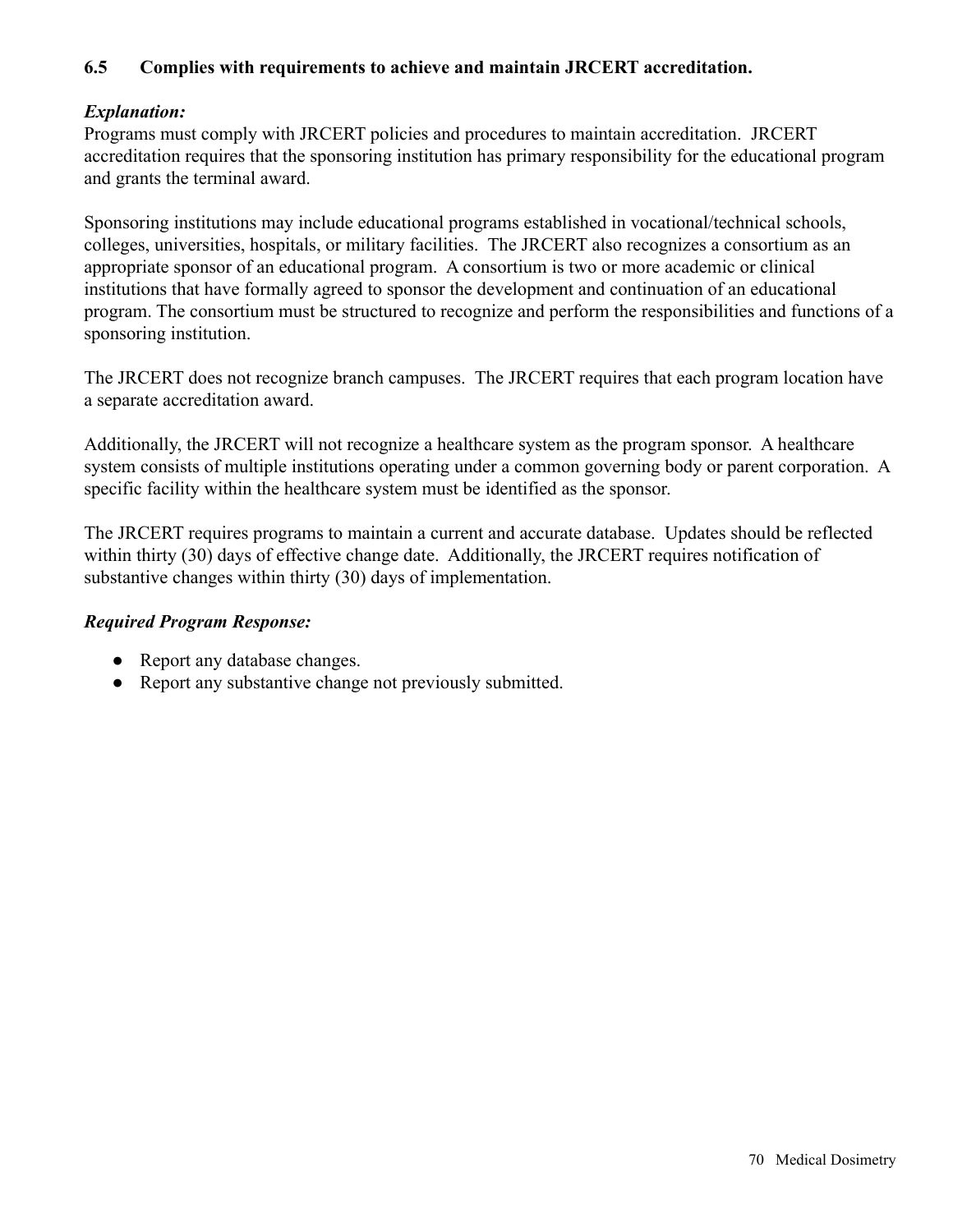1. List the major strengths of **Standard Six**, in order of importance.

2. List the major concerns of **Standard Six**, in order of importance.

3. Provide the program's plan for addressing each concern identified.

4. Describe any progress already achieved in addressing each concern.

5. Describe any constraints in implementing improvements.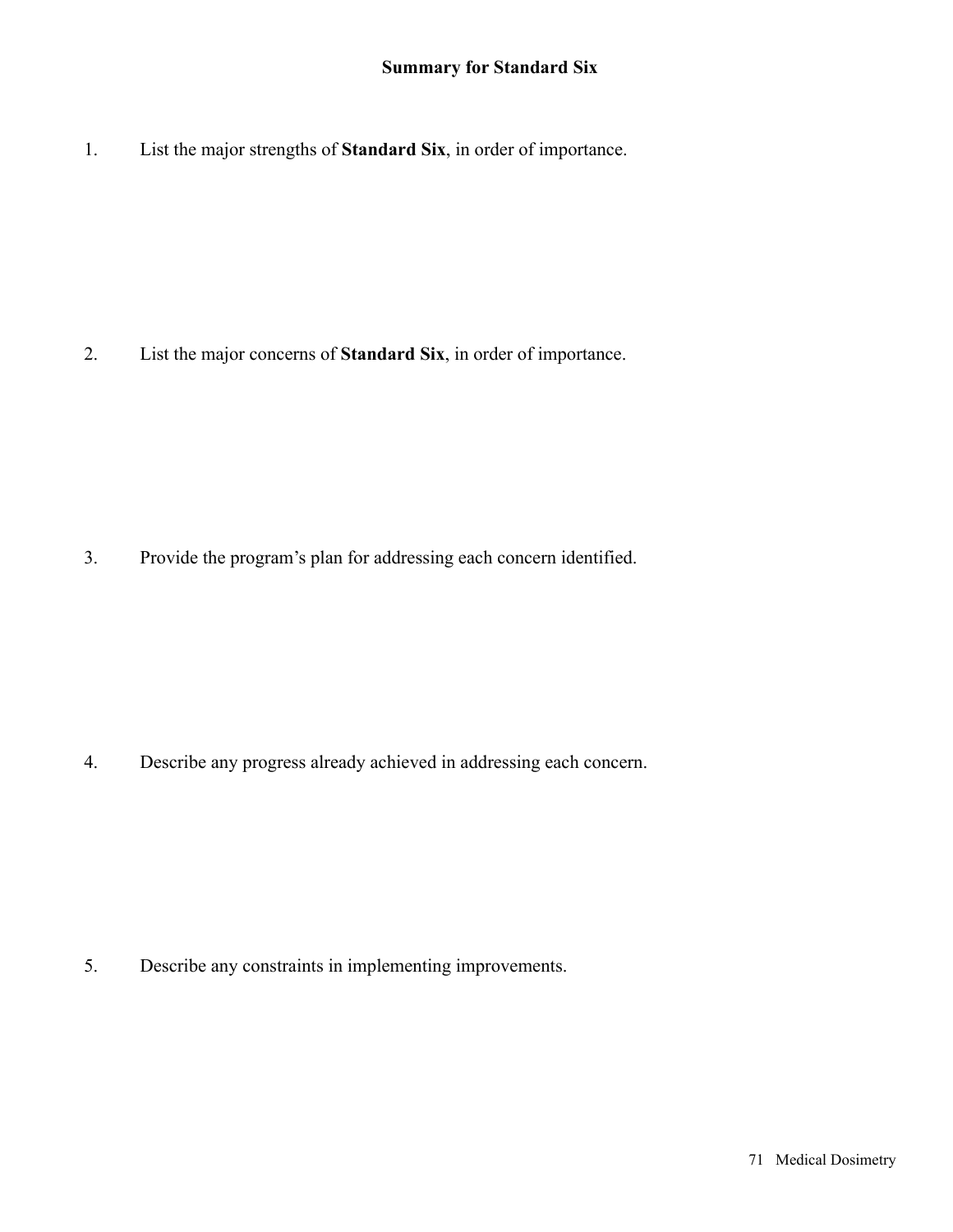#### **Awarding, Maintaining, and Administering Accreditation**

#### **A. Program/Sponsoring Institution Responsibilities**

1. Applying for Accreditation

The accreditation review process conducted by the Joint Review Committee on Education in Radiologic Technology (JRCERT) can be initiated only at the written request of the chief executive officer or an officially designated representative of the sponsoring institution.

This process is initiated by submitting an application and self-study report, prepared according to JRCERT guidelines, to:

Joint Review Committee on Education in Radiologic Technology 20 North Wacker Drive, Suite 2850 Chicago, IL 60606-3182

- 2. Administrative Requirements for Maintaining Accreditation
	- a. Submitting the self-study report or a required progress report within a reasonable period of time, as determined by the JRCERT.
	- b. Agreeing to a reasonable site visit date before the end of the period for which accreditation was awarded.
	- c. Informing the JRCERT, within a reasonable period of time, of changes in the institutional or program officials, program director, educational coordinator, full-time didactic faculty, and clinical preceptor(s).
	- d. Paying JRCERT fees within a reasonable period of time.
	- e. Returning, by the established deadline, a completed Annual Report.
	- f. Returning, by the established deadline, any other information requested by the JRCERT.

Programs are required to comply with these and other administrative requirements for maintaining accreditation. Additional information on policies and procedures is available at [www.jrcert.org](http://www.jrcert.org).

Program failure to meet administrative requirements for maintaining accreditation will lead to being placed on Administrative Probationary Accreditation and result in Withdrawal of Accreditation.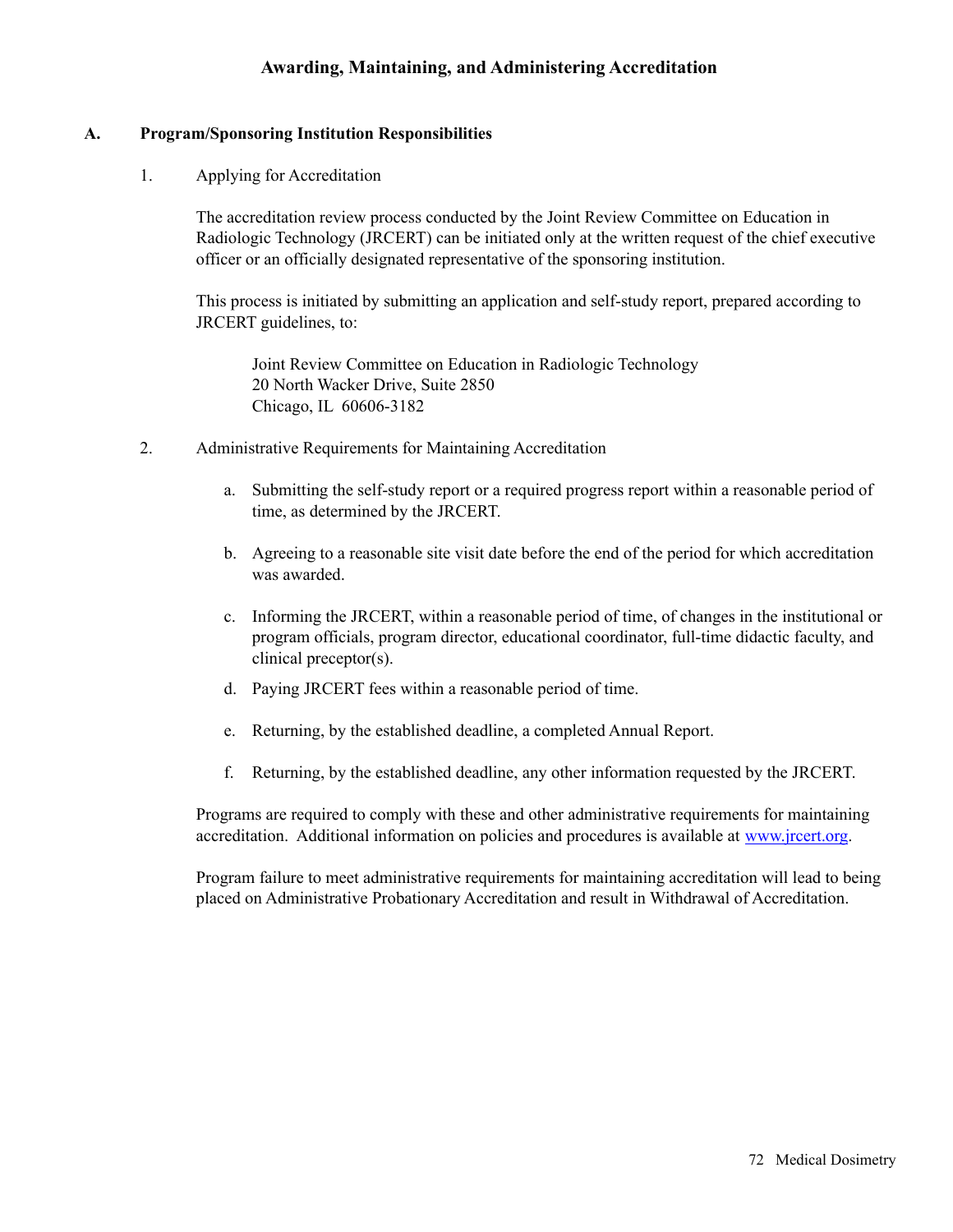## **B. JRCERT Responsibilities**

1. Administering the Accreditation Review Process

The JRCERT reviews educational programs to assess compliance with the **Standards for an Accredited Educational Program in Medical Dosimetry**.

The accreditation process includes a site visit.

Before the JRCERT takes accreditation action, the program being reviewed must respond to the report of findings.

The JRCERT is responsible for recognition of clinical settings.

2. Accreditation Actions

JRCERT accreditation actions for Probation may be reconsidered following the established procedure.

JRCERT accreditation actions for Accreditation Withheld or Accreditation Withdrawn may be appealed following the established procedure. Procedures for appeal are available at [www.jrcert.org](http://www.jrcert.org).

All other JRCERT accreditation actions are final.

A program or sponsoring institution may, at any time prior to the final accreditation action, withdraw its request for initial or continuing accreditation.

Educators may wish to contact the following organizations for additional information and materials:

Joint Review Committee on Education in Radiologic Technology 20 North Wacker Drive, Suite 2850 Chicago, IL 60606-3182 (312) 704-5300 [www.jrcert.org](http://www.jrcert.org)

curriculum: American Association of Medical Dosimetrists 12100 Sunset Hills Road, Suite 130 Reston, VA 20190-3321 (703) 234-4063 [www.medicaldosimetry.org](http://www.medicaldosimetry.org)

certification: Medical Dosimetrist Certification Board 15000 Commerce Parkway, Suite C Mt. Laurel, NJ 08054-2212 (866) 813-MDCB (6322) [www.mdcb.org](http://www.mdcb.org)